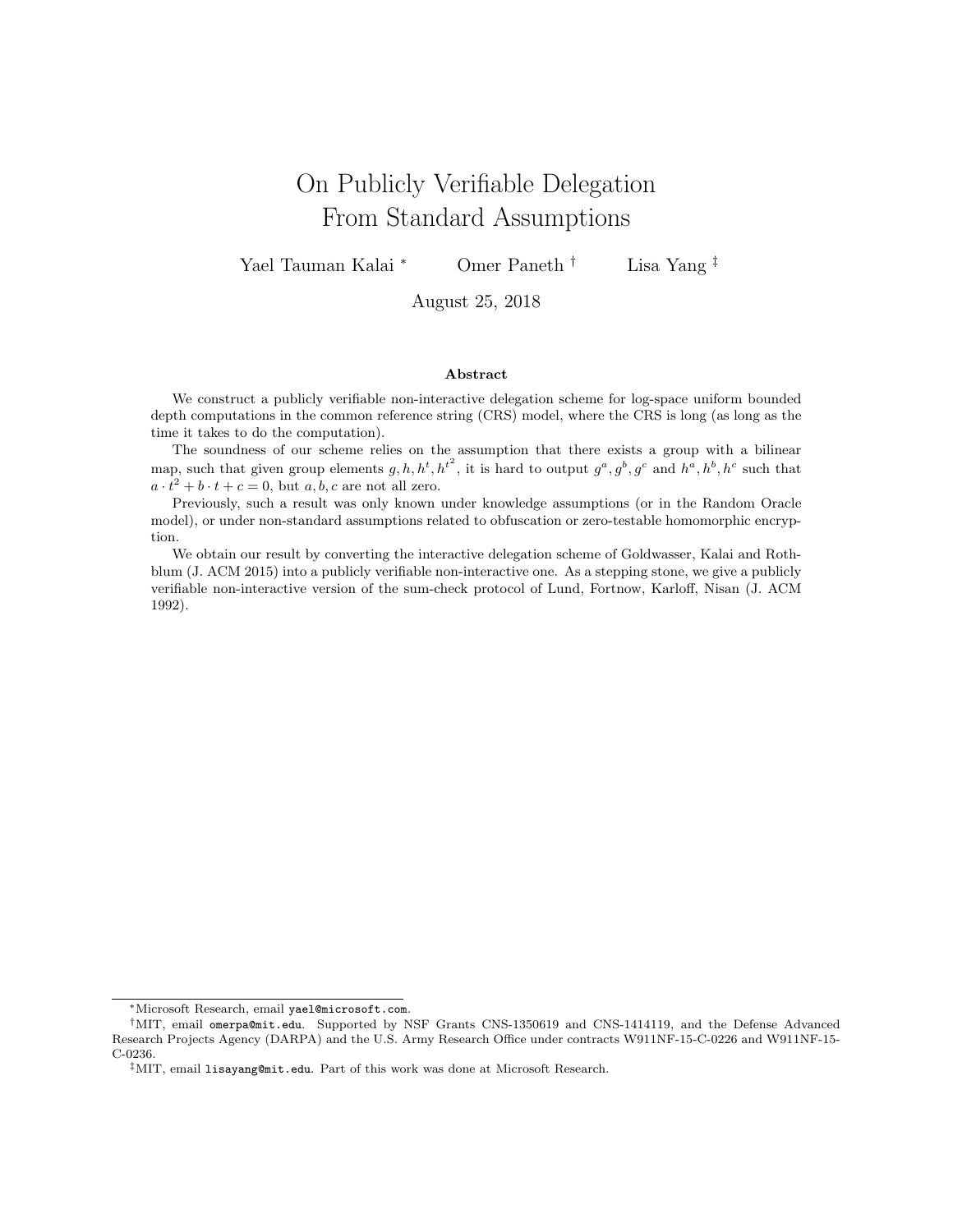## Contents

| $\mathbf{1}$ | Introduction                                   | 3              |
|--------------|------------------------------------------------|----------------|
|              | 1.1                                            | $\overline{4}$ |
|              | 1.2                                            | $\overline{4}$ |
|              | 121                                            | $\overline{5}$ |
|              | A Non-interactive Sum-Check Protocol<br>1.2.2  | -6             |
|              | 1.2.3                                          | -7             |
|              | 1.2.4                                          | -9             |
| $\mathbf{2}$ | <b>Preliminaries</b>                           | 10             |
|              | 2.1                                            | <sup>10</sup>  |
|              | 2.2                                            |                |
| 3            | Publicly Verifiable Non-interactive Sum-Check  | 11             |
|              | 3.1                                            |                |
|              | 3.2                                            |                |
|              | 3.3                                            | -14            |
|              | Modified Interactive GKR Protocol              | 18             |
|              |                                                | 19             |
| 5            | <b>Publicly Verifiable Non-interactive GKR</b> | 21             |
|              | 5.1                                            |                |
|              | 5.2                                            |                |
|              | 5.3                                            |                |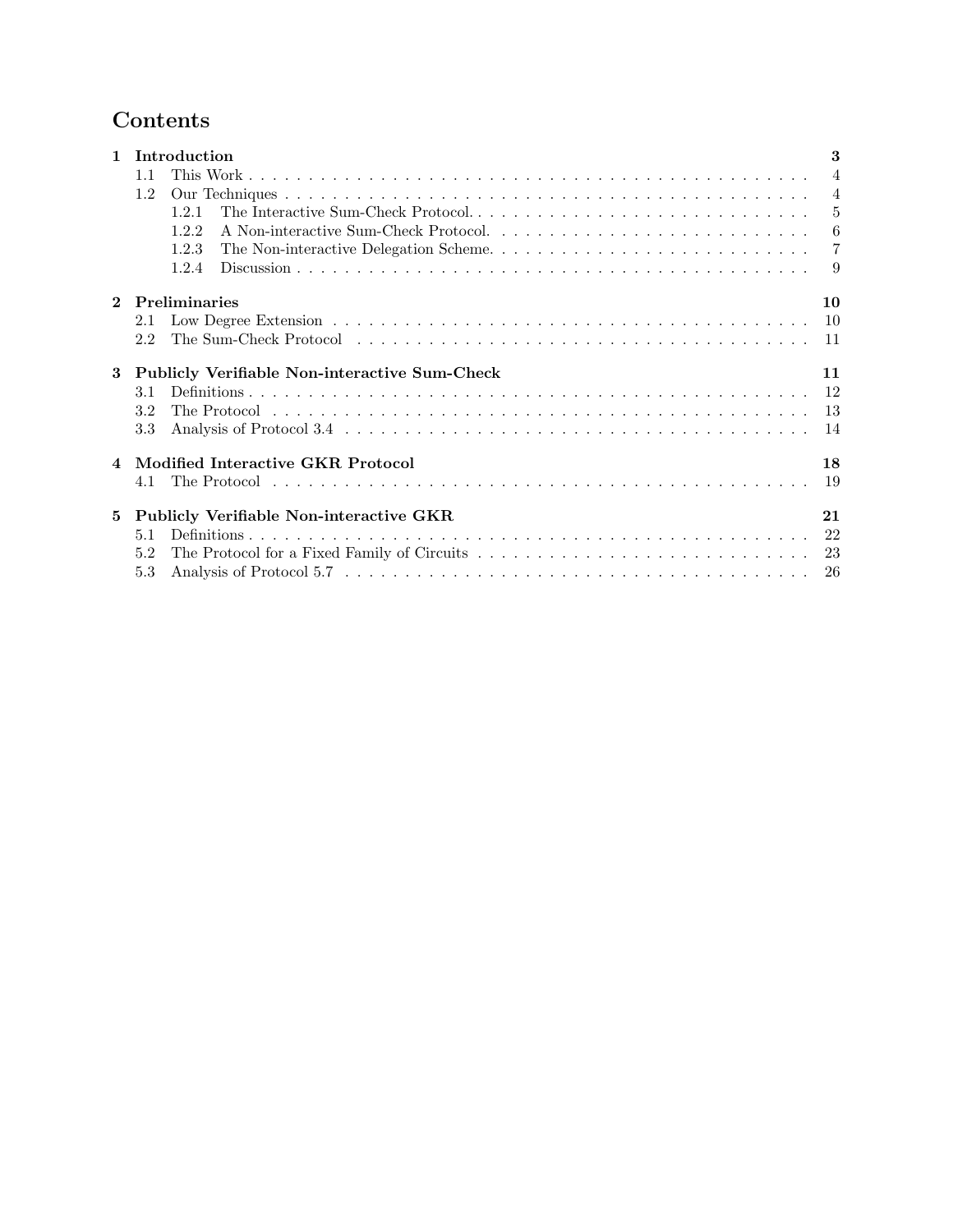### <span id="page-2-0"></span>1 Introduction

This work considers the setting where a prover wishes to prove the validity of a computational statement to a verifier who is too weak to perform the computation on its own. The exploration of such proofs have transformed computer science, giving rise to notions like NP proofs [\[Coo71,](#page-31-0) [Kar72\]](#page-31-1), interactive proofs [\[GMR88\]](#page-31-2), multi-prover interactive proofs [\[BGKW88\]](#page-30-0), probabilistically checkable proofs [\[FGL](#page-31-3)+91, [BFLS91,](#page-30-1) [AS92,](#page-30-2) [ALM](#page-30-3)+98], and zero knowledge proofs [\[GMR88\]](#page-31-2). Such proofs have a pivotal role in secure cloud computing and other online applications such as anonymous distributed payment systems [\[BCG](#page-30-4)+14].

In many applications, it is crucial that proofs are non-interactive and can be verified by anyone at any time. Concretely, we are interested in achieving the following two key properties in a proof system:

- Non-interactive: Proofs can be generated offline , posted and then verified without any additional interaction between the prover and verifier.
- Publicly verifiable: Proofs can be verified by anyone, and verification does not require knowing any secret information.

For example, the standard notion of an NP proof satisfies both of these properties.

In this work we focus on the following setting: given a program  $M$  and an input  $x$ , the prover would like to convince the verifier that  $M(x) = y$ . The verifier is given x, and a representation of M (for example, as a Turing machine), but it is either not capable or not willing to spend the computational resources required to evaluate  $M(x)$ . The prover will, therefore, provide the verifier with the output  $y = M(x)$  together with a proof of correctness Π. Importantly, verifying this proof should be much easier then evaluating  $M(x)$ . Additionally, the resources required to generate the proof should not be much greater than the resources required to perform the computation. In the literature, such proofs are referred to as doubly-efficient proofs, proofs for delegating computation, or efficiently verifiable computation.

It is well known that, under standard complexity theoretic assumptions, non-interactive delegation schemes require both computational assumptions and a common reference string. The common reference string (CRS) is generated once and used to generate and verify proofs. While for every CRS there exist accepting proofs for false statements, it should be computationally infeasible to find any such proof given an honestly generated CRS.

Prior work. Many delegation schemes have been proposed in the literature. These schemes can roughly be divided into three groups:

Schemes from non-standard assumptions. Extensive work, starting from the seminal work of Micali [\[Mic94\]](#page-32-0), and continuing with [\[Gro10,](#page-31-4) [Lip12,](#page-32-1) [DFH12,](#page-31-5) [GGPR13,](#page-31-6) [BCI](#page-30-5)<sup>+</sup>13, [BCCT13,](#page-30-6) [BCC](#page-30-7)<sup>+</sup>14], constructed publicly verifiable non-interactive delegation schemes that can even prove non-deterministic computations. However, the soundness of these schemes is proven either in the Random Oracle model [\[BR93\]](#page-30-8), or based on non-standard hardness assumptions known as "knowledge assumptions".<sup>[1](#page-2-1)</sup> Such assumptions have been criticized for being non-falsifiable and for yielding non-explicit security reductions [\[Nao03\]](#page-32-2). We mention that some of these works form the basis of several efficient implementations. These schemes, however, have long CRS proportional to the runtime of the computation.

Other schemes (for deterministic computations) are known based on non-standard assumptions related to obfuscation [\[CHJV15,](#page-31-7) [KLW15,](#page-32-3) [BGL](#page-30-9)<sup>+</sup>15, [CH16,](#page-31-8) [ACC](#page-30-10)<sup>+</sup>16, [CCC](#page-31-9)<sup>+</sup>16] or to zero-testable homomorphic encryption [\[PR17\]](#page-32-4).

Designated verifier schemes. A line of works starting from [\[KRR13,](#page-32-5) [KRR14\]](#page-32-6), and continuing with [\[KP16,](#page-32-7) [BHK17,](#page-30-11) [BKK](#page-30-12)<sup>+</sup>17, [HR18\]](#page-31-10), designed delegation schemes based on standard assumptions (such as computational private-information retrieval). However these schemes are not publicly verifiable.

<span id="page-2-1"></span><sup>&</sup>lt;sup>1</sup>For example, the Knowledge-of-Exponent assumption  $(Dam92)$  asserts that any efficient adversary that is given two random generators  $(g, h)$  and outputs  $(g^z, h^z)$ , must also "know" the exponent z.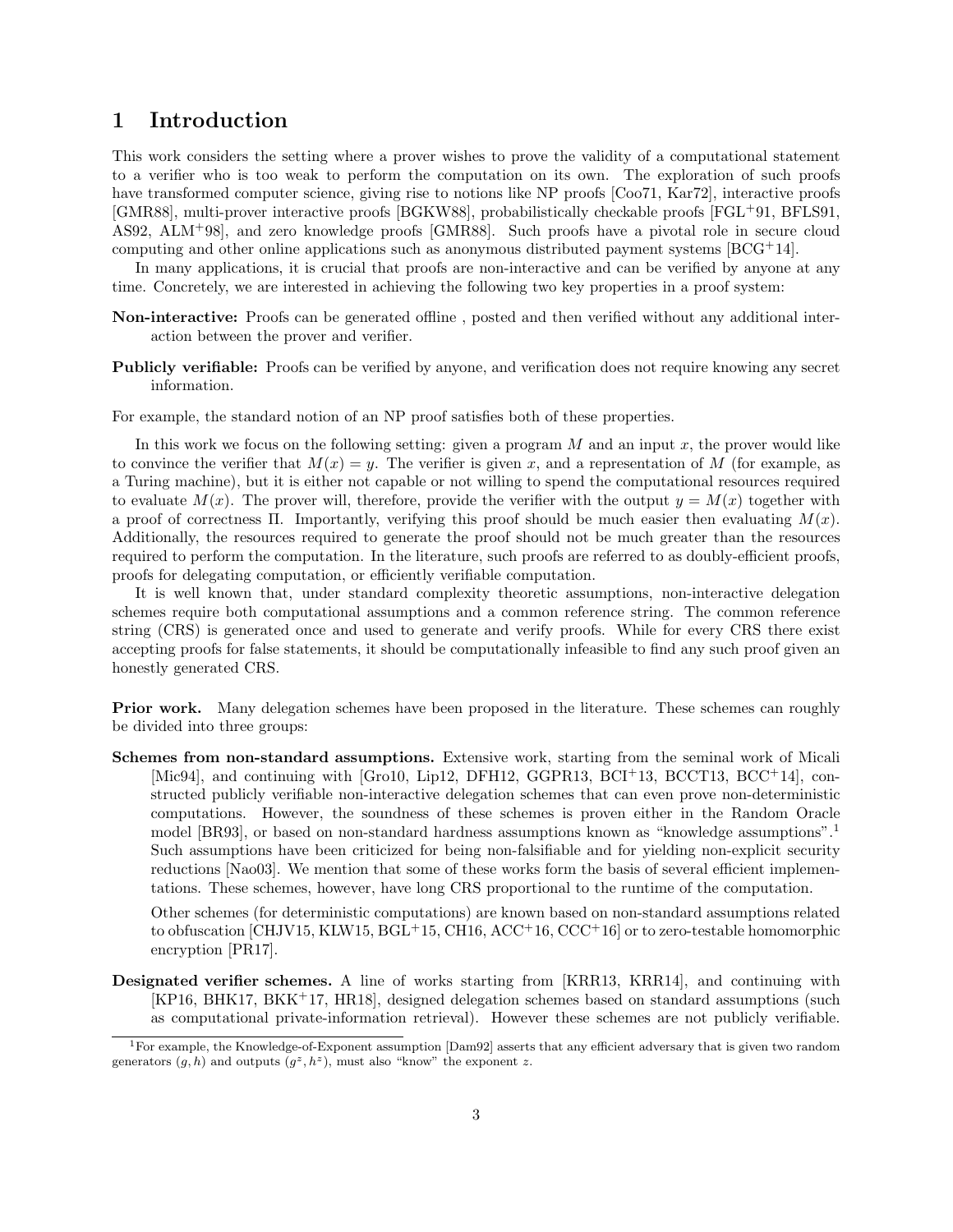The CRS is generated together with a secret verification key required to verify the proof. Moreover, an adversary that is able to learn if its proofs are accepted or not can eventually recover the secret verification key.

Interactive schemes. In the interactive setting we can achieve publicly verifiable schemes under standard assumptions, and even unconditionally. For example, [\[GKR15\]](#page-31-12) and [\[RRR16\]](#page-32-8) give interactive delegation schemes for bounded depth and bounded space computations with unconditional soundness. The work of [\[Kil92\]](#page-32-9) gives a four message protocol from collision-resistant hashing, and [\[PRV12\]](#page-32-10) use attributebased encryption to delegate low-depth circuits in two messages in addition to a (hard to compute) CRS.

We therefore ask:

Do publicly verifiable non-interactive delegation schemes exist under standard assumptions?

### <span id="page-3-0"></span>1.1 This Work

In this work we construct a publicly verifiable non-interactive delegation scheme for low-depth circuits based on a hardness assumption on groups with bilinear maps.

The delegation scheme. Our scheme supports computations represented as log-space uniform circuits. That is, circuits that can be generated by a log-space Turing machine. The cost of verification (and proof length) is proportional to the depth of the circuit (and depends polynomially on the security parameter), and is independent of the circuit size. The length of the CRS is polynomially related to the size of the circuit, but verification only depends on a small portion of the CRS. Our proofs are adaptively sound meaning that soundness holds even if the statement being proved depends on the CRS.

**The assumption.** Our scheme is based on a group G of prime order  $p \in \{0,1\}^{\kappa}$  ( $\kappa$  being the security parameter) equipped with a non-degenerate bilinear map  $e: G \times G \to G_T$ . We make the following assumption stated informally:

<span id="page-3-2"></span>**Assumption 1.1.** For a pair of random group elements  $g, h \in G$  and a random  $t \in \mathbb{Z}_p$ , no polynomial-size adversary that is given g, h,  $h^t$ ,  $h^{t^2}$  can output group elements

 $g^a, g^b, g^c, h^a, h^b, h^c$  such that  $(a, b, c) \neq (0, 0, 0)$  and  $a \cdot t^2 + b \cdot t + c = 0$ ,

with non-negligible probability.

This arguably simple constant size assumption is falsifiable, and holds in the generic group model.

**Informal theorem.** For every  $d = d(\kappa)$  ( $\kappa$  being the security parameter) there exists a publicly verifiable non-interactive delegation scheme for any log-space uniform depth d computation, with verification time  $d \cdot \text{poly}(\kappa)$  and adaptive soundness and under Assumption [1.1.](#page-3-2)

Our delegation scheme is obtained by removing interaction from the interactive proofs of Goldwasser, Kalai and Rothblum [\[GKR15\]](#page-31-12) and the interactive sum-check protocol [\[LFKN92\]](#page-32-11).

### <span id="page-3-1"></span>1.2 Our Techniques

Our starting point is the interactive delegation scheme of [\[GKR15\]](#page-31-12) (henceforth denoted by GKR). This scheme is an interactive public-coin delegation scheme for low-depth log-space uniform circuits. We show how to convert this scheme into a publicly verifiable non-interactive delegation scheme.

At the heart of the GKR delegation scheme is the interactive sum-check protocol. Thus, as a first step, we show how to convert the interactive sum-check protocol into a publicly verifiable non-interactive protocol.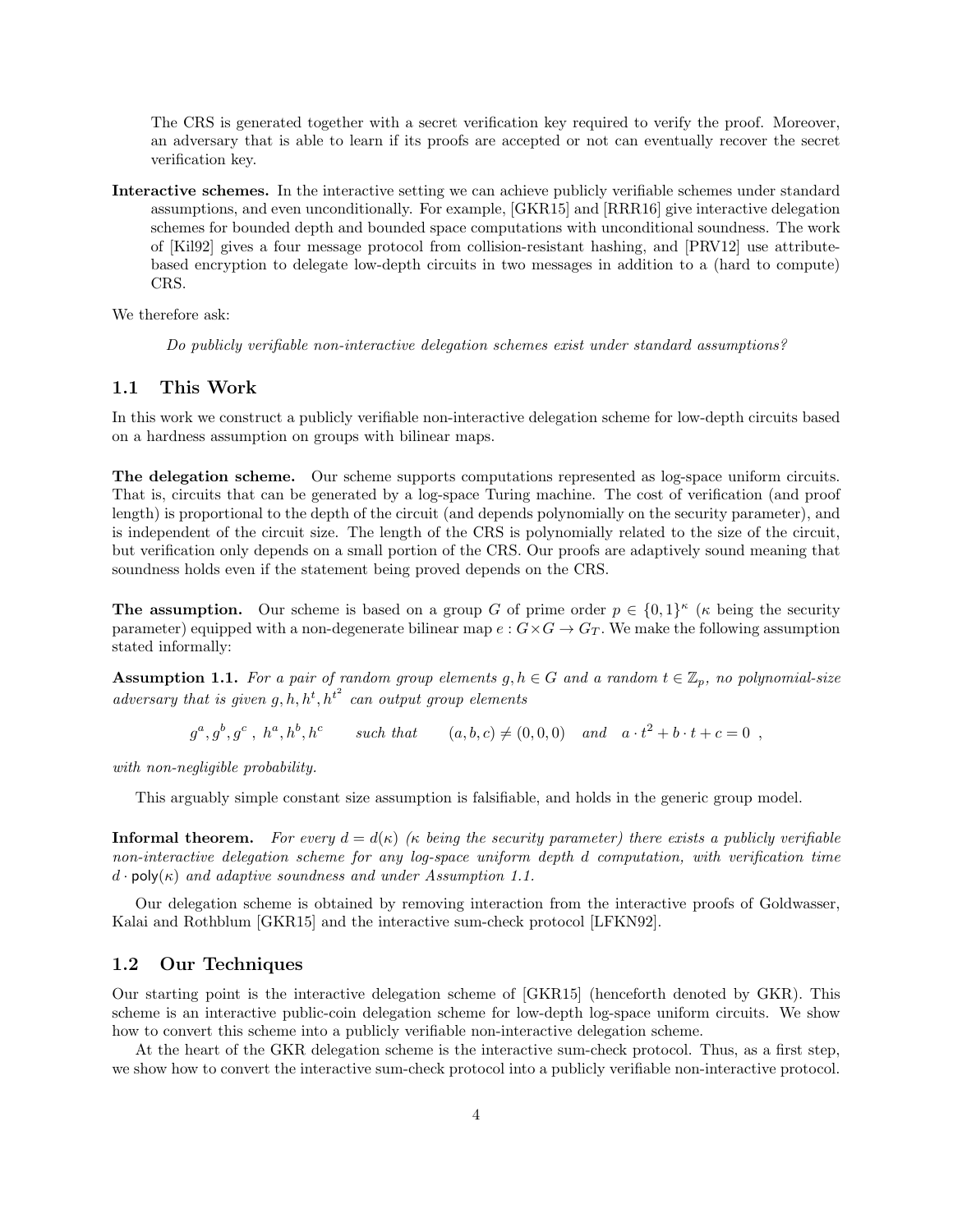#### <span id="page-4-0"></span>1.2.1 The Interactive Sum-Check Protocol.

We start with a quick overview of the celebrated interactive sum-check protocol of Lund, Fortnow, Karloff, and Nisan [\[LFKN92\]](#page-32-11). Let F be a field of size  $\kappa^{\omega(1)}$  (where  $\kappa$  is the security parameter) and let  $\mathbb{H} \subset \mathbb{F}$  be a subset of size  $\text{poly}(\kappa)$ . Let  $f : \mathbb{F}^{\ell} \to \mathbb{F}$  be a polynomial with individual degree  $d = \text{poly}(\kappa)$ . The prover and verifier are both given a representation of  $f$  as a small arithmetic circuit  $C$ . The prover claims that the evaluations of f over the entire hypercube  $\mathbb{H}^{\ell}$  sum to an element  $A \in \mathbb{F}$ :

$$
\sum_{x_1,\ldots,x_\ell\in\mathbb{H}} f(x_1,\ldots,x_\ell)=A.
$$

While computing the above sum naively requires time  $O(|\mathbb{H}|^{\ell} \cdot |C|)$ , the running time of the verifier is only  $O(\ell \cdot d \cdot |\mathbb{H}| + |C|)$  (assuming constant-time field operations).

The protocol proceeds as follows: In the first round of the protocol, the prover computes a degree-d univariate polynomial  $S_1$  that maps every  $t \in \mathbb{F}$  to the partial sum of f where  $x_1$  is fixed to t and the rest of the variables range over  $\mathbb{H}^{\ell-1}$ :

$$
S_1(t) \equiv \sum_{x_2,\ldots,x_\ell \in \mathbb{H}} f(t,x_2,\ldots,x_\ell) .
$$

The prover sends the polynomial  $S_1$  represented as a list of d coefficients, and the verifier checks that

<span id="page-4-1"></span>
$$
A = \sum_{x_1 \in \mathbb{H}} S_1(x_1) \tag{1}
$$

Next, the verifier samples a random element  $t_1 \in \mathbb{F}$  and sends it to the prover. In the rest of the protocol the prover must convince the verifier that the polynomial  $f(t_1, \cdot)$  indeed sums to  $S_1(t_1)$  over  $\mathbb{H}^{\ell-1}$ :

$$
S_1(t_1) = \sum_{x_2, \dots, x_\ell \in \mathbb{H}} f(t_1, x_2, \dots, x_\ell) \quad . \tag{2}
$$

In the second round of the protocol the prover computes the polynomial  $S_2$  and sends it to the verifier:

$$
S_2(t) \equiv \sum_{x_3,\ldots,x_\ell \in \mathbb{H}} f(t_1,t,x_3,\ldots,x_\ell) .
$$

The verifier checks that  $S_2$  indeed sums to  $S_1(t_1)$  over  $\mathbb{H}$ :

<span id="page-4-2"></span>
$$
S_1(t_1) = \sum_{x_2 \in \mathbb{H}} S_2(x_2) . \tag{3}
$$

Then the verifier sends a random element  $t_2 \in \mathbb{F}$  to the prover. Then it remains to verify that  $f(t_1, t_2, \cdot)$ indeed sums to  $S_2(t_2)$  over  $\mathbb{H}^{\ell-2}$ .

Finally, after  $\ell$  such rounds have been completed, it remains to verify that:

<span id="page-4-3"></span>
$$
S_{\ell}(t_{\ell}) = f(t_1, \ldots, t_{\ell}) \tag{4}
$$

The verifier checks this on its own by evaluating the circuit C on inputs  $(t_1, \ldots, t_\ell)$ .

**Soundness.** Consider a cheating prover claiming an incorrect sum  $A' \neq A$  for  $f(\cdot)$ . To pass the verifier's test in [\(1\)](#page-4-1), such a prover must send an incorrect polynomial  $S'_1 \not\equiv S_1$ . If  $S'_1$  and  $S_1$  are distinct polynomials of degree at most d, then they disagree on the random element  $t_1$  with overwhelming probability at least  $1 - d/\mathbb{F}$ . If  $S_1'(t_1) \neq S_1(t_1)$ , then the cheating prover claims an incorrect sum for  $f(t_1, \cdot)$ . To pass the verifier's test in [\(3\)](#page-4-2), the prover must send an incorrect polynomial  $S'_2 \neq S_2$ . By induction, with overwhelming probability, the prover must send an incorrect polynomial  $S'_\ell \neq S_\ell$  in the last round. Then the final claim in [\(4\)](#page-4-3) must be incorrect causing the verifier to reject.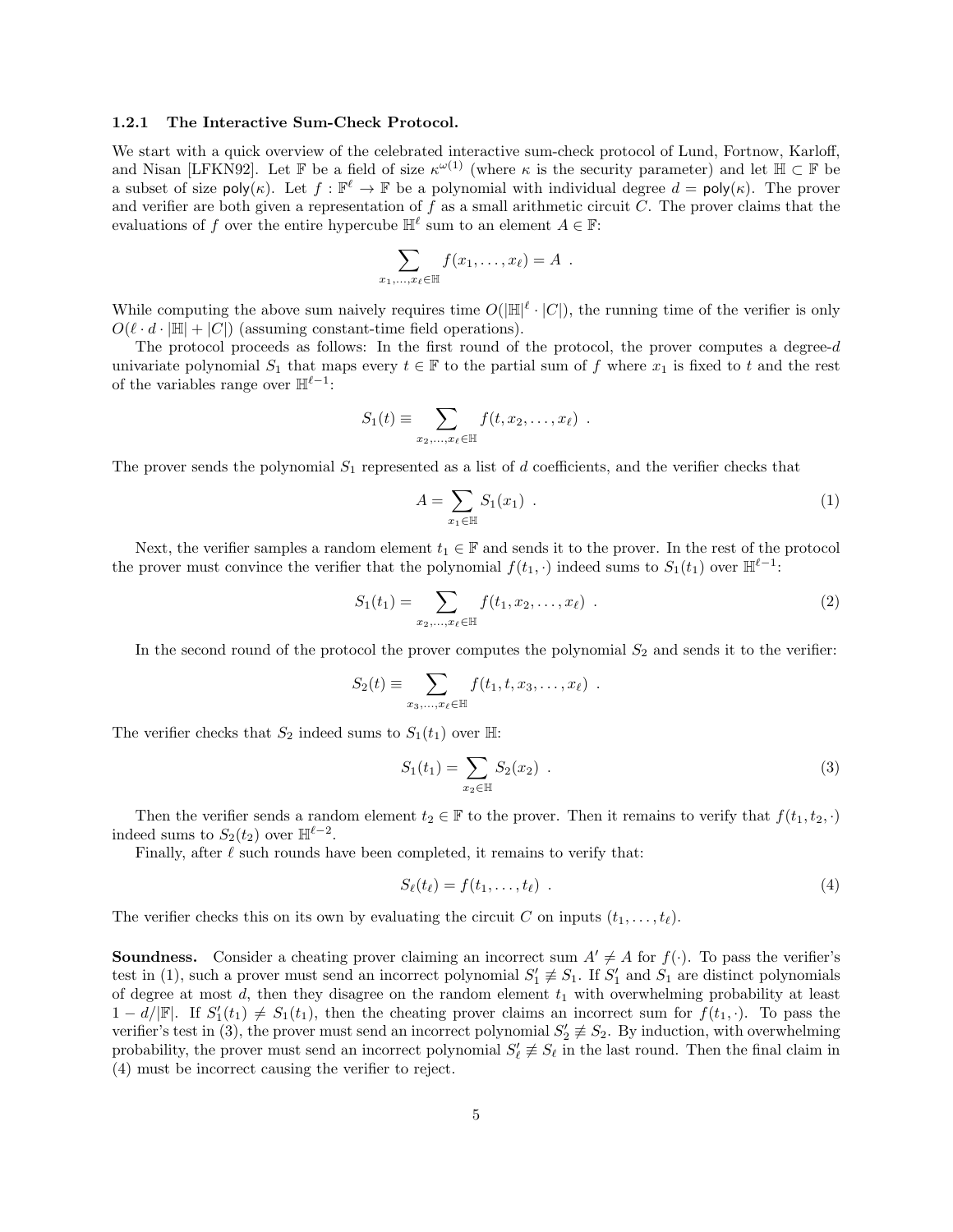#### <span id="page-5-0"></span>1.2.2 A Non-interactive Sum-Check Protocol.

Next we give a high-level overview of our publicly verifiable non-interactive sum-check protocol, which is the main component in our delegation scheme.

As a mental experiment, consider the following (unsound) non-interactive sum-check protocol: the elements  $t_1, \ldots, t_\ell$  which are sent by the original sum-check verifier one at a time, are now published ahead of time in the CRS and the proof contains all of the original prover's answers in one message. This protocol is clearly unsound since a cheating prover that knows  $t_1$  before sending its message can cheat by sending a polynomial  $S'_1 \not\equiv S_1$  such that  $S'_1(t_1) = S_1(t_1)$  and then compute the rest of the polynomials honestly.

Main idea. Our solution is based on the following observation: while the honest prover computes the polynomial  $S_1$  independently of  $t_1$ , in a cheating proof where  $S'_1 \not\equiv S_1$  and  $S'_1(t_1) = S_1(t_1)$ , the polynomial  $S_1$  must depend on  $t_1$ , as  $t_1$  is one of the d roots of  $S'_1 - S_1$ . In our solution the CRS includes a "cryptographic encoding" of  $t_1$ . Intuitively, this encoding still allows the verifier to check the proof, but it does not allow a cheating prover to find a non-zero polynomial that vanishes at  $t_1$ .

Specifically, we use a prime order group G, sample a random element  $g \in G$  and encode  $t_1$  in the exponent of g. To allow the verifier to evaluate the degree-d polynomial  $S_1$  on  $t_1$  we also encode the powers  $t_1^2, \ldots, t_1^d$ in the exponent. This is sufficient since the verifier can obtain any linear combination of these powers in the exponent. For soundness we need to assume that given such encodings it is hard to find a non-zero polynomial that vanishes at  $t_1$ .

Subsequent rounds. In the second round of the interactive sum-check protocol, the prover sends the polynomial  $S_2$ :

$$
S_2(t) \equiv \sum_{x_3,\ldots,x_\ell \in \mathbb{H}} f(t_1,t,x_2,\ldots,x_\ell) .
$$

Since  $S_2$  does depend on  $t_1$ , the (non-interactive) prover cannot compute  $S_2$  in the clear. However, since the coefficients of  $S_2$  can themselves be expressed as a degree-d polynomial in  $t_1$ , the prover can send encodings of the coefficients of  $S_2$ .

The next round bring additional challenges. The prover now needs to convinces the verifier that:

$$
S_2(t_2) = \sum_{x_3,...,x_{\ell} \in \mathbb{H}} f(t_1, t_2, x_3,...,x_{\ell}).
$$

We again add encodings of the element  $t_2$  and its powers to the CRS. However these encodings are no longer sufficient.

The prover needs to compute encoded coefficients of the polynomial  $S_3$ , but now these coefficients depend on  $t_1$ ,  $t_2$ , and their products. To this end, we add encodings of all possible degree-d monomials in  $t_1$  and  $t_2$  to the CRS. On the verification side, the verifier needs to compute  $S_2(t_2)$ , but now both  $t_2$  and  $S_2$ 's coefficients are encoded. To this end, we require that the group G is equipped with a bilinear map  $e : G \times G \to G_T$ . The verifier can now obtain an encoding of  $S_2(t_2)$  in the target group  $G_T$  and perform the consistency checks there.

The final round. Continuing the above construction through the last round, the CRS will contain encodings of all degree-d monomials in the elements  $t_1, \ldots, t_\ell$ . Therefore the length of our CRS grows with  $d^{\ell}$ . However, note that the running time of the honest prover is exponential in  $\ell$  anyways since it needs to sum f over all inputs. Looking ahead, for the sum-check parameters used in the GKR protocol,  $d^{\ell}$  will be polynomial in the width of the circuit.

Recall that in the original interactive sum-check protocol, the verifier has a representation of  $f$  as a small arithmetic circuit C, and in the final round it evaluates C to obtain  $f(t_1, \ldots, t_\ell)$ . However, now the CRS only contains encoded monomials of  $t_1, \ldots, t_\ell$ , and the time required to compute an encoding of  $f(t_1, \ldots, t_\ell)$ is proportional to the number of monomials in f, which may be exponentially larger than  $|C|$ .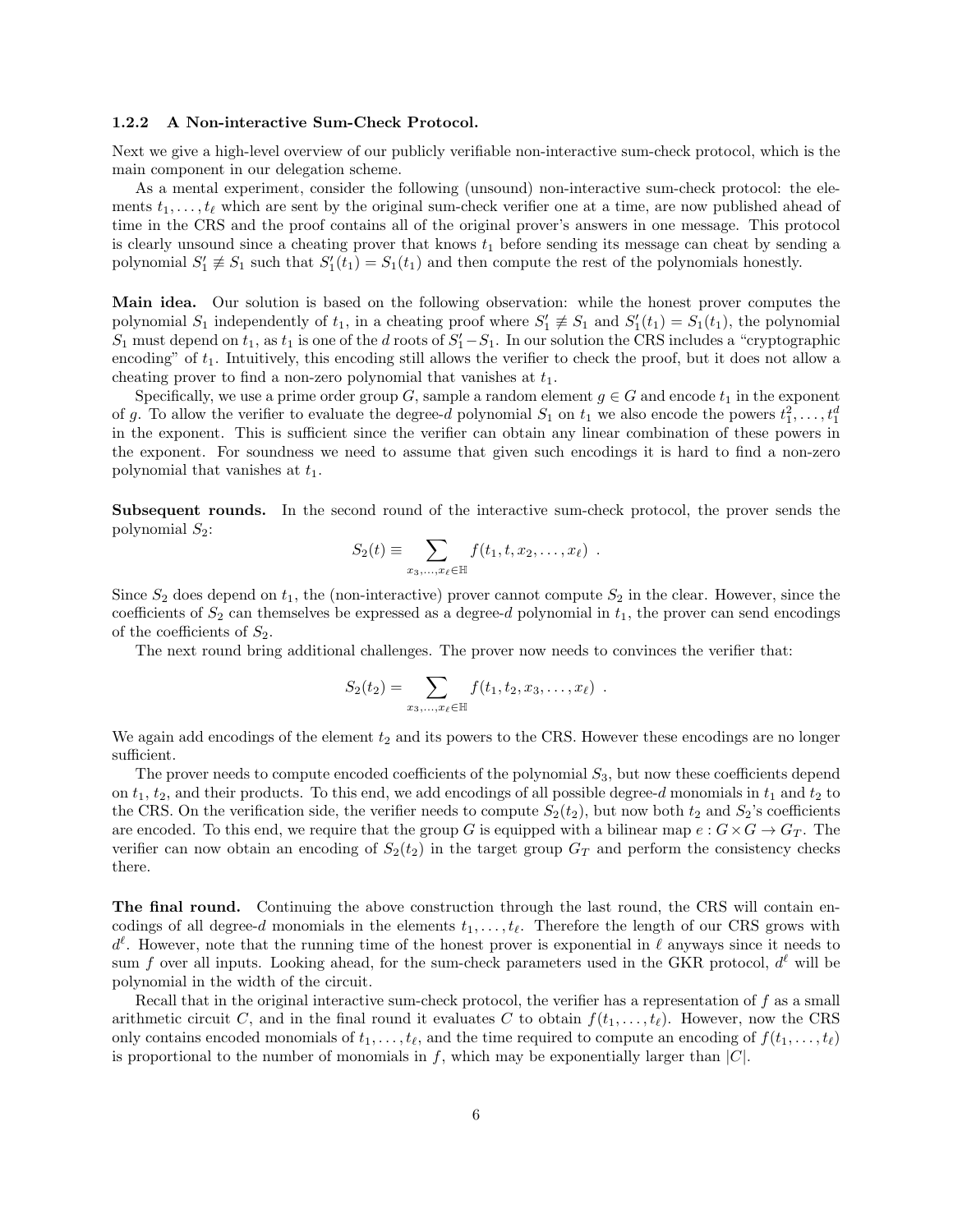The complexity of this final verification step, therefore, depends on the specific polynomial f in question. For example, for the polynomial  $f$  used in the GKR protocol we show how to perform the final verification step efficiently.

To allow for maximal flexibility in applications, we formulate our non-interactive sum-check without the final verification step. Instead, the prover will include an encoding of the value  $B = f(t_1, \ldots, t_\ell)$  as part of the proof. If the prover claims that the sum of  $f$  is  $A'$ , and the verifier accepts the proof, then it does not guarantee that  $A'$  is correct. Rather, we are only guaranteed that if  $A'$  is incorrect then the proof must contain an encoding of an incorrect value  $B'$ , namely:

$$
B' = f(t_1,\ldots,t_\ell) \quad \Rightarrow \quad A' = \sum_{x_1,\ldots,x_\ell \in \mathbb{H}} f(x_1,\ldots,x_\ell) \; .
$$

**Soundness.** To prove soundness, we hope to argue that given the encoded monomials of  $t_1, \ldots, t_\ell$ , it is hard to generate encoded coefficients of a degree-d polynomial that vanishes on some  $t_i$ . Alas, finding such encodings is actually easy. For example, the polynomial  $S(t) = t_1 \cdot t - t_1 \cdot t_2$  vanishes on  $t_2$  and encodings of its coefficients  $t_1$  and  $t_1 \cdot t_2$  are given in the CRS.

To overcome this problem, we modify the protocol to use encodings under different random group elements  $g_0, \ldots, g_\ell \in G$ . For every  $i > 0$ , the CRS will contain all of the monomials of  $t_1, \ldots, t_i$  encoded in the exponent of  $g_i$ . The proof will contain the coefficients of the polynomial  $S_i$  encoded under  $g_{i-1}$  (recall that these coefficients only depend on  $t_i$  for  $j < i$ ).

Intuitively, we can obtain soundness under the assumption that given the encodings of powers of  $t_i$  under  $g_i$ , it is hard to find encodings of coefficients of a non-zero polynomial in the exponent of  $g_{i-1}$  such that the polynomial vanishes at  $t_i$ . However, it is still easy to find such encodings: simply encode such coefficients in the exponent of  $g_i$ . The same encodings viewed as exponents with base  $g_{i-1}$  encode a scaled version of the same polynomial and must vanish at  $t_i$  as well. Thus to obtain soundness, we make one last modification to the protocol: we ask for the proof to contain the coefficients of  $S_i$  encoded in the exponent of both  $g_{i-1}$  and  $g_i$ .

We prove the soundness of the non-interactive sum-check for polynomials of degree d under Assumption [1.2](#page-6-1) which is stated informally below. We note that our delegation scheme only relies on sum-check for quadratic polynomials and therefore we can base its security on Assumption [1.1](#page-3-2) which is a special case of Assumption [1.2](#page-6-1) with  $d = 2$ .

<span id="page-6-1"></span>**Assumption 1.2** (Informal). For a pair of random group elements  $g, h \in G$  and a random  $t \in \mathbb{Z}_p$ , no polynomial-size adversary that is given g and  $h^{t^0}, \ldots, h^{t^d}$  can output group elements

$$
\{g^{a_i}, h^{a_i}\}_{0 \le i \le d} \qquad \text{such that} \qquad \exists i: a_i \neq 0 \quad \text{and} \quad \sum_{i=0}^d a_i \cdot t^i = 0 ,
$$

with non-negligible probability.

#### <span id="page-6-0"></span>1.2.3 The Non-interactive Delegation Scheme.

With a new sum-check protocol at hand, we proceed to describe our publicly verifiable non-interactive delegation scheme for low-depth log-space uniform circuits. The scheme mostly follows the blueprint of the interactive GKR protocol with a few important modifications and simplifications that we discuss next.

Roughly speaking, the interactive GKR protocol for delegating a computation  $C(x)$  of depth D, is as follows. The prover evaluates  $C(x)$ , and for every  $1 \leq i \leq D$  it encodes the *i*-th layer of the computation (with  $i = 1$  being the output layer) as a multilinear polynomial  $V_i$ <sup>[2](#page-6-2)</sup>. The output  $C(x)$  is encoded by the value  $V_1(s_1)$  for some particular point  $s_1$ .

<span id="page-6-2"></span><sup>&</sup>lt;sup>2</sup>We note that the GKR protocol considers the more general case where  $V_i$  is a low-degree polynomial (not necessarily multilinear). In our work we use the multilinear version, since it results with a weaker assumption.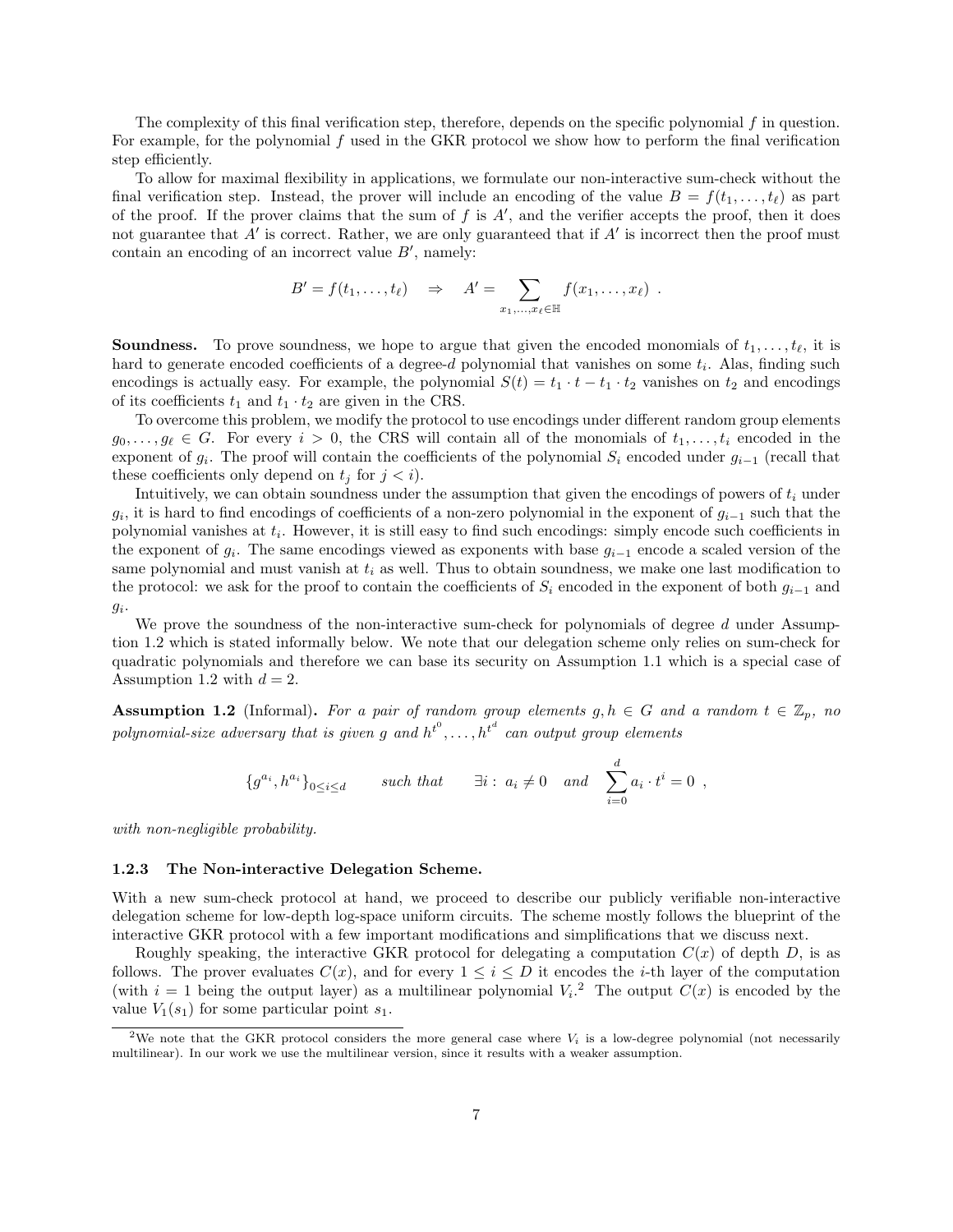The protocol proceeds in  $D-1$  phases, where in phase i, the prover makes a claim  $V_i(s_i) = v_i$  on the value of a particular point in the i'th layer. This claim is then reduced to a new claim  $V_{i+1}(s_{i+1}) = v_{i+1}$ on the value of a point in the  $(i + 1)$ 'st layer. After the final phase, the verifier can check the final claim  $V_D(s_D) = v_D$  on the value of a point in the input layer on its own.

Oversimplifying, the value  $V_i(s_i)$  can be expressed as a sum of the form:

$$
V_i(s_i) = \sum_{x_i, x'_i} V_{i+1}(x_i) \cdot V_{i+1}(x'_i) \cdot f_C(x_i, x'_i) ,
$$

where  $(x_i, x'_i)$  range over all pairs of points in layer  $i + 1$  and where  $f_C$  is some multilinear polynomial that encodes the structure of C's wires. The prover convinces the verifier that  $V_i(s_i)$  is indeed the value of the sum above via the interactive sum-check protocol. Recall that in order to complete the sum-check, the verifier must compute  $V_{i+1}(t_i) \cdot V_{i+1}(t_i') \cdot f_C(t_i, t_i')$  for a single pair of points  $(t_i, t_i')$ . The verifier cannot simply compute this value efficiently and, therefore, in the GKR protocol the verifier obtains this value in two steps:

- The prover sends the values  $V_{i+1}(t_i) = u_i$  and  $V_{i+1}(t_i') = u_i'$ . Then, the prover and verifier run a so-called "2-to-1" interactive protocol to reduce these two claims to a single claim of the form  $V_{i+1}(s_{i+1}) = v_{i+1}$ . This is the starting point for the protocol's  $(i + 1)$ 'st phase.
- The verifier needs to evaluate  $f_C(t_i, t'_i)$  on the two claimed values. Recall that the verifier holds a log-space Turing machine that outputs  $C$ , but it does not have the time to evaluate this machine, write C and evaluate  $f_C$ . Instead it delegated this computation to the prover using the GKR protocol itself. Fortunately, since this computation is very simple (in log-space), it can be shown that its verification can be performed efficiently without further help from the prover.

To obtain our delegation scheme, we replace each of the D interactive sum-checks with our non-interactive sum-check. We also need to modify the two steps described above:

Avoiding the "2-to-1" protocol. One approach to dealing with the interactive "2-to-1" protocol is making it non-interactive as we do for sum-check. Instead we show how to avoid the use of a "2-to-1" protocol altogether both in the interactive and non-interactive settings.

Our solution is to let the prover make a claim on the value of two points in every phase instead of on just one point. Of course if we do this naively, each claim would be reduced to a claim about two new points in the next layer and the number of points would grow exponentially.

Our idea is to make sure that each of the claims in the i'th phase is reduced to a claim about the same two points in the next layer. We observe that in the sum-check protocol, the verifier's final evaluation points  $t_i$  and  $t'_i$  depend only on its own randomness and not on the prover's messages. Therefore, if we use the same randomness in the two parallel sum-check executions (or the same CRS in the non-interactive case) moving from layer i to layer  $i + 1$ , then the verification in both sum-check executions will depend on the same pair of points  $(t_i, t'_i)$  in the next layer. We note that reusing the verifier's randomness in this manner does not increase the soundness error too much.

Avoiding the delegation of  $f_C$ . Recall that unlike the case in the interactive sum-check protocol, in our non-interactive sum-check, the complexity of the verifier's final evaluation grows with the number of monomials in  $f$  and not with  $f's$  circuit complexity.

As a result, even when delegating simple log-space computations such as the evaluation of  $f_C$ , we can no longer show that verification is efficient. Instead we show how to avoid the need to delegate  $f_C$  altogether in the non-interactive setting.

The basic idea is to place (encodings of) the values  $f_C(t_i, t'_i)$  in the CRS. As mentioned above, the values  $t_i$  and  $t'_i$  depend only on the CRS for the sum-check protocol. However, the function  $f_C$  depends on the delegated computation C and therefore the CRS cannot depend on it. To resolve this, we first consider delegation only for a fixed universal circuit U and include in the CRS (encodings of) the values  $f_U(t_i, t'_i)$ .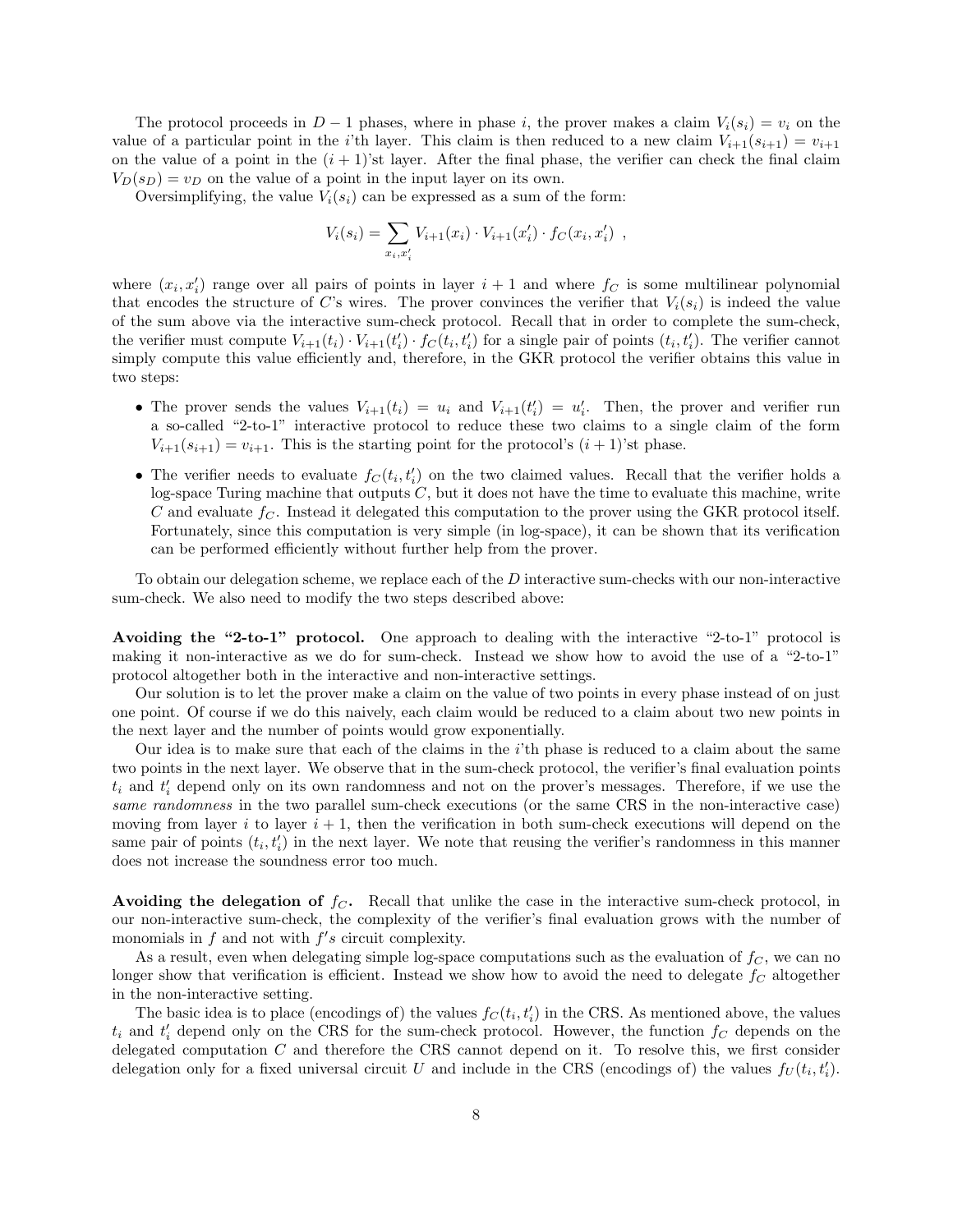The circuit U outputs  $C(x)$  given a description of a log-space Turing machine that generates a circuit C of depth D and any input  $x$  for  $C$ . We rely on the fact that there exists such circuits  $U$  with depth not much larger than D.

#### <span id="page-8-0"></span>1.2.4 Discussion

While at first glance our approach may seem tailored to the sum-check and GKR protocol, we note that our techniques can be generalized and used to remove interaction (in the CRS model) from a wider class of "algebraic" protocols where the prover and verifier strategies are given by low-degree polynomials. We leave the task of formalizing this class of protocols to future work.

Next we discuss other known techniques for "compilers" that give non-interactive delegation and compare these techniques with our approach.

The Fiat-Shamir heuristic. Fiat and Shamir [\[FS86\]](#page-31-13) suggested a heuristic for reducing interaction in constant-round public-coin protocols. Compared to our approach, their transformation is simple, highly efficient, applies to a wide class of protocols, and uses a random CRS with no structure. The main downside is that, as its name suggests, the security of the resulting protocol is heuristic and we do not know how to base it on any standard assumption. Very recently, [\[KRR16,](#page-32-12) [CCRR18\]](#page-31-14) show how to securely instantiate this heuristic under non-standard and exponentially-strong hardness assumptions. However, these instantiations fall short of reducing interaction in the GKR protocol which has a super-constant number of rounds.

The Kalai-Raz transformation. Kalai and Raz [\[KR09\]](#page-32-13) show how to remove interaction from any publiccoin interactive proof assuming the existence of a fully homomorphic encryption scheme with sub-exponential security. However, the resulting non-interactive protocol is not publicly verifiable: a secret decryption key is needed to verify the proof. Although our techniques are not as generic as those of [\[KR09\]](#page-32-13), we achieve a publicly verifiable protocol.

It is instructive to compare our approach to that of [\[KR09\]](#page-32-13). Both protocols have the same high-level structure: for every round  $i$ , the verifier's messages up to the  $i$ -th round are given in the CRS under some cryptographic encoding. This encoding can be homomorphically manipulated so that the prover can compute its i-th answer under the encoding. However to maintain soundness, the encoding must not reveal too much about the verifier's future messages. The encoding in [\[KR09\]](#page-32-13) is simply a fully homomorphic encryption, whereas we use an encoding based on groups with bilinear maps.

While the group structure and bilinear map enable public verification, they only support a limited set of homomorphic operations, namely quadratic polynomials. As a result, we can only handle protocols where both the prover and verifier strategies only evaluate quadratic polynomials over random elements. In particular, to handle the sum-check and GKR protocols, where the prover and verifier's strategies have degree above 2, we need to include all the monomials as part of the CRS which results in a long CRS.

**Delegation from linear PCPs.** The work of  $[BCI^+13]$  $[BCI^+13]$  shows how to convert linear PCPs into publicly verifiable non-interactive delegation schemes. In a linear PCP the answers are obtained by applying a linear function to the queries. Their work considers linear PCPs where the verification has degree 2 in the queries and their answers. They transform such a PCP into a delegation protocol by encoding the verifier's PCP queries in the exponent of a group with a bilinear map. Our protocols can be described in a similar framework. Specifically, the interactive GKR prover just evaluates a low-degree polynomial over the verifier queries. By changing the verifier's queries to include all possible monomials, we can think of the prover strategy as a linear PCP. In our protocol the CRS contains an encodings of this extended query.

The crucial difference between our approach and that of  $|BCI^+13|$  is in the security proof. Their soundness proof relies on a non-standard and non-falsifiable knowledge assumption on groups with bilinear maps, whereas our security proof is based on a falsifiable assumption on such groups. However, we can only support deterministic bounded depth computations, whereas  $|BCI+13|$  support any non-deterministic computation.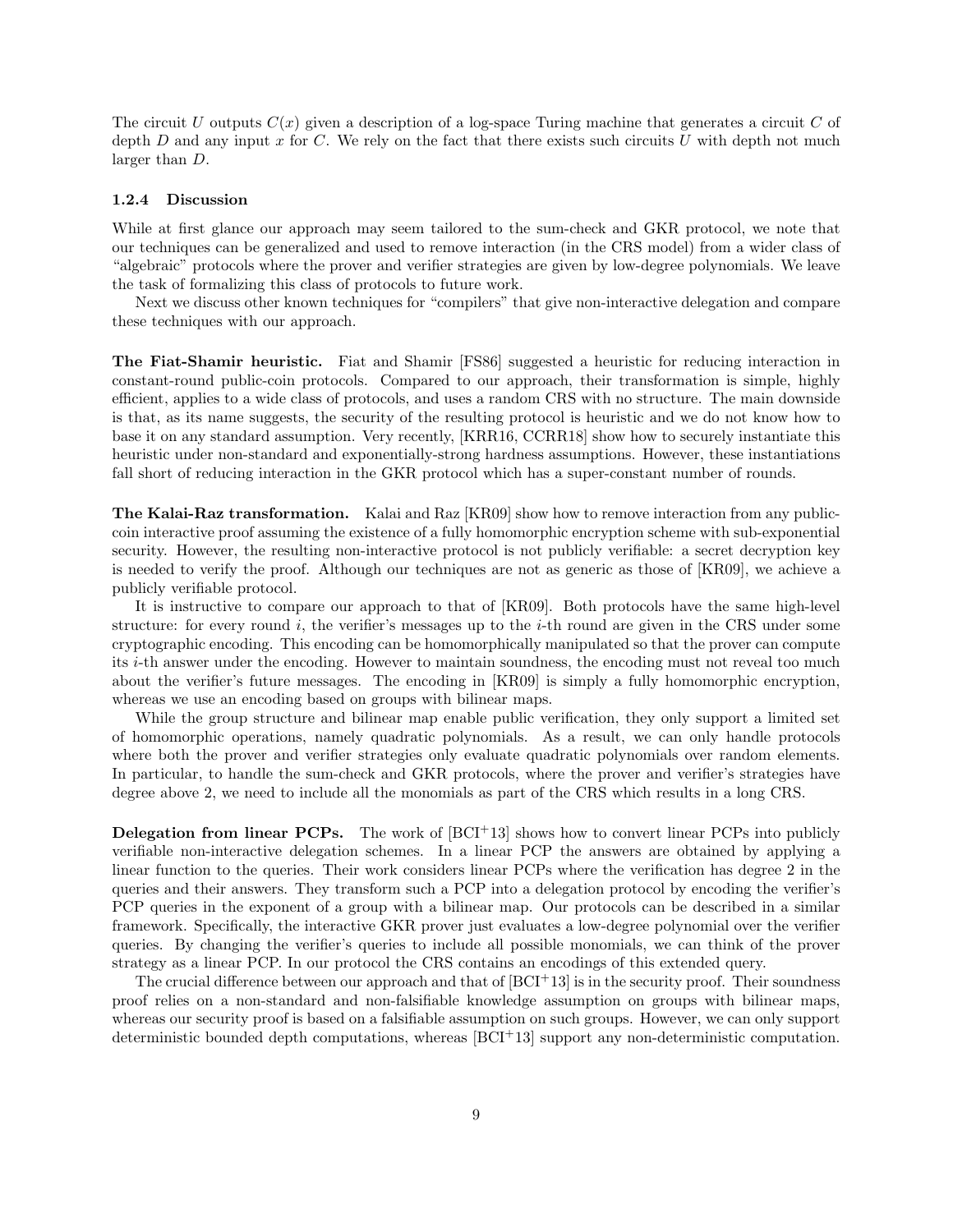We note that the need to restrict our attention to deterministic computations is known to be inherent, given that our security proof is via a black-box reduction to a falsifiable assumption [\[GW11\]](#page-31-15).

### <span id="page-9-0"></span>2 Preliminaries

### <span id="page-9-1"></span>2.1 Low Degree Extension

This subsection is taken almost verbatim from [\[GKR15\]](#page-31-12). Let  $\mathbb{F}$  be a field and let  $\mathbb{H} \subseteq \mathbb{F}$ . Throughout this work with take  $\mathbb{H} = \{0, 1\}$ . We always assume (without loss of generality) that field operations can be performed in time that is poly-logarithmic in the field size, and space that is logarithmic in the field size. Fix an integer  $m \in \mathbb{N}$ . In what follows, we define the low degree extension of a k-element string  $(w_0, w_1, \ldots, w_{k-1}) \in \mathbb{F}^k$  with respect to  $\mathbb{F}, \mathbb{H}, m$ , where  $k \leq |\mathbb{H}|^m$ .

Fix  $\alpha : \mathbb{H}^m \to \{0, 1, \ldots, |\mathbb{H}^m| - 1\}$  to be any (efficiently computable) one-to-one function. In this paper, we take  $\alpha$  to be the lexicographic order of  $\mathbb{H}^m$ . We can view  $(w_0, w_1, \ldots, w_{k-1})$  as a function  $W : \mathbb{H}^m \to \mathbb{F}$ , where

<span id="page-9-3"></span>
$$
W(z) = \begin{cases} w_{\alpha(z)} & \text{if } \alpha(z) \le k - 1 \\ 0 & \text{o.w.} \end{cases}
$$
 (5)

A basic fact is that there exists a unique extension of W into a function  $\tilde{W}$ :  $\mathbb{F}^m \to \mathbb{F}$  (which agrees with W on  $\mathbb{H}^m$ :  $\tilde{W}|_{\mathbb{H}^m} \equiv W$ , such that  $\tilde{W}$  is an m-variate polynomial of degree at most  $|\mathbb{H}| - 1$  in each variable. Moreover, as is formally stated in the proposition below, the function  $W$  can be expressed as

$$
\tilde{W}(t_1,\ldots,t_m)=\sum_{i=0}^{k-1}\tilde{\beta}_i(t_1,\ldots,t_m)\cdot w_i,
$$

where each  $\tilde{\beta}_i : \mathbb{F}^m \to \mathbb{F}$  is an m-variate polynomial, that depends only on the parameters  $\mathbb{H}, \mathbb{F}$ , and m (and is independent of w), of size  $poly(\mathbb{H}, m)$  and of degree at most  $|\mathbb{H}| - 1$  in each variable.

The function W is called the low degree extension of  $w = (w_0, w_1, \ldots, w_{k-1})$  with respect to  $\mathbb{H}, \mathbb{F}, m$ , and is denoted by  $\text{LDE}_{\mathbb{H},\mathbb{F},m}(w)$ .

<span id="page-9-4"></span>**Proposition 2.1.** There exists a Turing machine that takes as input a field  $\mathbb{F}^3$  $\mathbb{F}^3$ , and a subset  $\mathbb{H} \subseteq \mathbb{F}$ , and an integer m. The machine runs in time  $poly(|\mathbb{H}|, m)$ . It outputs the unique  $2m$ -variate polynomial  $\tilde{\beta}: \mathbb{F}^m \times \mathbb{F}^m \to \mathbb{F}$  of degree  $|\mathbb{H}| - 1$  in each variable (represented as an arithmetic circuit of degree  $|\mathbb{H}| - 1$  in each variable), such that for every  $(w_0, w_1, \ldots, w_{k-1}) \in \mathbb{F}^k$  with  $k \leq |\mathbb{H}|^m$ , and for every  $z \in \mathbb{F}^m$ ,

$$
\tilde{W}(z) = \sum_{p \in \mathbb{H}^m} \tilde{\beta}(z, p) \cdot W(p),\tag{6}
$$

where  $W : \mathbb{H}^m \to \mathbb{F}$  is the function corresponding to  $(w_0, w_1, \ldots, w_{k-1})$  as defined in Equation [\(5\)](#page-9-3), and  $\tilde{W}: \mathbb{F}^m \to \mathbb{F}$  is its low degree extension (i.e., the unique extension of  $W: \mathbb{H}^m \to \mathbb{F}$  of degree at most  $|\mathbb{H}| - 1$ in each variable).

Moreover,  $\hat{\beta}$  can be evaluated in time poly( $|\mathbb{H}|, m$ ). Namely, there exists a Turing machine with the above time bound, that takes as input parameters  $\mathbb{H}, \mathbb{F}, m$  (as above), and a pair  $(z, p) \in \mathbb{F}^m \times \mathbb{F}^m$ , and outputs  $\beta(z, p)$ .

**Claim 2.2.** There exists a Turing machine that takes as input a field  $\mathbb{F}$ , a subset  $\mathbb{H} \subseteq \mathbb{F}$ , an integer m, a sequence  $w = (w_0, w_1, \ldots, w_{k-1}) \in \mathbb{F}^k$  such that  $k \leq |\mathbb{H}|^m$ , and a coordinate  $z \in \mathbb{F}^m$ . It outputs the value  $W(z)$ , where W is the unique low-degree extension of w (with respect to  $\mathbb{H}, \mathbb{F}, m$ ). The machine's running time is  $|\mathbb{H}|^m \cdot \text{poly}(|\mathbb{H}|, m)$ .

<span id="page-9-2"></span><sup>3</sup>Throughout this work, when we refer to a machine that takes as input a field, we mean the machine is given a short (polylogarithmic in the field size) description of the field, that permits field operations to be computed in time that is poly-logarithmic in the field size and space that is logarithmic in the field size.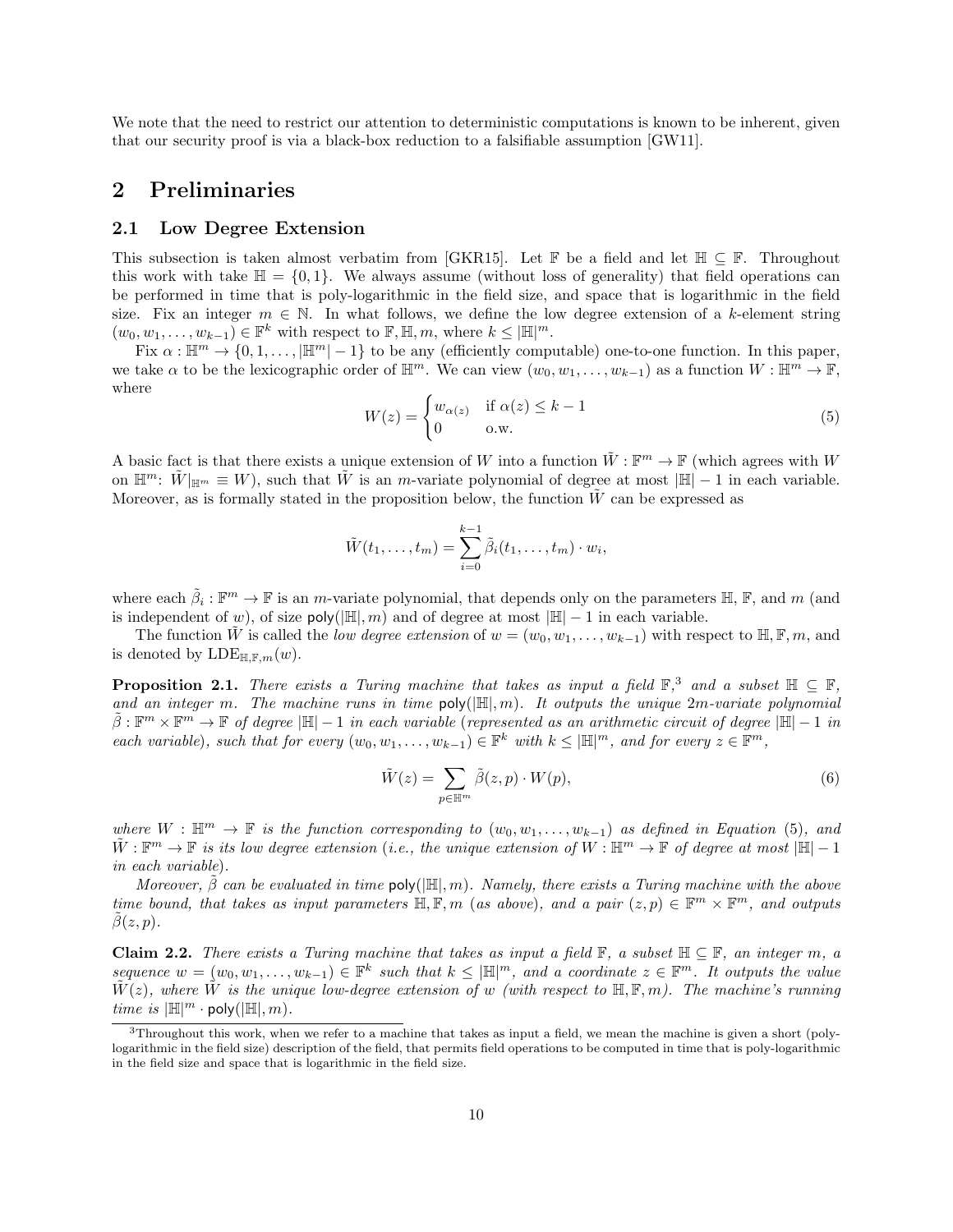### <span id="page-10-0"></span>2.2 The Sum-Check Protocol

Let F be a field and let  $\mathbb{H} \subseteq \mathbb{F}$ . Let  $f(x_1, \ldots, x_\ell)$  be a multivariate polynomial of degree at most d in each variable, with coefficients in  $\mathbb{F}$ , and let  $v \in \mathbb{F}$ . The sum-check protocol is an interactive protocol for proving that

$$
\sum_{(h_1,\ldots,h_\ell)\in\mathbb{H}^\ell} f(h_1,\ldots,h_\ell)=v.
$$

<span id="page-10-2"></span>It consists of  $\ell$  rounds of interaction between a prover and a verifier, and is defined below.

Protocol 2.3 (The Sum-Check Protocol).

- The verifier samples random elements  $t_1, \ldots, t_\ell \leftarrow \mathbb{F}$ .
- In the *i*th round, the verifier sends  $t_{i-1}$  and the prover responds with  $\alpha_{i,0}, \alpha_{i,1}, \ldots, \alpha_{i,d}$  such that

$$
\sum_{j=0}^d \alpha_{i,j} x_i^j = \sum_{(h_{i+1},...,h_\ell) \in \mathbb{H}^{\ell-i}} f(t_1,...,t_{i-1},x_i,h_{i+1},...,h_\ell).
$$

Where we define  $t_0 = \emptyset$ .

The verifier performs the following checks depending on the round:

- − In the first round, the verifier checks that  $\sum_{h \in \mathbb{H}} \sum_{j=0}^{d} \alpha_{1,j} h^j = v$ .
- − In the *i*th round for  $i = 2, ..., \ell$ , the verifier checks that  $\sum_{h \in \mathbb{H}} \sum_{j=0}^{d} \alpha_{i,j} h^j = \sum_{j=0}^{d} \alpha_{i-1,j} t_{i-1}^j$ .
- Finally, the verifier checks that  $\sum_{j=0}^{d} \alpha_{\ell,j} t_{\ell}^{j} = f(t_1, \ldots, t_{\ell}).$
- The verifier accepts if and only if all checks pass.

<span id="page-10-4"></span>**Lemma 2.4.** [\[LFKN92,](#page-32-11) [Sha92\]](#page-32-14) Let  $f : \mathbb{F}^{\ell} \to \mathbb{F}$  be an  $\ell$ -variate polynomial of degree d in each variable. The sum-check protocol  $(P, V)$  described in Protocol [2.3](#page-10-2) satisfies the following properties.

• Completeness: If  $\sum_{(h_1,\ldots,h_\ell)\in\mathbb{H}^\ell} f(h_1,\ldots,h_\ell) = v$  then

$$
\Pr\left[\left(P(f), V^f(v)\right) = 1\right] = 1.
$$

• Soundness: If  $\sum_{(h_1,...,h_\ell)\in\mathbb{H}^\ell}f(h_1,...,h_\ell)\neq v$  then for every (unbounded) interactive Turing machine  $\tilde{P},$ 

$$
\Pr\left[\left(\tilde{P}(f),V^f(v)\right)=1\right]\leq \frac{\ell d}{|\mathbb{F}|}.
$$

• Efficiency:  $P(f)$  is an interactive Turing machine, and  $V^f(v)$  is a probabilistic interactive Turing machine with oracle access to  $f : \mathbb{F}^m \to \mathbb{F}$ . The prover  $P(f)$  runs in time  $\leq$  poly $(\mathbb{H}^{\lvert \ell})^4$  $(\mathbb{H}^{\lvert \ell})^4$ . The verifier  $V^f(v)$  runs in time  $\leq$  poly( $|\mathbb{H}|$ , log  $|\mathbb{F}|$ ,  $\ell$ ,  $d$ ), and queries the oracle f at a single point. The communication complexity is  $\leq$  poly( $\mathbb{H}, \log \mathbb{F}, \ell, d$ ), and the total number of bits sent from the verifier to the prover is  $O(\ell \cdot \log |\mathbb{F}|)$ . Moreover, this protocol is public-coin; i.e., all the messages sent by the verifier are truly random and consist of the verifier's random coin tosses.

### <span id="page-10-1"></span>3 Publicly Verifiable Non-interactive Sum-Check

In this section we show how to convert the interactive sum-check protocol to a publicly verifiable noninteractive one. We start by defining this notion.

<span id="page-10-3"></span><sup>&</sup>lt;sup>4</sup>Here we assume the prover's input is a description of the function f, from which f can be computed (on any input) in time  $\leq$  poly( $|\mathbb{H}^{\ell}|$ ).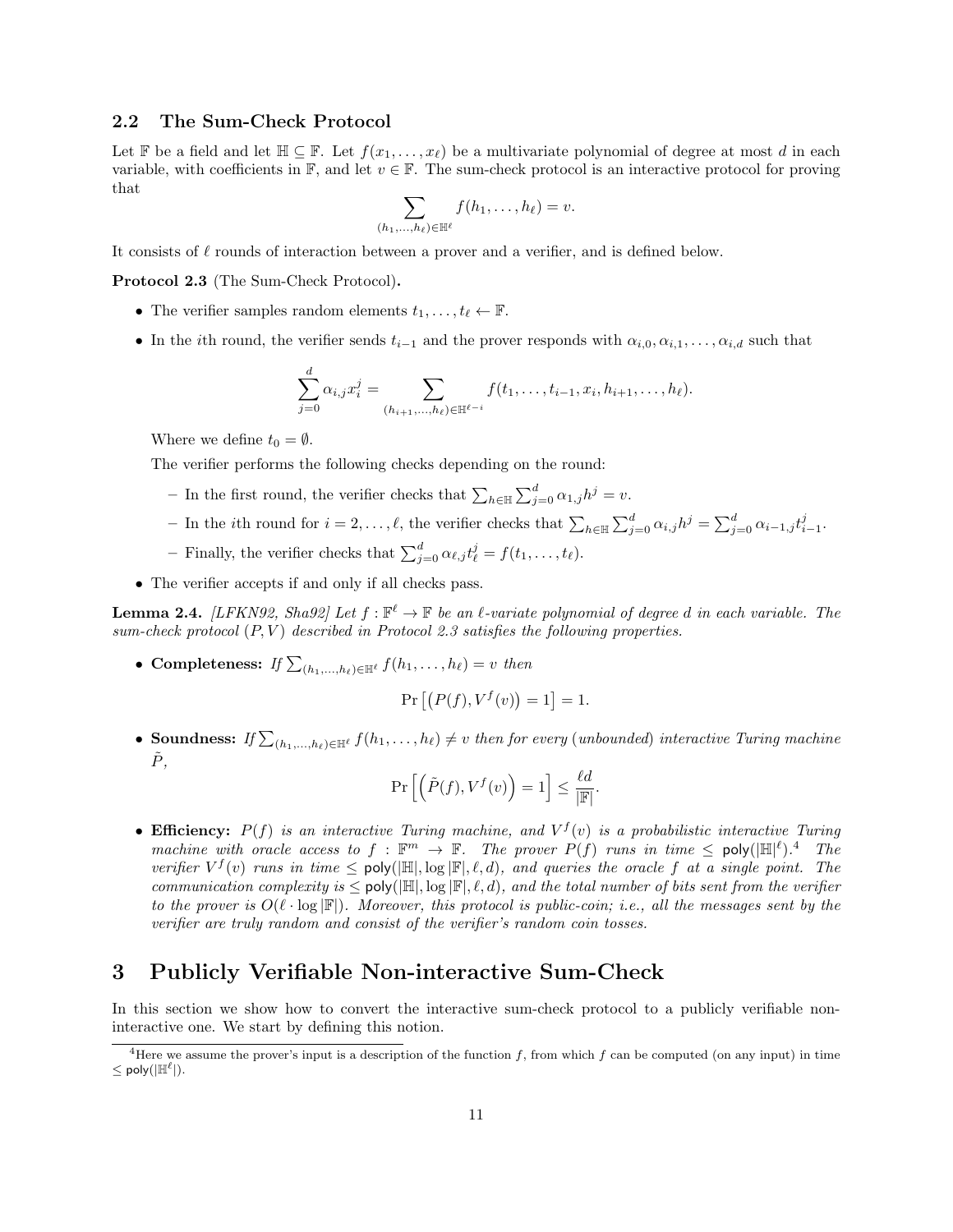### <span id="page-11-0"></span>3.1 Definitions

We specify the syntax of the publicly verifiable non-interactive sum-check protocol. As discussed in Section [1.2.2](#page-5-0) of the introduction, this is a non-interactive encoded version of the sum-check protocol.

**Notations** We use the following notations throughout this work. We let  $\kappa$  denote the security parameter. We let  $\mathbb{F} = \mathbb{F}_{\kappa}$  be a field of prime order  $p = p_{\kappa} = \Theta(2^{\kappa})$ , and let  $\mathbb{H} = \mathbb{H}_{\kappa} \subset \mathbb{F}_{\kappa}$  be a subset of size poly $(\kappa)$ . Let  $G = G_{\kappa}$  be a group of order  $p_{\kappa}$  with a non-degenerate bilinear map  $e : G \times G \to G_T$ .<sup>[5](#page-11-1)</sup> For  $t \in \mathbb{F}$  and  $g \in G$ let  $\langle t \rangle_g$  denote the element  $g^t \in G$ . For a vector  $\mathbf{t} = (t_1, \ldots, t_\ell) \in \mathbb{F}^\ell$  let  $\langle \mathbf{t} \rangle_g$  denote the vector  $(\langle t_i \rangle_g)$  $i \in [\ell]$ 

The monomial encoding. The interface of the sum-check protocol uses a simple monomial encoding scheme. Let  $d \in \mathbb{N}$  be a constant degree parameter. For a vector  $\mathbf{s} = (s_1, \ldots, s_m) \in \mathbb{F}^m$  and a vector of degrees  $\boldsymbol{\delta} = (\delta_1, \ldots, \delta_m) \in [0, d]^m$ , let  $\mathbf{s}^{\boldsymbol{\delta}}$  denote the product  $\prod_{i \in [m]} s_i^{\delta_i}$ .

**Definition 3.1** (Monomial encoding). The degree d monomial encoding of the vector  $\mathbf{s} \in \mathbb{F}^m$  under an element  $g \in G$  is denoted by  $[\mathbf{s}]_g^d$  and it consists of the elements:

$$
\left[\mathbf{s}\right]_g^d = \left\{\left\langle \mathbf{s}^{\boldsymbol{\delta}}\right\rangle_g \right\}_{\boldsymbol{\delta} \in [0,d]^m}
$$

.

<span id="page-11-2"></span>**Fact 3.2.** Let  $\mathbf{s} \in \mathbb{F}^m$  and  $\mathbf{t} \in \mathbb{F}^{\ell}$  be vectors. Let  $g \in G$  be an element, and let  $h = \langle x \rangle_g$  for some  $x \in \mathbb{F}$ . Let  $f:\mathbb{F}^m\to\mathbb{F}$  be a multivariate polynomial of individual degree at most d represented by a list of its coefficients. Then:

**Extention:** The encodings  $[\mathbf{s}|\mathbf{t}]_g^d$  and  $[\mathbf{t}|\mathbf{s}]_g^d$  can be efficiently computed given  $[\mathbf{s}]_g^d$  and  $\mathbf{t}$ .

**Rerandomization:** The encoding  $[\mathbf{s}]_h^d$  can be efficiently computed given  $[\mathbf{s}]_g^d$  and x.

**Evaluation:** The element  $\langle f(\mathbf{s}) \rangle_g$  can be efficiently computed given  $[\mathbf{s}]_g^d$  and f.

We proceed to define the notion of a publicly verifiable non-interactive sum-check protocol.

Syntax A publicly verifiable non-interactive sum-check protocol consists of a randomized algorithm SC.S and a pair of deterministic polynomial-time algorithms (SC.P, SC.V) with the following syntax.

- The setup algorithm **SC.S** takes as input:
	- The security parameter  $\kappa$ .
	- A parameter  $\ell$ .
	- A monomial encoding  $[\mathbf{s}]_g^d$  of a vector  $\mathbf{s} \in \mathbb{F}^m$ .

The setup algorithm outputs:

- A monomial encoding  $[\mathbf{s}|\mathbf{t}]_h^d$  for a vector  $\mathbf{t} \in \mathbb{F}^{\ell}$ .
- A pair of proving and verification keys (pk, vk).
- The prover algorithm **SC.P** takes as input:
	- The proving key pk.
	- A multivariate polynomial  $f : \mathbb{F}^{m+\ell} \to \mathbb{F}$  of individual degree at most d represented by a list of its coefficients.

<span id="page-11-1"></span><sup>5</sup>We can use also an asymmetric map, and we chose to use a symmetric one only for the sake of simplicity.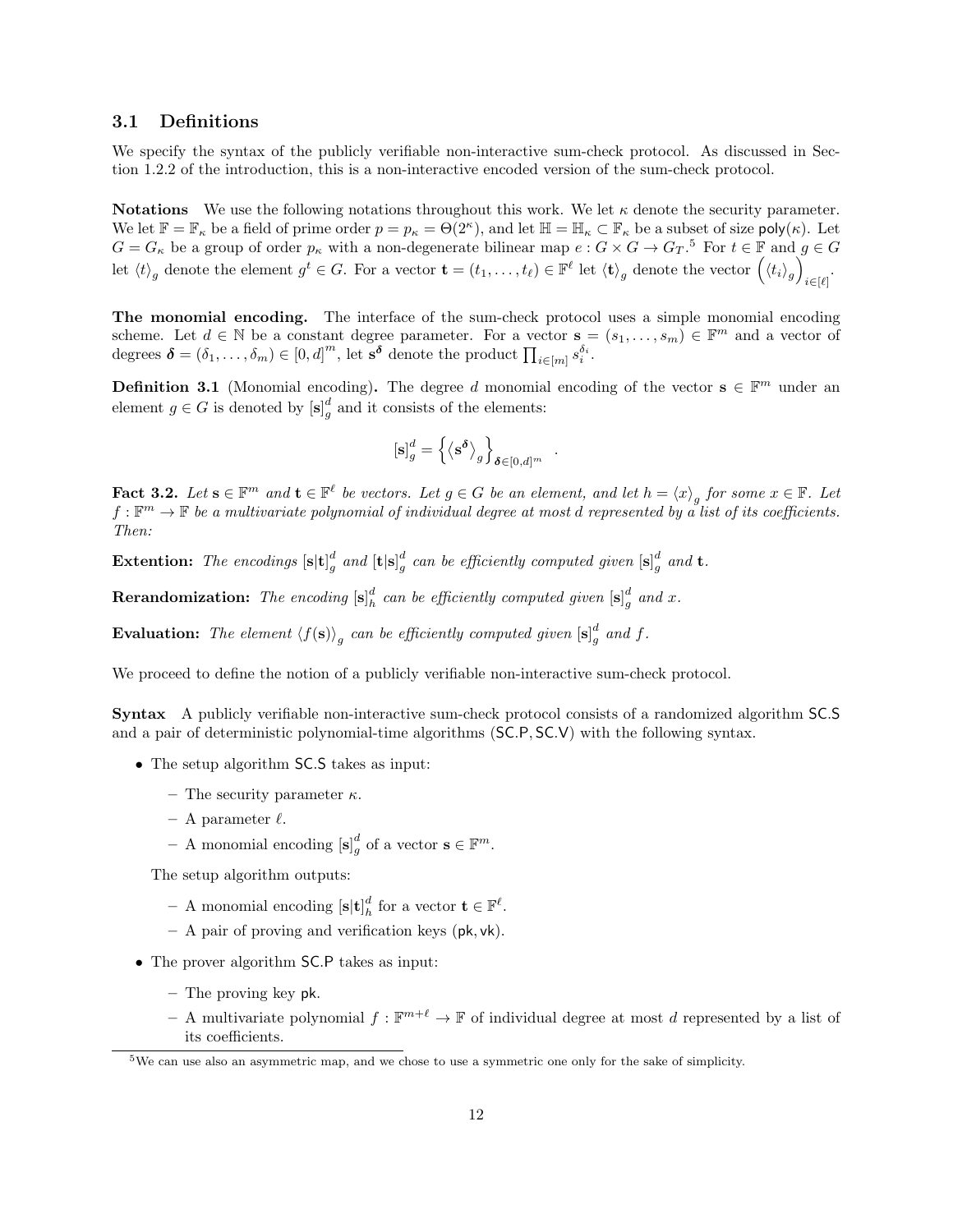The prover algorithm outputs:

- A pair of elements  $(A, B) \in G$ .
- A proof Π.
- The verifier algorithm **SC.V** takes as input:
	- The verification key vk.
	- The elements  $(A, B) \in G$ .
	- The proof Π.

The verifier algorithm outputs an acceptance bit.

<span id="page-12-2"></span>Definition 3.3 (Publicly Verifiable Non-interactive Sum-Check). A publicly verifiable non-interactive sumcheck protocol (SC.S, SC.P, SC.V) satisfies the following properties:

**Completeness.** For every  $\kappa \in \mathbb{N}$ , multivariate polynomial  $f : \mathbb{F}^{m+\ell} \to \mathbb{F}$  of individual degree at most d, vector  $\mathbf{s} \in \mathbb{F}^m$  and element  $g \in G$ :

$$
\Pr\left[\begin{array}{l}1=\textsf{SC.V}(\textsf{vk},(A,B),\Pi)\\ B=\langle f(\mathbf{s},\mathbf{t})\rangle_h\\ A=\langle\sum_{\mathbf{x}\in\mathbb{H}^{\ell}}f(\mathbf{s},\mathbf{x})\rangle_g\end{array}\middle|\begin{array}{l} \left([\mathbf{s}|\mathbf{t}]_h^d,(\mathsf{pk},\textsf{vk})\right)\leftarrow\textsf{SC.S}\left(\kappa,\ell, [\mathbf{s}]_g^d\right)\\ ((A,B),\Pi)\leftarrow\textsf{SC.P}(\mathsf{pk},f)\end{array}\right]=1.
$$

**Soundness.** For every poly-size cheating prover  $P^*$  and polynomials  $m = m(\kappa)$  and  $\ell = \ell(\kappa)$ , there exists a negligible function negl such that for every  $\kappa \in \mathbb{N}$  and vector  $\mathbf{s} \in \mathbb{F}^m$ :

$$
\Pr\left[\begin{array}{l}1=\textsf{SC.V}(\textsf{vk},(A,B),\Pi)\\B=\langle f(\mathbf{s},\mathbf{t})\rangle_{h}\\A\neq \langle\sum_{\mathbf{x}\in \mathbb{H}^{\ell}}f(\mathbf{s},\mathbf{x})\rangle_{g}\end{array}\middle|\begin{array}{l}g\leftarrow G\\\left([\mathbf{s}|\mathbf{t}]_{h}^{d},(\mathsf{pk},\mathsf{vk})\right)\leftarrow \textsf{SC.S}\left(\kappa,\ell, [\mathbf{s}]_{g}^{d}\right)\\(f,(A,B),\Pi)\leftarrow \mathsf{P}^{*}\left(g,[\mathbf{s}|\mathbf{t}]_{h}^{d},(\mathsf{pk},\mathsf{vk})\right)\end{array}\right]=\textsf{negl}(\kappa)\enspace .
$$

where f above is describing an  $(m + \ell)$ -variate polynomial of individual degree at most d.

**Efficiency.** In the above honest experiment, the running time of SC.S is  $(d + |\mathbb{H}|)^{\ell+m} \cdot \text{poly}(\kappa)$ , and the length of the verification key vk and the length of the proof  $\Pi$  are bounded by  $\ell \cdot \text{poly}(\kappa)$ .

### <span id="page-12-0"></span>3.2 The Protocol

In what follows we construct our publicly verifiable non-interactive sum-check protocol (SC.S, SC.P, SC.V).

<span id="page-12-1"></span>Protocol 3.4 (Publicly Verifiable Non-interactive Sum-Check).

**The setup algorithm SC.S.** The setup algorithm is given as input the security parameter  $\kappa, \ell \in \mathbb{N}$ , and an encoding  $[s]_g^d$ . The setup algorithm proceeds as follows.

- 1. Set  $g_0 = g$ .
- 2. Sample random  $x_1, \ldots, x_\ell \leftarrow \mathbb{F}$  and set  $g_i = \langle x_i \rangle_g$ .
- 3. Sample random  $\mathbf{t} = (t_1, \ldots, t_\ell) \leftarrow \mathbb{F}^\ell$ .
- 4. For  $i \in [0, \ell]$  let  $\mathbf{r}_i = (s_1, \ldots, s_m, t_1, \ldots, t_i) \in \mathbb{F}^{m+i}$ .
- 5. Set

$$
\mathsf{pk} = \left(1^{|\mathbb{H}|^\ell}, \left\{\left[\mathbf{r}_i\right]^d_{g_i}\right\}_{i \in [0,\ell]}\right) \quad, \quad \mathsf{vk} = \left\{\left[t_i\right]^d_{g_i}\right\}_{i \in [0,\ell]} \quad,
$$

where the encoding  $[\mathbf{r}_i]_{g_i}^d$  is computed from  $[\mathbf{s}]_g^d$ , **t** and  $x_i$ , using Fact [3.2.](#page-11-2)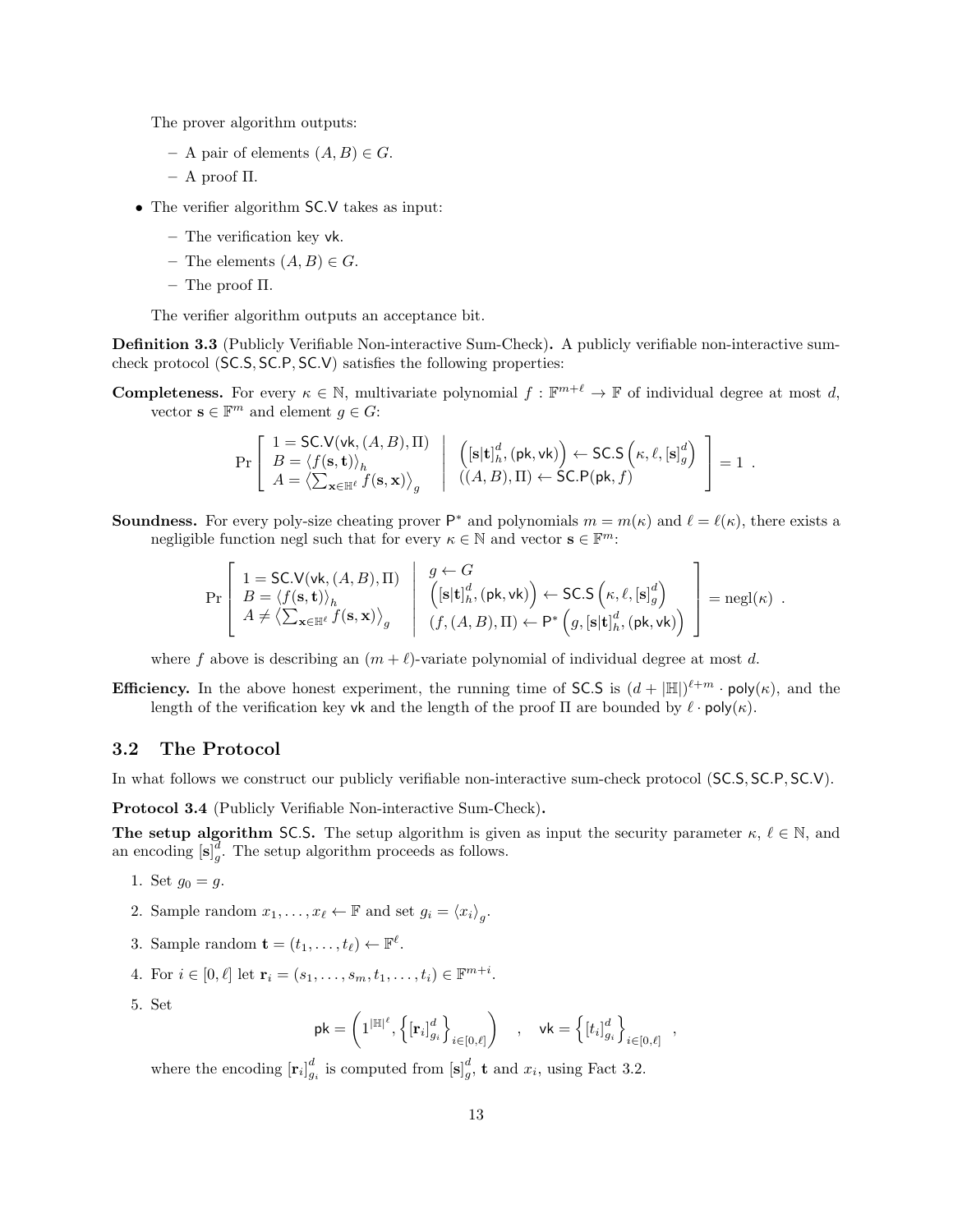6. Output:  $\left( [\mathbf{r}]_{g_{\ell}}^{d}, (\mathsf{pk}, \mathsf{vk}) \right)$ .

The prover algorithm SC.P. The prover is given as input the key

$$
\mathsf{pk} = \left(1^{|\mathbb{H}|^\ell}, \left\{\left[\mathbf{r}_i\right]_{g_i}^d\right\}_{i \in [0,\ell]}\right)
$$

and a multivariate polynomial  $f : \mathbb{F}^{m+\ell} \to \mathbb{F}$  of individual degree at most d represented by a list of its coefficients. The prover proceeds as follows: Let  $f_\ell \equiv f$  and for every  $i \in [0, \ell - 1]$ , let  $f_i : \mathbb{F}^{m+i} \to \mathbb{F}$  be the polynomial such that

$$
f_i(x_1,\ldots,x_{m+i}) \equiv \sum_{\mathbf{x}\in\mathbb{F}^{\ell-i}} f(x_1,\ldots,x_{m+i},\mathbf{x}) \quad . \tag{7}
$$

<span id="page-13-7"></span>,

For  $i \in [\ell]$  let  $\{f_{i,\delta} : \mathbb{F}^{m+i-1} \to \mathbb{F}\}_{\delta \in [0,d]}$  be the polynomials such that

$$
f_i(x_1,...,x_{m+i}) \equiv \sum_{\delta \in [0,d]} x_{m+i}^{\delta} \cdot f_{i,\delta}(x_1,...,x_{m+i-1}) \quad . \tag{8}
$$

Given the encodings in pk the prover computes the following elements, using Fact [3.2:](#page-11-2)

$$
(A, B) = \left( \langle f_0(\mathbf{r}_0) \rangle_{g_0}, \langle f_\ell(\mathbf{r}_\ell) \rangle_{g_\ell} \right)
$$
  

$$
\Pi = \left\{ C_{i, \delta} = \langle f_{i, \delta}(\mathbf{r}_{i-1}) \rangle_{g_{i-1}}, C'_{i, \delta} = \langle f_{i, \delta}(\mathbf{r}_{i-1}) \rangle_{g_i} \right\}_{i \in [\ell], \delta \in [0, d]}
$$
(9)

The prover outputs  $((A, B), \Pi)$ .

The verifier algorithm SC.V. The verifier is given as input the following elements

$$
\mathsf{vk} = \left\{ \left[t_i\right]_{g_i}^d \right\}_{i \in [0,\ell]} \quad , \quad (A,B) \quad , \quad \Pi = \left\{C_{i,\delta}, C'_{i,\delta}\right\}_{i \in [\ell], \delta \in [0,d]}
$$

From the input elements the verifier computes the following elements for every  $i \in [\ell]$ :

$$
A_i = \sum_{\delta \in [0,d]} e\left(C'_{i,\delta}, \langle t_i^{\delta} \rangle_{g_i}\right) , \quad B_{i-1} = \sum_{x \in \mathbb{H}} \sum_{\delta \in [0,d]} e\left(C_{i,\delta}, \langle x^{\delta} \rangle_{g_{i-1}}\right) , \tag{10}
$$

and sets  $A_0 = e(g_0, A)$  and  $B_\ell = e(g_\ell, B)$ . The verifier accepts if and only if:

$$
\forall i \in [\ell], \delta \in [0, d]: \quad e(g_i, C_{i, \delta}) = e(g_{i-1}, C'_{i, \delta}) \tag{11}
$$

$$
\forall i \in [0, \ell]: \quad A_i = B_i \tag{12}
$$

<span id="page-13-8"></span><span id="page-13-6"></span><span id="page-13-5"></span><span id="page-13-4"></span><span id="page-13-3"></span>.

### <span id="page-13-0"></span>3.3 Analysis of Protocol [3.4](#page-12-1)

<span id="page-13-1"></span>In this section we prove the security of Protocol [3.4](#page-12-1) based on the following assumption.

**Assumption 3.5.** For any poly-size adversary Adv and every  $\kappa \in \mathbb{N}$ :

$$
\Pr\left[\begin{array}{l}\mathbf{c} = \mathbf{c}'\\ \mathbf{c} \neq 0^d\\ \mathbf{c} \cdot (t^0, \ldots, t^d) = 0 \end{array} \middle| \begin{array}{l}g, h \leftarrow G\\ t \leftarrow \mathbb{F}\\ \langle \mathbf{c} \rangle_g, \langle \mathbf{c}' \rangle_h \leftarrow \mathsf{Adv}\left(g, [t]_h^d\right) \end{array}\right] = \mathrm{negl}(\kappa) \right].
$$

<span id="page-13-2"></span>Theorem 3.6. Under Assumption [3.5,](#page-13-1) Protocol [3.4](#page-12-1) is a publicly verifiable non-interactive sum-check (Definition [3.3\)](#page-12-2).

In the rest of this section, we prove Theorem [3.6.](#page-13-2)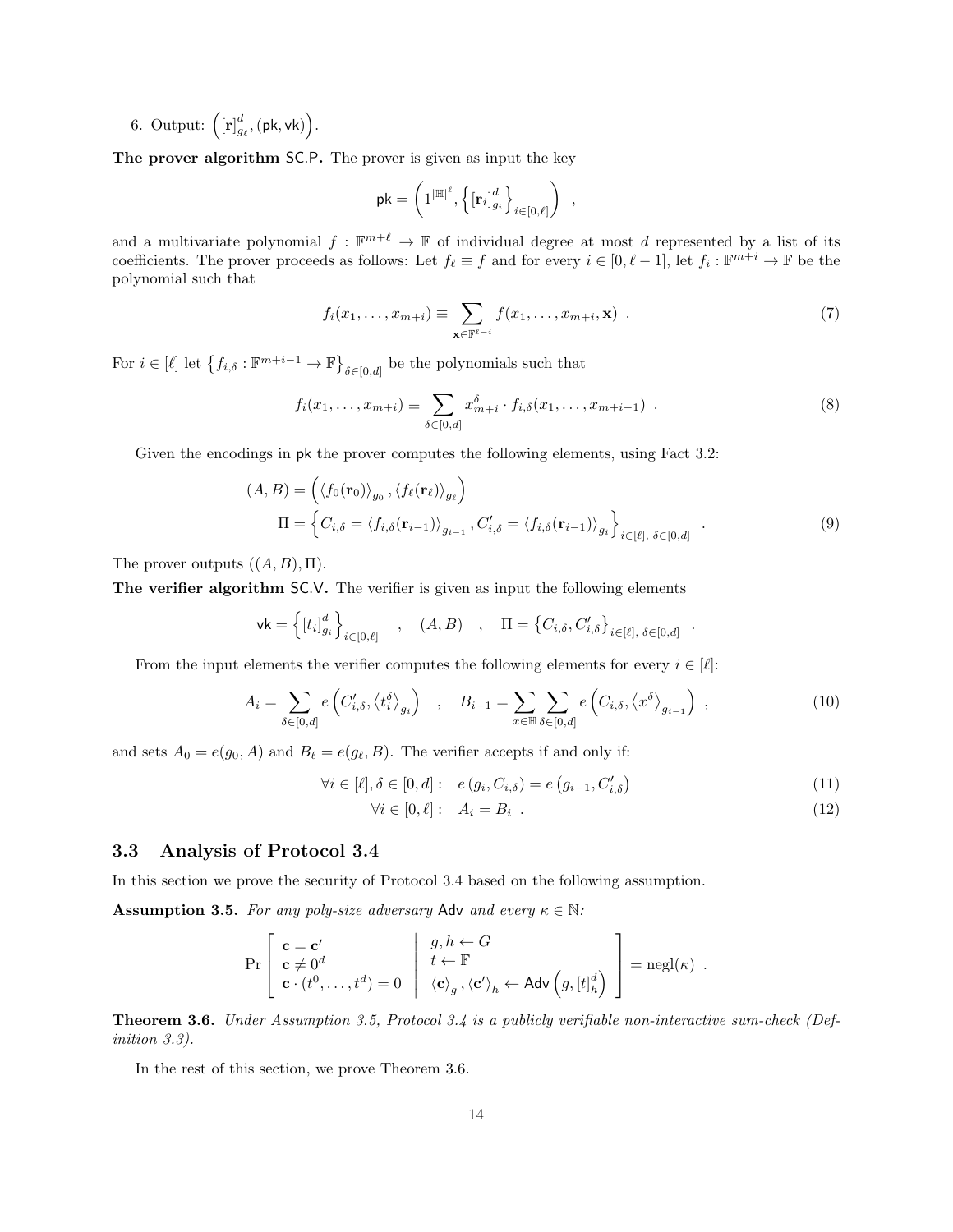**Completeness.** Fix  $\kappa$ , a polynomial  $f : \mathbb{F}^{m+\ell} \to \mathbb{F}$  of individual degree at most d, a vector  $\mathbf{s} \in \mathbb{F}^m$  and an element  $g \in G$ . Consider the honest experiment

$$
([\mathbf{s}|\mathbf{t}]_h^d, (\mathsf{pk}, \mathsf{vk})) \leftarrow \mathsf{SC.S}(\kappa, \ell, [\mathbf{s}]_g^d)
$$

$$
((A, B), \Pi) \leftarrow \mathsf{SC.P}(\mathsf{pk}, f)
$$

We need to show that

$$
1 = \mathsf{SC.V}(\mathsf{vk}, (A, B), \Pi)
$$

and

$$
(A, B) = \left( \left\langle \sum_{\mathbf{x} \in \mathbb{H}^{\ell}} f(\mathbf{s}, \mathbf{x}) \right\rangle_{g}, \left\langle f(\mathbf{s}, \mathbf{t}) \right\rangle_{h} \right).
$$

The latter condition follows directly by construction. We focus on showing that the verifier accepts. The verifier's test in Equation [\(11\)](#page-13-3) passes since by Equation [\(9\)](#page-13-4), for all  $i \in [\ell]$  and  $\delta \in [0, d]$ :

$$
e(g_i, C_{i,\delta}) = \langle f_{i,\delta}(\mathbf{r}_{i-1}) \rangle_{e(g_{i-1}, g_i)} = e(g_{i-1}, C'_{i,\delta}) .
$$

It remains to show that the verifier's test in Equation [\(12\)](#page-13-5) passes. We have that for every  $i \in [\ell]$ :

$$
A_{i} = \sum_{\delta \in [0,d]} e\left(C'_{i,\delta}, \langle t_{i}^{\delta}\rangle_{g_{i}}\right)
$$
  
\n
$$
= \sum_{\delta \in [0,d]} e\left(\langle f_{i,\delta}(\mathbf{r}_{i-1})\rangle_{g_{i}}, \langle t_{i}^{\delta}\rangle_{g_{i}}\right)
$$
  
\n
$$
= \left\langle \sum_{\delta \in [0,d]} f_{i,\delta}(\mathbf{r}_{i-1}) \cdot t_{i}^{\delta}\right\rangle_{e(g_{i},g_{i})}
$$
  
\n
$$
= \langle f_{i}(\mathbf{r}_{i-1}, t_{i})\rangle_{e(g_{i},g_{i})}
$$
  
\n
$$
= \langle f_{i}(\mathbf{r}_{i})\rangle_{e(g_{i},g_{i})}.
$$
  
\n(By Equation (8))  
\n
$$
= \langle f_{i}(\mathbf{r}_{i})\rangle_{e(g_{i},g_{i})}.
$$

Similarly, for every  $i \in [\ell]:$ 

$$
B_{i-1} = \sum_{x \in \mathbb{H}} \sum_{\delta \in [0,d]} e\left(C_{i,\delta}, \langle x^{\delta} \rangle_{g_{i-1}}\right)
$$
  
\n
$$
= \sum_{x \in \mathbb{H}} \sum_{\delta \in [0,d]} e\left(\langle f_{i,\delta}(\mathbf{r}_{i-1}) \rangle_{g_{i-1}}, \langle x^{\delta} \rangle_{g_{i-1}}\right)
$$
 (By Equation (9))  
\n
$$
= \left\langle \sum_{x \in \mathbb{H}} \sum_{\delta \in [0,d]} f_{i,\delta}(\mathbf{r}_{i-1}) \cdot x^{\delta} \right\rangle_{e(g_{i-1}, g_{i-1})}
$$
  
\n
$$
= \left\langle \sum_{x \in \mathbb{H}} f_i(\mathbf{r}_{i-1}, x) \right\rangle_{e(g_{i-1}, g_{i-1})}
$$
 (By Equation (8))  
\n
$$
= \langle f_{i-1}(\mathbf{r}_{i-1}) \rangle_{e(g_{i-1}, g_{i-1})}
$$
 (By Equation (7))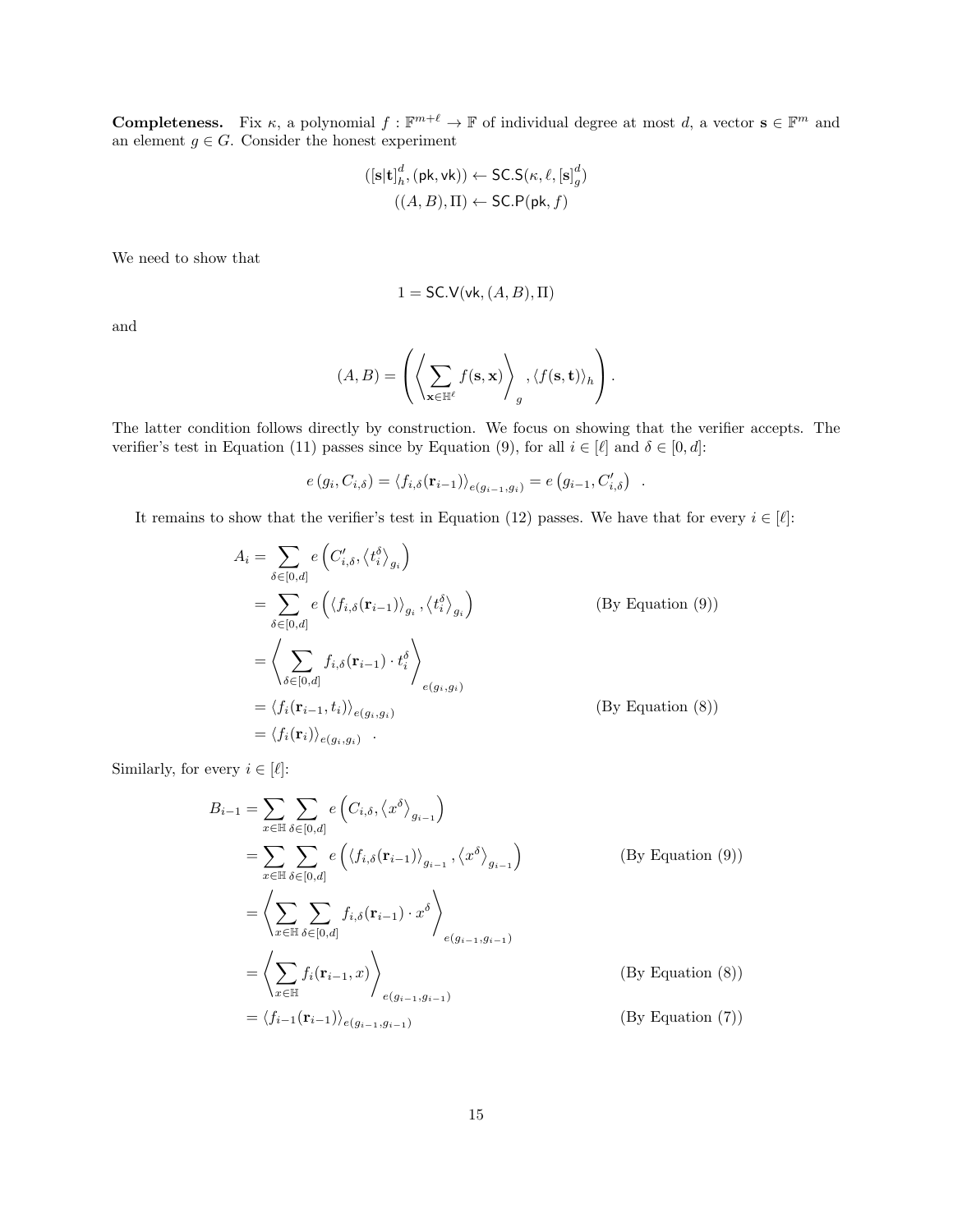By construction we also have that:

<span id="page-15-0"></span>
$$
A_0 = e(g_0, A) = e\left(g_0, \langle f_0(\mathbf{r}_0) \rangle_{g_0}\right) = \langle f_0(\mathbf{r}_0) \rangle_{e(g_0, g_0)}
$$
  

$$
B_\ell = e(g_\ell, B) = e\left(g_\ell, \langle f_\ell(\mathbf{r}_\ell) \rangle_{g_\ell}\right) = \langle f_\ell(\mathbf{r}_\ell) \rangle_{e(g_\ell, g_\ell)}.
$$

Put together we get, as required, that for all  $i \in [0, \ell], A_i = B_i = \langle f_i(\mathbf{r}_i) \rangle_{e(g_i, g_i)}$ .

**Soundness.** Let P<sup>\*</sup> be a poly-size cheating prover and let  $m = m(\kappa)$  and  $\ell = \ell(\kappa)$  be polynomials. Assume towards contradiction that there exists a polynomial p such that for infinitely many  $\kappa \in \mathbb{N}$ , there exist  $\mathbf{s} \in \mathbb{F}^m$ such that:

$$
\Pr\left[\begin{array}{l}1 = \text{SC.V}(vk, (A, B), \Pi) \\ B = \langle f(\mathbf{s}, \mathbf{t}) \rangle_h \\ A \neq \langle \sum_{\mathbf{x} \in \mathbb{H}^{\ell}} f(\mathbf{s}, \mathbf{x}) \rangle_g \end{array}\middle| \begin{array}{l}g \leftarrow G \\ \left([\mathbf{s}|\mathbf{t}]_h^d, (\mathsf{pk}, \mathsf{vk})\right) \leftarrow \text{SC.S}\left(\kappa, \ell, [\mathbf{s}]_g^d\right) \\ (f, (A, B), \Pi) \leftarrow \mathsf{P}^*\left(g, [\mathbf{t}]_h^d, (\mathsf{pk}, \mathsf{vk})\right)\end{array}\right] \ge \frac{1}{p(\kappa)} . \tag{13}
$$

Next we describe an adversary Adv that breaks Assumption [3.5.](#page-13-1) That is, fix  $\kappa$  and  $\mathbf{s} = (s_1, \ldots, s_m)$  such that Equation [\(13\)](#page-15-0) holds. We show that:

<span id="page-15-1"></span>
$$
\Pr\left[\begin{array}{l}\mathbf{c} = \mathbf{c}'\\ \mathbf{c} \neq 0^d\\ \mathbf{c} \cdot (t^0, \dots, t^d) = 0 \end{array} \middle| \begin{array}{l}g, h \leftarrow G\\ t \leftarrow \mathbb{F}\\ \langle \mathbf{c} \rangle_g, \langle \mathbf{c}' \rangle_h \leftarrow \mathsf{Adv}\left(g, [t]_h^d\right) \end{array}\right] \ge \frac{1}{\ell \cdot p(\kappa)}\right. \tag{14}
$$

We first describe Adv and then prove Equation [\(14\)](#page-15-1). Given as input g and  $[t]_h^d$ , Adv proceeds as follows:

- 1. Sample  $i^* \leftarrow [\ell].$
- 2. For every  $i \in [0, i^* 2]$ , sample  $g_i \leftarrow G$ .
- 3. Set  $(g_{i^*-1}, g_{i^*}) = (g, h)$ .
- 4. For every  $i \in [i^* + 1, \ell],$  sample  $x_i \leftarrow \mathbb{F}$  and set  $g_i = \langle x_i \rangle_h$ .
- 5. For every  $i \in [0, \ell] \setminus \{i^*\}$ , sample  $t_i \leftarrow \mathbb{F}$ .
- 6. Let  $t_{i^*} = t$  and let  $\mathbf{t} = (t_1, \ldots, t_\ell)$ . Note that Adv is given  $[t]_h^d$  but not t.
- 7. For  $i \in [0, \ell]$  let  $\mathbf{r}_i = (s_1, \ldots, s_m, t_1, \ldots, t_i) \in \mathbb{F}^{m+i}$ .
- 8. Set

<span id="page-15-2"></span>
$$
\mathsf{pk} = \left(1^{|\mathbb{H}|^\ell}, \left\{ [\mathbf{r}_i]_{g_i}^d \right\}_{i \in [0,\ell]} \right) \quad , \quad \mathsf{vk} = \left\{ [t_i]_{g_i}^d \right\}_{i \in [0,\ell]} \quad , \tag{15}
$$

where the encoding  $[\mathbf{r}_i]_{g_i}^d$  is computed as follows:

- For  $i \in [0, i^* 1]$ , Adv knows  $\mathbf{r}_i$  and therefore, it can directly compute  $[\mathbf{r}_i]_{g_i}^d$ .
- For  $i \in [i^*, \ell]$ , Adv knows s and  $t_j$  for  $j \neq i^*$  and therefore, it can compute  $[\mathbf{r}_i]_h^d$  from  $[t]_h^d$ , following Fact [3.2.](#page-11-2)
- For  $i \in [i^* + 1, \ell],$  Adv knows  $x_i$  such that  $g_i = \langle x_i \rangle_h$  and therefore, it can compute  $[\mathbf{r}_i]_{g_i}^d$  from  $[r_i]_h^d$  following Fact [3.2.](#page-11-2)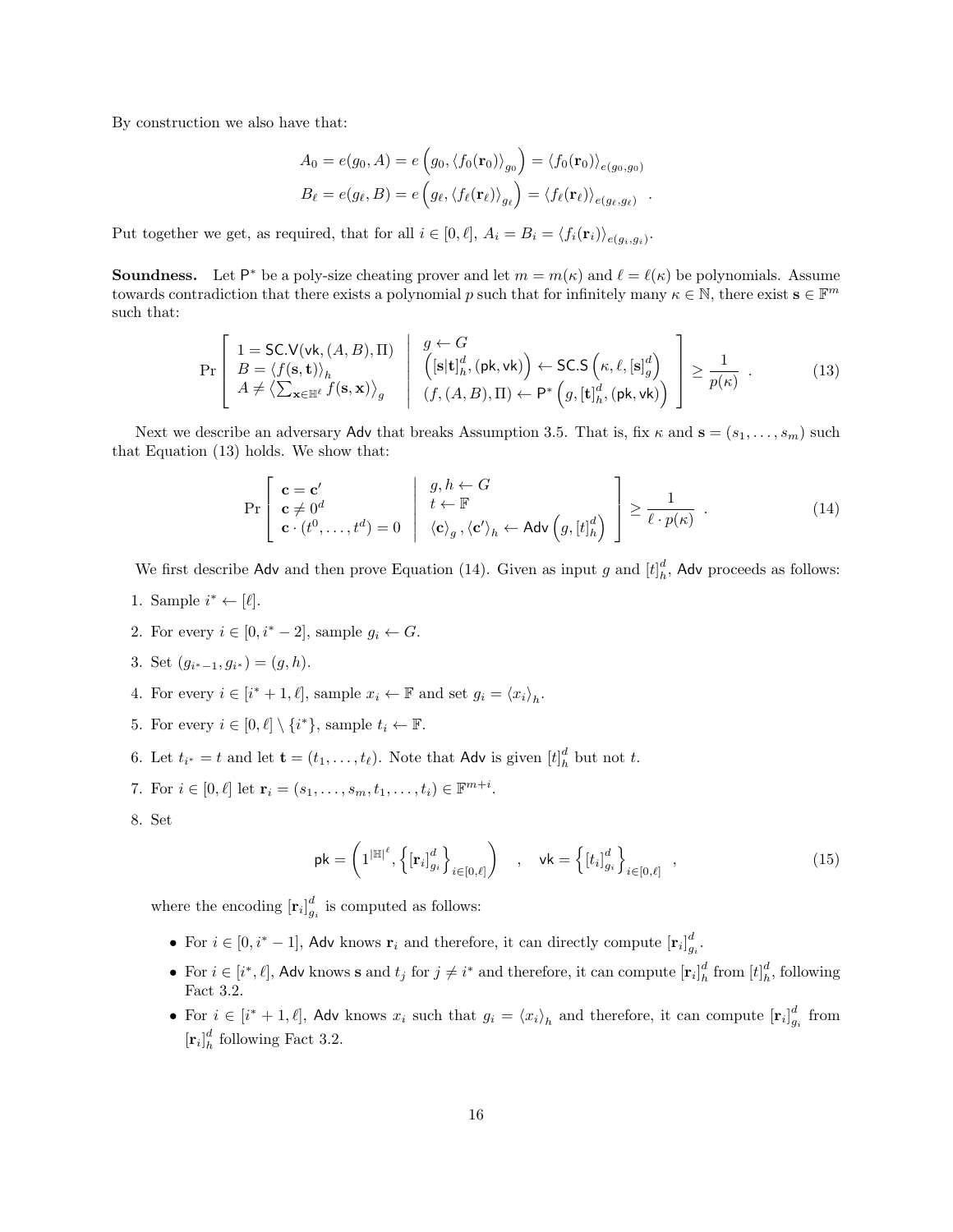9. Obtain the output of the cheating prover:

$$
\left(f,(A,B),\Pi=\left\{C_{i,\delta},C'_{i,\delta}\right\}_{i\in[\ell],\delta\in[0,d]}\right)\leftarrow\mathsf{P}^*\left(g_0,[\mathbf{r}]_{g_\ell}^d,(\mathsf{pk},\mathsf{vk})\right) \ . \tag{16}
$$

10. Evaluate the honest prover strategy with the polynomial  $f$  and obtain the output:

<span id="page-16-1"></span>
$$
\left( (\bar{A}, \bar{B}), \overline{\Pi} = \left\{ \bar{C}_{i,\delta}, \bar{C}'_{i,\delta} \right\}_{i \in [\ell], \delta \in [0,d]} \right) \leftarrow \text{SC.P } (\text{pk}, f) \quad . \tag{17}
$$

11. Let  $\mathbf{c}, \mathbf{c}', \bar{\mathbf{c}}, \bar{\mathbf{c}}' \in \mathbb{F}^{d+1}$  be vectors such that:

<span id="page-16-3"></span><span id="page-16-2"></span><span id="page-16-0"></span>
$$
\langle \mathbf{c} \rangle_g = (C_{i^*,\delta})_{\delta \in [0,d]} , \quad \langle \mathbf{c}' \rangle_h = (C'_{i^*,\delta})_{\delta \in [0,d]} ,
$$
  

$$
\langle \bar{\mathbf{c}} \rangle_g = (\bar{C}_{i^*,\delta})_{\delta \in [0,d]} , \quad \langle \bar{\mathbf{c}}' \rangle_h = (\bar{C}'_{i^*,\delta})_{\delta \in [0,d]} .
$$
 (18)

12. Output  $\langle \mathbf{c} - \bar{\mathbf{c}} \rangle_g$ ,  $\langle \mathbf{c}' - \bar{\mathbf{c}}' \rangle_g$ .

We observe that encodings computed by Adv in Equation [\(15\)](#page-15-2) are distributed identically to those generated by SC.S. That is:

$$
\left\{ \left( [\mathbf{r}]_{g_{\ell}}^{d}, (\mathsf{pk}, \mathsf{vk}) \right) \left| \begin{array}{c} g, h \leftarrow G \\ t \leftarrow \mathbb{F} \\ \mathsf{Adv} \left( g, [t]_{h}^{d} \right) \end{array} \right\} \right\} \equiv \left\{ \mathsf{SC.S} \left( \kappa, \ell, [\mathbf{s}]_{g}^{d} \right) \left| g \leftarrow G \right. \right\} \tag{19}
$$

By our assumption (Equation [\(13\)](#page-15-0)) and Equation [\(19\)](#page-16-0) it follows that the output of the cheating prover in Equation [\(16\)](#page-16-1) satisfies:

$$
\Pr\left[\begin{array}{l}1 = \textsf{SC.V}(\textsf{vk}, (A, B), \Pi) & g, h \leftarrow G \\ B = \langle f(\mathbf{s}, \mathbf{t}) \rangle_h & t \leftarrow \mathbb{F} \\ A \neq \langle \sum_{\mathbf{x} \in \mathbb{H}^{\ell}} f(\mathbf{s}, \mathbf{x}) \rangle_g & \text{Adv}\left(g, [t]_h^d\right) \end{array}\right] \geq \frac{1}{p(\kappa)}.
$$

By the completeness property of the sum-check protocol and Equation [\(19\)](#page-16-0) it follows that the output of the honest prover in Equation [\(17\)](#page-16-2) satisfies:

$$
\Pr\left[\begin{array}{l|l} 1=\textsf{SC.V}(\textsf{vk},(\bar{A},\bar{B}),\overline{\Pi}) & g,h \leftarrow G \\ \bar{B}=\langle f(\mathbf{s},\mathbf{t}) \rangle_h & t \leftarrow \mathbb{F} \\ \bar{A}=\left\langle\sum_{\mathbf{x} \in \mathbb{H}^\ell} f(\mathbf{s},\mathbf{x})\right\rangle_g & \textsf{Adv}\left(g,[t]^d_h\right) \end{array}\right] = 1 \;.
$$

Put together we have that:

$$
\Pr\left[\begin{array}{l} 1 = \textsf{SC.V}(\textsf{vk},(A,B),\Pi) \\ 1 = \textsf{SC.V}(\textsf{vk},(\bar{A},\bar{B}),\overline{\Pi}) \\ B = \bar{B} \\ A \neq \bar{A} \end{array}\middle|\begin{array}{l} g,h \leftarrow G \\ t \leftarrow \mathbb{F} \\ \textsf{Adv}\left(g,[t]^d_{h}\right) \end{array}\right] \geq \frac{1}{p(\kappa)} \end{array}\right].
$$

Let  $\{A_i, B_i\}_{i \in [0,\ell]}$  be the values computed by SC.V(vk,  $(A, B)$ , II) in Equation [\(10\)](#page-13-8) and let  $\{\bar{A}_i, \bar{B}_i\}_{i \in [0,\ell]}$ be the values computed by  $\mathsf{SC.V}(\mathsf{vk},(\bar{A},\bar{B}),\overline{\Pi})$ . Whenever the verifier's accept, by the test in Equation [\(12\)](#page-13-5) we have that for all  $i \in [0, \ell], A_i = B_i$  and  $\overline{A}_i = \overline{B}_i$  Therefore:

$$
\Pr\left[\begin{array}{c|c} 1 = \text{SC.V}(\text{vk}, (A, B), \Pi) & g, h \leftarrow G \\ 1 = \text{SC.V}(\text{vk}, (\bar{A}, \bar{B}), \overline{\Pi}) & t \leftarrow \mathbb{F} \\ \exists i \in [\ell]: \begin{array}{c} B_{i-1} \neq \bar{B}_{i-1} \\ A_i = \bar{A}_i \end{array}\right] & \text{Adv}\left(g, [t]_h^d\right) \end{array}\right] \ge \frac{1}{p(\kappa)}.
$$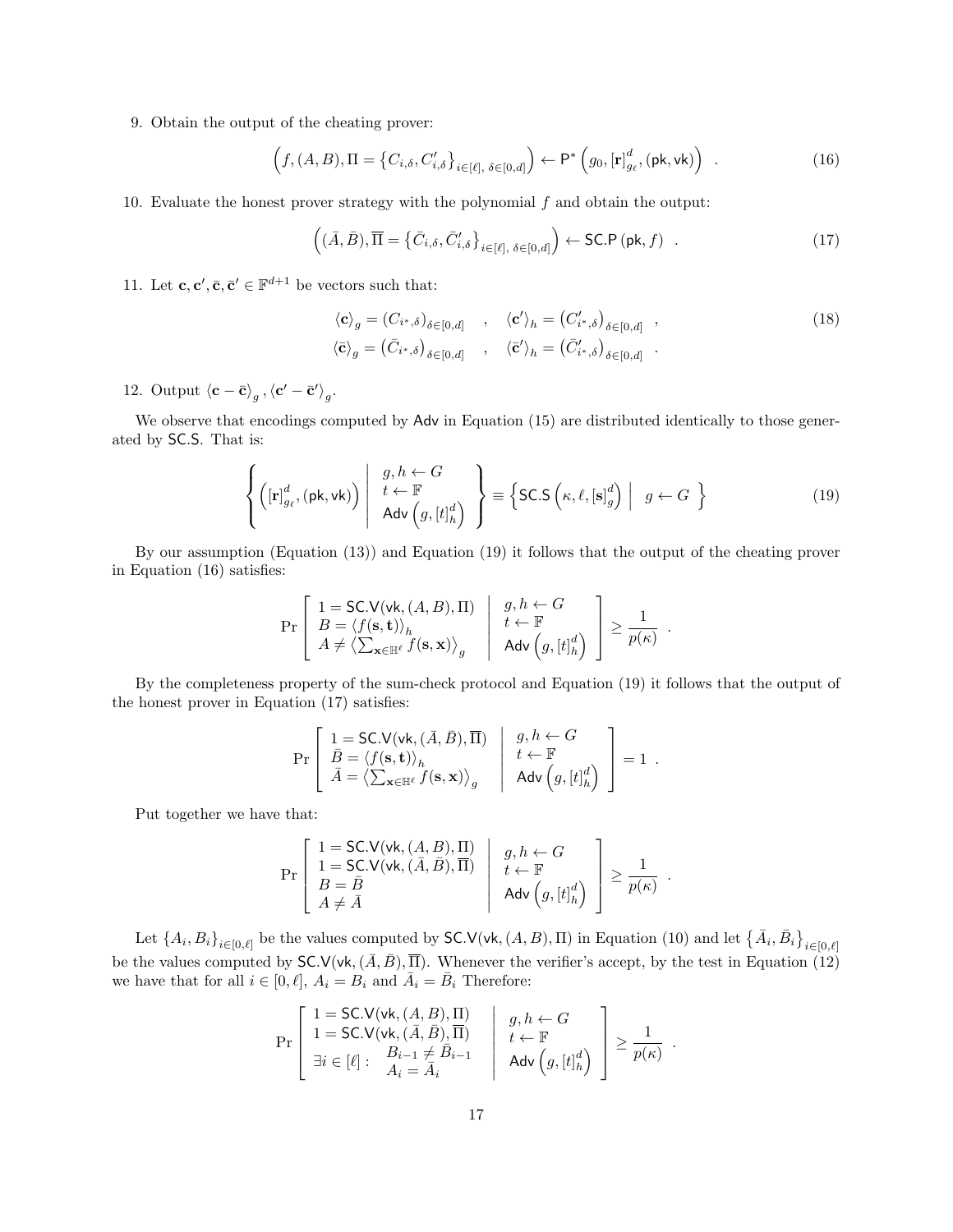Note that by Equation [\(19\)](#page-16-0) the views of the cheating and honest provers in Equations [\(16\)](#page-16-1) and [\(17\)](#page-16-2) are independent of  $i^*$ . Therefore:

$$
\Pr\left[\begin{array}{l}1 = \text{SC.V}(\text{vk}, (A, B), \Pi) \\ 1 = \text{SC.V}(\text{vk}, (\bar{A}, \bar{B}), \overline{\Pi}) \\ B_{i^* - 1} \neq \overline{B}_{i^* - 1} \\ A_{i^*} = \overline{A}_{i^*}\end{array}\middle|\begin{array}{l}g, h \leftarrow G \\ t \leftarrow \mathbb{F} \\ \text{Adv}\left(g, [t]_h^d\right) \\ \end{array}\right]\right\} \ge \frac{1}{\ell \cdot p(\kappa)}\tag{20}
$$

<span id="page-17-1"></span>.

Recall that:

$$
\Pi = \left\{ C_{i,\delta}, C'_{i,\delta} \right\}_{i \in [\ell], \delta \in [0,d]}, \quad \overline{\Pi} = \left\{ \overline{C}_{i,\delta}, \overline{C}'_{i,\delta} \right\}_{i \in [\ell], \delta \in [0,d]}
$$

By Equation [\(18\)](#page-16-3),  $\mathbf{c}, \mathbf{c}', \bar{\mathbf{c}}, \bar{\mathbf{c}}' \in \mathbb{F}^{d+1}$  are vectors such that:

$$
\langle \mathbf{c} \rangle_g = (C_{i^*,\delta})_{\delta \in [0,d]} , \quad \langle \mathbf{c}' \rangle_h = (C'_{i^*,\delta})_{\delta \in [0,d]} ,
$$
  

$$
\langle \bar{\mathbf{c}} \rangle_g = (\bar{C}_{i^*,\delta})_{\delta \in [0,d]} , \quad \langle \bar{\mathbf{c}}' \rangle_h = (\bar{C}'_{i^*,\delta})_{\delta \in [0,d]} .
$$

Whenever the verifier's accept, by the test in Equation [\(11\)](#page-13-3) it holds that  $\mathbf{c} = \mathbf{c}'$  and  $\bar{\mathbf{c}} = \bar{\mathbf{c}}'$ . In this case we can rewrite Equation [\(10\)](#page-13-8) as:

$$
A_{i^*} = \sum_{\delta \in [0,d]} e\left(C'_{i^*,\delta}, \langle t^{\delta} \rangle_h\right) = \langle \mathbf{c} \cdot (t^0, \dots, t^d) \rangle_{e(h,h)},
$$
  

$$
\bar{A}_{i^*} = \sum_{\delta \in [0,d]} e\left(\bar{C}'_{i^*,\delta}, \langle t^{\delta} \rangle_h\right) = \langle \bar{\mathbf{c}} \cdot (t^0, \dots, t^d) \rangle_{e(h,h)},
$$
  

$$
B_{i^*-1} = \sum_{x \in \mathbb{H}} \sum_{\delta \in [0,d]} e\left(C_{i^*,\delta}, \langle x^{\delta} \rangle_g\right) = \sum_{x \in \mathbb{H}} \langle \mathbf{c} \cdot (x^0, \dots, x^d) \rangle_{e(h,h)},
$$
  

$$
\bar{B}_{i^*-1} = \sum_{x \in \mathbb{H}} \sum_{\delta \in [0,d]} e\left(\bar{C}_{i^*,\delta}, \langle x^{\delta} \rangle_g\right) = \sum_{x \in \mathbb{H}} \langle \bar{\mathbf{c}} \cdot (x^0, \dots, x^d) \rangle_{e(h,h)}.
$$

Combined with Equation [\(20\)](#page-17-1) we get that:

$$
\Pr\left[\begin{array}{l}(\mathbf{c}-\bar{\mathbf{c}})=(\mathbf{c}'-\bar{\mathbf{c}}')\\(\mathbf{c}-\bar{\mathbf{c}})\neq 0^d\\\ (\mathbf{c}-\bar{\mathbf{c}})\cdot(t^0,\ldots,t^d)=0\end{array}\middle|\begin{array}{l}g,h\leftarrow G\\t\leftarrow\mathbb{F}\\ \mathsf{Adv}\left(g,[t]^d_h\right)\end{array}\right]\geq \frac{1}{\ell\cdot p(\kappa)}\end{array}\right].
$$

Since Adv outputs  $\langle \mathbf{c} - \bar{\mathbf{c}} \rangle_g$ ,  $\langle \mathbf{c}' - \bar{\mathbf{c}}' \rangle_h$  we reach a contradiction to Assumption [3.5.](#page-13-1)

### <span id="page-17-0"></span>4 Modified Interactive GKR Protocol

**Notations.** Let  $C: \{0,1\}^n \to \{0,1\}$  be a boolean circuit with fan-in 2 of size S and depth D. For the sake of simplicity, add dummy gates so that each layer has the exact same size S. This increases the size of the circuit to at most  $S^2$ . Let  $\mathbb H$  be a set of size at most  $\mathsf{polylog}(S)$ , [6](#page-17-2) and let  $m \in \mathbb N$  such that  $|\mathbb H|^m = S$ . Let  $\ell = 3m$ . We identify the indices  $\{0, \ldots, S - 1\}$  with the elements of  $\mathbb{H}^m$ . Let F be a field such that  $\mathbb{H} \subset \mathbb{F}$ and such that  $|\mathbb{F}| \geq m \cdot D \cdot \kappa$ .<sup>[7](#page-17-3)</sup>

Fix a circuit C as above, and an input  $x \in \{0,1\}^n$ . For every  $i < D$ , denote by  $V_i \in \{0,1\}^S$  the value of the *i*'th layer of the circuit  $C$  on input  $x$ , where  $V_0$  corresponds to the output layer. And denote by  $V_D \in \{0,1\}^n$  the value of the input layer of the circuit C. For every  $i \in [0, D-1]$ , let  $\tilde{V}_i : \mathbb{F}^m \to \mathbb{F}$  denote the low-degree extension of  $V_i$ , and let  $V_D : \mathbb{F}^{m'} \to \mathbb{F}$  denote the low-degree extension of  $V_D$ , where m' is such that  $\mathbb{H}^{m'} = n$ .

<span id="page-17-2"></span><sup>&</sup>lt;sup>6</sup>In the next section, we will use the protocol presented in this section with  $|\mathbb{H}| = 2$ .

<span id="page-17-3"></span><sup>&</sup>lt;sup>7</sup>In the next section, we will use the protocol presented in this section with a field  $\mathbb{F}$  such that  $|\mathbb{F}| = 2^{\Theta(\kappa)}$ .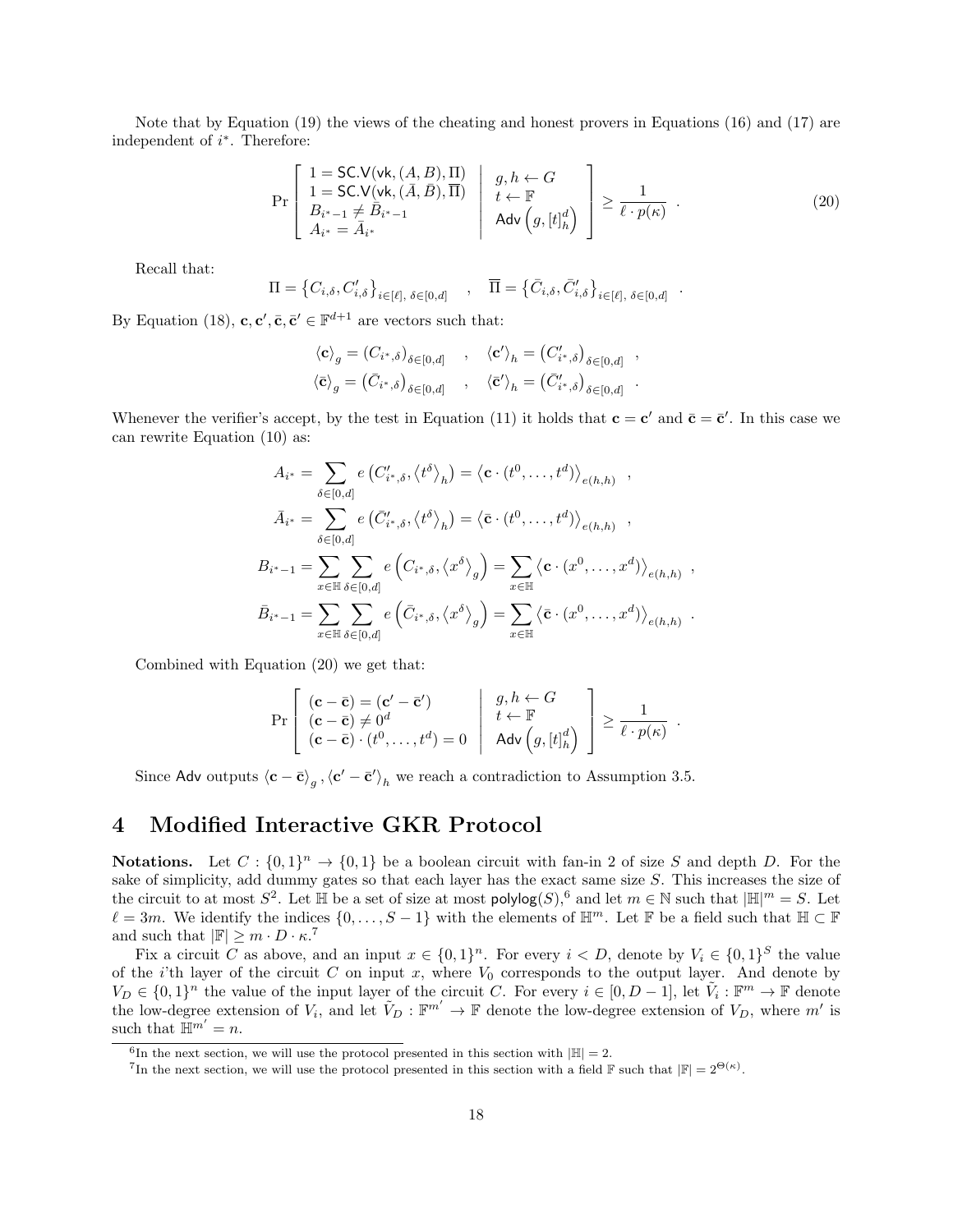**Overview.** The (interactive) GKR protocol, for delegating the computation  $C(x) = 0$ , consists of D phases where each phase runs a sum-check protocol. For  $i \geq 1$ , the *i*'th sum-check reduces the task of verifying the value of a single point in the low-degree extension of the  $i-1$ 'st layer,  $\tilde{V}_{i-1}(z_{i-1})$ , to verifying the values of two points in the low-degree extension of the *i*'th layer,  $\tilde{V}_i(x_i)$  and  $\tilde{V}_i(y_i)$ . Thus, there appears to be an exponential blowup in the number of points that the verifier will need to verify.

In [\[GKR15\]](#page-31-12), they avoid this exponential blowup, by using a "2-to-1" reduction, where the verifier asks for the values of all the points on the line between  $x_i$  and  $y_i$ , and then chooses a random point  $z_i$  on the line, and only verifies the value of this single point  $\tilde{V}_i(z_i)$ .

We present a modification of the GKR protocol without this "2-to-1" reduction. Instead of continuing with a single sum-check to verify the value of  $\tilde{V}_i(z_i)$ , we continue with two sum-checks in parallel, to verify the values of both  $\tilde{V}_i(x_i)$  and  $\tilde{V}_i(y_i)$ . The important observation is that we can reduce verifying these two points in the i−1'st layer to verifying only two points in the i'th layer. This is achieved by having the verifier use the same randomness in both sum-checks, and we argue that this does not compromise the security. This prevents the exponential blowup discussed above, and we will only have  $O(D)$  sum-checks to verify the values of  $\tilde{V}_0(0,\ldots,0)$  and  $\{\tilde{V}_i(x_i), \tilde{V}_i(y_i)\}_{i \in [D-1]}.$ 

Before we describe our modified protocol in detail, we note some basic facts (from [\[GKR15\]](#page-31-12)).

**Facts.** For any point  $w \in \mathbb{H}^m$ , it holds that

$$
\tilde{V}_{i-1}(w) = \sum_{(x,y)\in \mathbb{H}^{2m}} \tilde{\text{add}}_i(w,x,y) \cdot \left(\tilde{V}_i(x) + \tilde{V}_i(y)\right) + \tilde{\text{mult}}_i(w,x,y) \cdot \tilde{V}_i(x) \cdot \tilde{V}_i(y),
$$

where  $\text{add}_i : \mathbb{H}^{3m} \to \{0,1\}$  is the function that on input  $(w, x, y) \in \mathbb{H}^{3m}$  outputs 1 if and only if the w gate in layer  $i-1$  is an ADD gate whose children are gates x and y in layer i, and  $\tilde{\text{add}}_i : \mathbb{F}^{3m} \to \mathbb{F}$  is the low-degree extension of add<sub>i</sub>. Similarly, mult<sub>i</sub>:  $\mathbb{H}^{3m} \to \{0,1\}$  is the function that on input  $(w, x, y) \in \mathbb{H}^{3m}$ outputs 1 if and only if the w gate in layer  $i - 1$  is a MULT gate whose children are gates x and y in layer i, and  $\tilde{\text{mult}}_i : \mathbb{F}^{3m} \to \mathbb{F}$  is the low-degree extension of  $\text{mult}_i$ . The functions  $\text{add}_D$  and  $\text{mult}_D$  are defined analogously except they take inputs  $(w, x, y) \in \mathbb{H}^{m+2m'}$ .

Therefore, for every point  $z \in \mathbb{F}^m$  in the extension of the  $i - 1$ 'st layer,

<span id="page-18-2"></span>
$$
\tilde{V}_{i-1}(z) = \sum_{(w,x,y)\in\mathbb{H}^{3m}} \tilde{\beta}(z,w) \cdot \left(\text{a\tilde{d}d}_i(w,x,y) \cdot \left(\tilde{V}_i(x) + \tilde{V}_i(y)\right) + \tilde{\text{mult}}_i(w,x,y) \cdot \tilde{V}_i(x) \cdot \tilde{V}_i(y)\right) \tag{21}
$$

where  $\tilde{\beta}$  is the polynomial defined in Proposition [2.1.](#page-9-4)

Denote the summand by

<span id="page-18-1"></span>
$$
f_{i,z}(w,x,y) := \tilde{\beta}(z,w) \cdot \left( \tilde{\text{add}}_i(w,x,y) \cdot \left( \tilde{V}_i(x) + \tilde{V}_i(y) \right) + \tilde{\text{mult}}_i(w,x,y) \cdot \tilde{V}_i(x) \cdot \tilde{V}_i(y) \right). \tag{22}
$$

Then proving the value of  $\tilde{V}_{i-1}(z)$  is equivalent to proving the value of  $\sum_{(w,x,y)\in\mathbb{H}^{3m}}f_{i,z}(w,x,y)$ .

Note that  $f_{i,z}(w, x, y)$  is of degree  $\leq 2(|\mathbb{H}|-1)$  in each variable. In particular, if  $\mathbb{H} = \{0,1\}$ , then  $f_{i,z}(w, x, y)$  is of degree  $\leq 2$  in each coordinate of  $(z, w, x, y)$ . Jumping ahead, when we convert our modified GKR protocol to a non-interactive publicly verifiable variant, we indeed set  $\mathbb{H} = \{0, 1\}$ .

#### <span id="page-18-0"></span>4.1 The Protocol

We next present the protocol in detail. We assume (for simplicity) that the verifier has oracle access to the functions  $\tilde{\text{add}}_i$  and  $\tilde{\text{mult}}_i$ .

**Remark 4.1.** We note that in [\[GKR15\]](#page-31-12), it was similarly assumed that verifier has oracle access to add and mult. This was refered to as the "barebones protocol." Then it was argued that for non-deterministic log-space (NL) computations, the verifier can indeed efficiently compute add and mult on his own, for add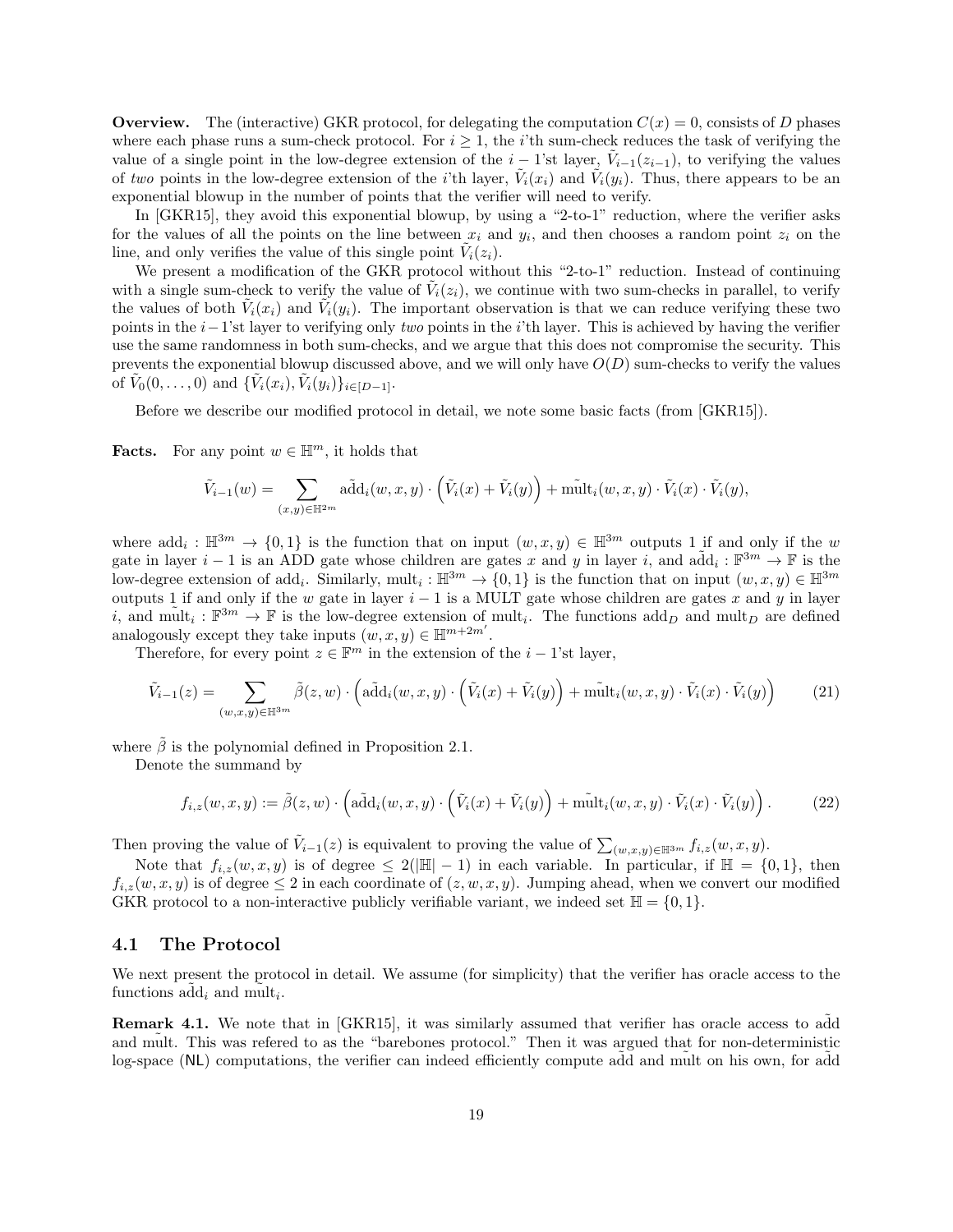and mult which are not the low-degree extensions of add and mult, but rather are some low degree extension (of slightly higher degree) of add and mult. Then, for log-space uniform bounded-depth circuits, add and mult are in  $NL$  and hence can be delegated.

In our setting, it suffcies to assume that the verifier has oracle access to add and mult, since when we later convert this protocol into a non-interactive publicly verifiable one, we will include the relevant values of add and mult in the verification key  $vk$ .

#### Protocol 4.2 (Modified Interactive GKR Protocol).

Generating the queries: For each  $i \in [D]$ , the verifier randomly samples a sum-check query  $(w_{i-1}, x_i, y_i) \leftarrow$  $\mathbb{F}^{3m}$ . Let  $x_0 = y_0 = 0^m$ . Let  $v_{0,x_0} = v_{0,y_0} = 0$ .

The i'th phase  $(1 \le i \le D-1)$ : The prover and verifier run two sum-check protocols, as described in Protocol [2.3,](#page-10-2) to prove that

$$
v_{i-1,x_{i-1}} = \sum_{(w,x,y)\in\mathbb{H}^{3m}} f_{i,x_{i-1}}(w,x,y) \text{ and } v_{i-1,y_{i-1}} = \sum_{(w,x,y)\in\mathbb{H}^{3m}} f_{i,y_{i-1}}(w,x,y),
$$

where  $x_{i-1}, y_{i-1} \in \mathbb{F}^m$  are determined by the random messages sent by the verifier in the previous phase. These two sum-check protocols are executed in parallel, where the verifier uses the same randomness in both. Namely, the messages of the verifier correspond to messages of a single sum-check, whereas the messages of the prover correspond to two (parallel) sum-checks.

Recall that the sum-check protocol reduces the task of verifying that  $v_{i-1,x_{i-1}} = \sum_{(w,x,y)\in\mathbb{H}^{3m}} f_{i,x_{i-1}}(w,x,y)$ and  $v_{i-1,y_{i-1}} = \sum_{(w,x,y)\in\mathbb{H}^{3m}} f_{i,y_{i-1}}(w,x,y)$ , to the task of verifying that two elements given by the prover are equal to  $f_{i,x_{i-1}}(w_{i-1},x_i,y_i)$  and  $f_{i,y_{i-1}}(w_{i-1},x_i,y_i)$ , respectively.

The verifier does not have oracle access to  $f_{i,x_{i-1}}$  and  $f_{i,y_{i-1}}$ , and cannot efficiently compute these functions on his own. However, since  $\tilde{\beta}$  is efficiently computable, verifying the values claimed for  $f_{i,x_{i-1}}(w_{i-1},x_i,y_i)$ and  $f_{i,y_{i-1}}(w_{i-1},x_i,y_i)$  reduces to verifying the (two) values claimed for

<span id="page-19-0"></span>
$$
\tilde{\text{add}}_i(w_{i-1}, x_i, y_i) \cdot \left(\tilde{V}_i(x_i) + \tilde{V}_i(y_i)\right) + \tilde{\text{mult}}_i(w_{i-1}, x_i, y_i) \cdot \tilde{V}_i(x_i) \cdot \tilde{V}_i(y_i). \tag{23}
$$

If these two values are not the same (as they should be) the verifier rejects.

The prover sends  $v_{i,x_i}$  as the value for  $\tilde{V}_i(x_i)$  and  $v_{i,y_i}$  as the value for  $\tilde{V}_i(y_i)$ . Next, the verifier checks that  $v_{i,x_i}$  and  $v_{i,y_i}$  give the claimed value for Equation [\(23\)](#page-19-0), and continues to the next phase with the values  $v_{i,x_i}$ and  $v_{i,y_i}$ . Recall that we assume that the verifier has oracle access to  $\tilde{\text{add}}_i(w_{i-1}, x_i, y_i)$  and  $\tilde{\text{mult}}_i(w_{i-1}, x_i, y_i)$ , and thus can indeed efficiently heck that  $v_{i,x_i}$  and  $v_{i,y_i}$  give the claimed values for Equation [\(23\)](#page-19-0).

The D'th phase: This phase proceeds as in the first  $D-1$  phases except the verifier computes the values of  $V_D(x_D)$  and  $V_D(y_D)$  on his own and checks that these give the claimed values for Equation [\(23\)](#page-19-0).

<span id="page-19-1"></span>**Theorem 4.3.** The protocol described above, denoted by  $(P_{\text{GKR}}, V_{\text{GKR}})$ , has the following properties.

• Completeness. For every circuit  $C : \{0,1\}^n \to \{0,1\}$  of size S and depth D, characterized by  ${ \{\tilde{\text{add}}_i, \tilde{\text{mult}}_i\}_{i\in[D]} }$  and every  $x \in \{0,1\}^n$  such that  $C(x) = 0$ ,

$$
\Pr\left[\left(P_{\text{GKR}}(C,x), V_{\text{GKR}}^{\{\text{a\tilde{d}d_i}, \tilde{\text{mult}}_i\}_{i \in [D]}}(x)\right) = 1\right] = 1
$$

• Soundness. For every circuit  $C: \{0,1\}^n \to \{0,1\}$  of size S and depth D, characterized by  $\{\tilde{\text{add}}_i, \tilde{\text{mult}}_i\}_{i \in [D]},$ every  $x \in \{0,1\}^n$  such that  $C(x) \neq 0$ , and every  $P^*$ ,

$$
\Pr\left[\left(P^*(C,x),V_{\rm GKR}^{\{\rm a\overline{d}d_i,\tilde{{\rm mult}}_i\}_{i\in[D]}}(x)\right)=1\right]\leq\frac{12(|\mathbb{H}|-1)mD}{\mathbb{F}}
$$

• Efficiency. The prover's run time is  $\mathsf{poly}(S)$ , the verifier's runtime is  $(D+n) \cdot \mathsf{polylog}(S)$ , and the communication complexity is  $D \cdot \text{polylog}(S)$ .

We do not use Theorem [4.3](#page-19-1) to obtain our non-interactive publicly verifiable delegation scheme. Nevertheless we provide a proof sketch of Theorem [4.3](#page-19-1) for the sake of completeness.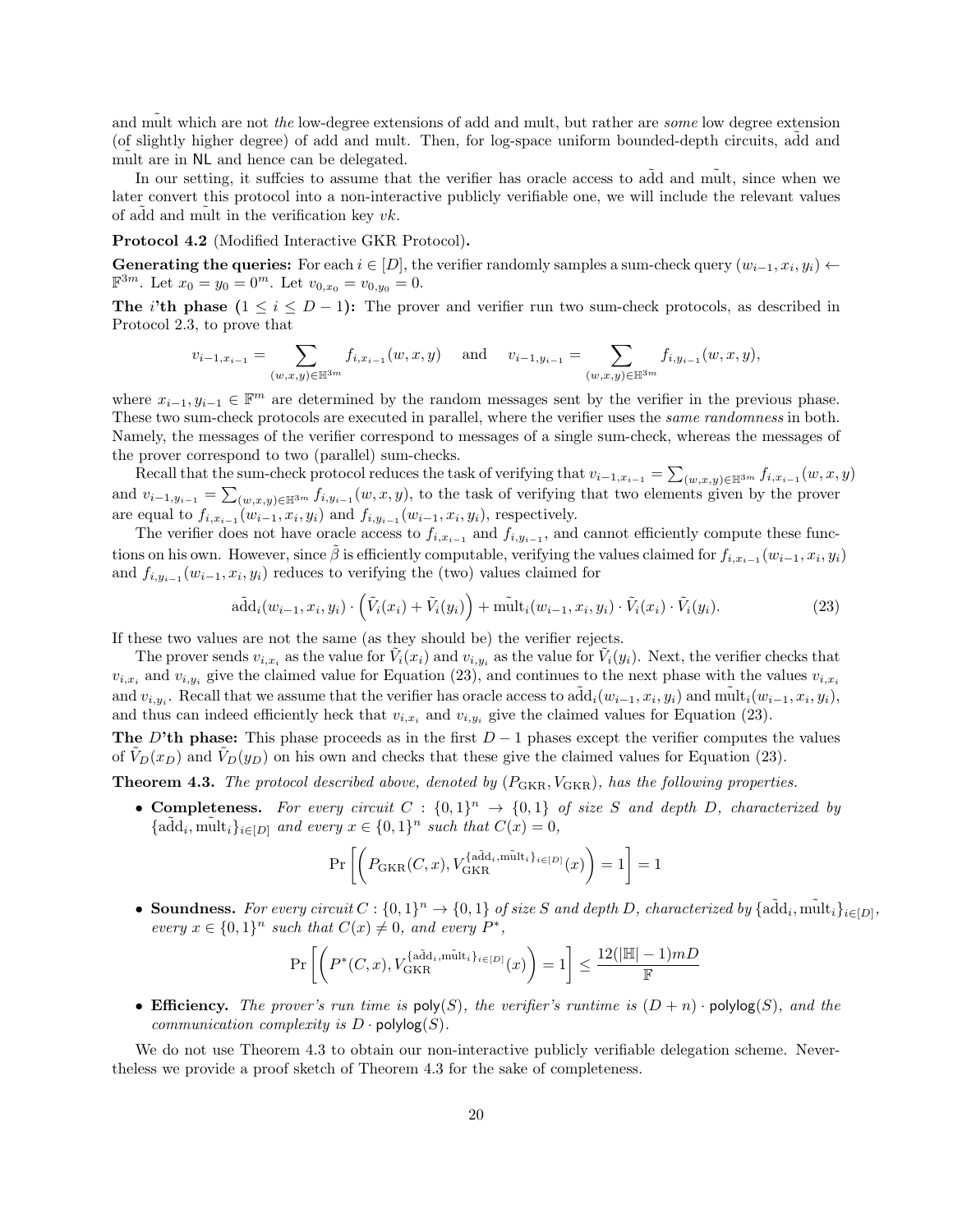**Proof Sketch.** The completeness and efficiency guarantees follow immediately from the construction. Thus, in what follows we focus on proving soundness.

Suppose for contradiction that there exists a cheating prover  $P^*$  and there exists a circuit  $C: \{0,1\}^n \to$  $\{0,1\}$  and an input  $x \in \{0,1\}^n$  such that  $C(x) \neq 0$  and yet

$$
\eta:=\Pr\left[\left(P^*(C,x),V_{\rm GKR}^{\{\rm a\tilde{d}d_i, m\tilde{u}lt_i\}_{i\in[D]}}(x)\right)=1\right]>\frac{12(|\mathbb{H}|-1)mD}{\mathbb{F}}.
$$

Denote by CHEAT the event that the verifier accepts the interactive proof given by  $P^*$ . Note that if CHEAT holds then it must be the case that

$$
(v_{0,x_0}, v_{0,y_0}) \neq (\tilde{V}_{0,x_0}, \tilde{V}_{0,y_0})
$$
 and  $(v_{D,x_D}, v_{D,y_D}) = (\tilde{V}_{D,x_D}, \tilde{V}_{D,y_D}).$ 

Therefore, it CHEAT holds it must be the case that there exists  $i \in [D]$  such that

$$
(v_{i-1,x_i-1}, v_{i-1,y_i-1}) \neq (\tilde{V}_{i-1,x_i-1}, \tilde{V}_{i-1,y_i-1})
$$
 and  $(v_{i,x_i}, v_{i,y_i}) = (\tilde{V}_{i,x_i}, \tilde{V}_{i,y_i}).$ 

We next argue that this contradicts the soundness of the sum-check protocol, as guaranteed in Lemma [2.4.](#page-10-4)

The above equation implies (without loss of generality) that if CHEAT holds then with probability at least  $1/2$  there exists  $i \in [D]$  such that

$$
v_{i-1,x_i-1} \neq \tilde{V}_{i-1,x_i-1}
$$
 and  $v_{i,x_i} = \tilde{V}_{i,x_i}$ .

This implies that there exists  $i \in [D]$  such that

$$
\Pr\left[\left(v_{i-1,x_i-1} \neq \tilde{V}_{i-1,x_i-1} \text{ and } v_{i,x_i} = \tilde{V}_{i,x_i}\right) \land V \text{ accepts}\right] \ge \frac{\eta}{2D}
$$

where the randomness is over the random coin tosses of the verifier  $V$ .

By our assumption  $\eta > \frac{12(|\mathbb{H}|-1)mD}{\mathbb{F}}$  and thus

$$
\frac{\eta}{2D} > \frac{6(|\mathbb{H}|-1)m}{|\mathbb{F}|}
$$

.

Therefore,  $P^*$  convinces the sum-check verifier to accept an incorrect statement

$$
v_{i-1,x_{i-1}} \neq \sum_{(w,x,y)\in \mathbb{H}^{3m}} f_{i,x_{i-1}}(w,x,y)
$$

where  $f_{i,x_{i-1}}(w,x,y)$  is a polynomial of degree  $\leq 2(|\mathbb{H}|-1)$  in each variable, with probability greater than  $2(|\mathbb{H}|-1)(3m)$  $\frac{-1}{\mathbb{F}}$ , contradicting the soundness of the (interactive) sum-check protocol (see Lemma [2.4\)](#page-10-4).

 $\Box$ 

### <span id="page-20-0"></span>5 Publicly Verifiable Non-interactive GKR

**Notations.** We use the same notations as those used in Section [4.](#page-17-0) Namely, we let  $C: \{0,1\}^n \to \{0,1\}$  be a boolean circuit with fan-in 2 of size  $S$  and depth  $D$ . For the sake of simplicity, we add dummy gates so that each layer has the exact same size S. Let  $\mathbb{H} = \{0, 1\}$  and let  $m \in \mathbb{N}$  such that  $|\mathbb{H}|^m = S$ . We identify the indices  $\{0,\ldots,S-1\}$  with the elements of  $\mathbb{H}^m$ . Let  $\mathbb{F}$  be a field such that  $\mathbb{H} \subset \mathbb{F}$  and such that  $|\mathbb{F}| = 2^{\Theta(\kappa)}$ .

Overview. Recall that the modified GKR protocol presented in Section [4](#page-17-0) consists of a series of sumchecks. The basic idea is to convert this interactive protocol into a non-interactive publicly verifiable one by converting the sum-checks into non-interactive publicly verifiable ones, as was done in Section [3.](#page-10-1)

At first it may seem that the soundness of our non-interactive protocol simply follows from the soundness of the non-interactive sum-check protocol, since our protocol simply consists of a sequence of sum-checks. However, a closer look reveals several subtleties. In particular, the security of our protocol relies on the fact that the underlying GKR protocol does not use a "2-to-1" reduction and that the underlying sum-check protocol is secure even when the sum-check value is only given in the exponent. This allows us to ensure consistency between the sum-checks.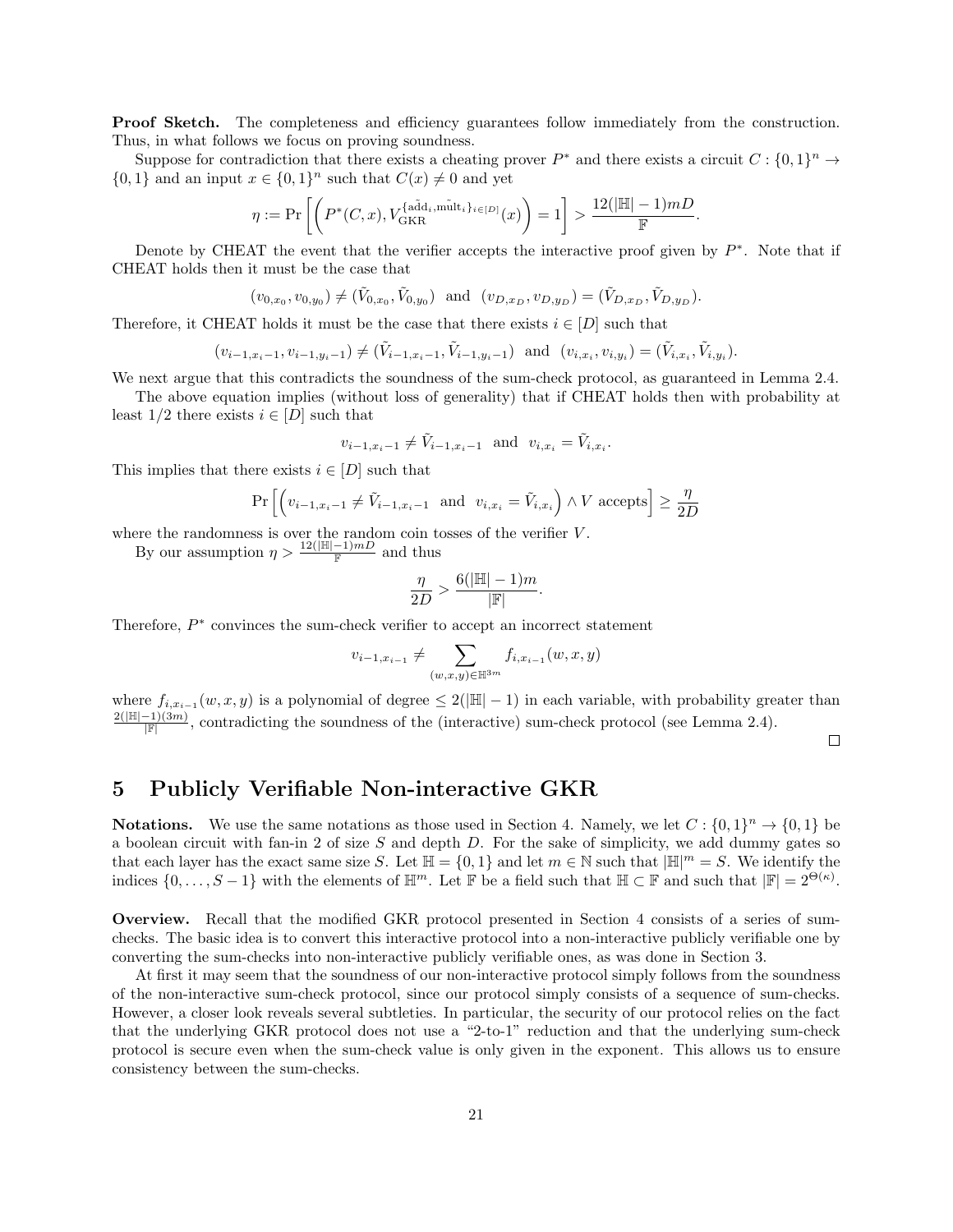### <span id="page-21-0"></span>5.1 Definitions

We now present the notion of a publicly verifiable non-interactive delegation scheme. We define it for logspace uniform circuits though it can be defined more generally for any class of circuits C where each  $C \in \mathcal{C}$ can be represented by a (possibly non-uniform) Turing machine. Without loss of generality, it suffices to construct delegation schemes for proving computations of the form  $C_n(x) = 0$  since to prove  $C'_n(x) = y$ , the prover can convert C' to C where  $C_n(x, y)$  computes  $C'_n(x)$  and checks equality with  $y$ <sup>[8](#page-21-1)</sup>.

We proceed to define the notion of a publicly verifiable non-interactive delegation scheme for log-space uniform circuits.

Syntax A publicly verifiable non-interactive delegation scheme for log-space uniform circuits consists of a randomized algorithm S and a pair of deterministic polynomial-time algorithms (P, V) with the following syntax.

- The setup algorithm S takes as input:
	- The security parameter  $\kappa$ .
	- $-$  A parameter *n*.

The setup algorithm outputs a pair of proving and verification keys (pk, vk).

- The prover algorithm P takes as input:
	- The proving key pk.
	- $A log$ -space Turing machine M.
	- $A$  string  $x \in \{0,1\}^n$ .

The prover algorithm outputs a proof Π.

- The verifier algorithm V takes as input:
	- The verification key vk.
	- The log-space Turing machine  $M$ .
	- $-$  The string  $x \in \{0,1\}^n$ .
	- The proof Π.

The verifier algorithm outputs an acceptance bit.

<span id="page-21-2"></span>Definition 5.1 (Publicly Verifiable Non-interactive Delegation Scheme). A publicly verifiable non-interactive delegation scheme  $(S, P, V)$  for log-space uniform circuits satisfies the following properties:

**Completeness.** For every polynomial  $n = n(\kappa)$ ,  $\kappa \in \mathbb{N}$ , log-space Turing machine M describing a family of circuits  $C = \{C_n : \{0,1\}^n \to \{0,1\}\}_{n \in \mathbb{N}}$ , and string  $x \in \{0,1\}^n$  such that  $C_n(x) = 0$ :

$$
\Pr\left[\begin{array}{c|c}1=\mathsf{V}(\mathsf{vk},(M,x),\Pi)&\left(\begin{array}{c}(\mathsf{pk},\mathsf{vk})\leftarrow\mathsf{S}\left(1^\kappa,n\right)\\\Pi\leftarrow\mathsf{P}(\mathsf{pk},(M,x))\end{array}\right]=1\end{array}. \right.
$$

**Soundness.** For every polynomial  $n = n(\kappa)$  and poly-size cheating prover  $P^*$ , there exists a negligible function negl such that for every  $\kappa \in \mathbb{N}$ :

$$
\Pr\left[\begin{array}{l} 1=\mathsf{V}(\mathsf{vk},(M,x),\Pi) \\ C_n(x)\neq 0 \end{array} \middle| \begin{array}{l} (\mathsf{pk},\mathsf{vk}) \leftarrow \mathsf{S}\left(1^{\kappa},n\right) \\ ((M,x),\Pi) \leftarrow \mathsf{P}^*(\mathsf{pk},\mathsf{vk}) \end{array} \right] = \mathsf{negl}(\kappa) \enspace .
$$

where M is a log-space Turing machine that on input  $1^n$  outputs the description of a circuit  $C_n$ :  $\{0,1\}^n \to \{0,1\}$  of size  $S(n)$  such that  $S(n(\kappa)) = \text{poly}(\kappa)$ .

<span id="page-21-1"></span><sup>&</sup>lt;sup>8</sup>If the delegation scheme is for a class C and  $C' \in \mathcal{C}$ , then  $C \in \mathcal{C}$ .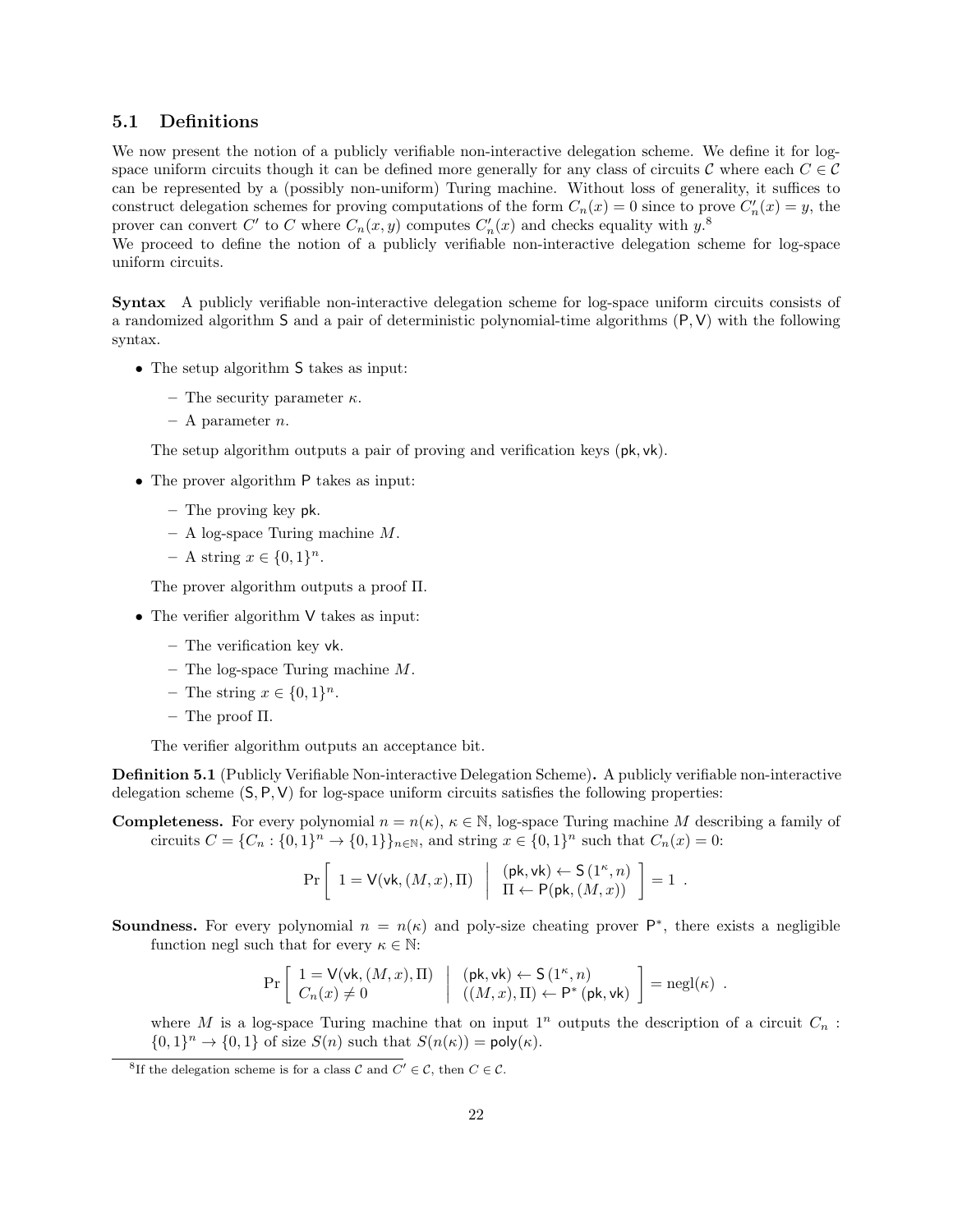**Efficiency.** For any log-space uniform family of circuits  $C = \{C_n : \{0,1\}^n \to \{0,1\}\}_{n \in \mathbb{N}}$  described by a Turing machine M where  $C_n$  has size  $S = S(n)$  and depth  $D = D(n)$  and M has description length c, the prover's runtime is  $\mathsf{poly}(S)$ , the verifier's runtime is  $(D+c+n)$ ·polylog(S), and the communication complexity is  $D \cdot \text{polylog}(S)$ .

Our main result is the following:

<span id="page-22-2"></span>**Theorem 5.2.** Under Assumption [3.5](#page-13-1) for  $d = 2$ , there is a publicly verifiable non-interactive delegation scheme for log-space uniform circuits (Definition [5.1\)](#page-21-2).

First we construct a delegation scheme for any fixed family of circuits (not necessarily log-space uniform).

<span id="page-22-4"></span>**Lemma 5.3.** Under Assumption [3.5](#page-13-1) for  $d = 2$ , Protocol [5.7](#page-22-1) is a publicly verifiable non-interactive delegation scheme for any fixed family of circuits  $U = \{U_n : \{0,1\}^n \to \{0,1\}\}_{n \in \mathbb{N}}$ .

The definition of a delegation scheme for a fixed family of circuits  $U = \{U_n : \{0,1\}^n \to \{0,1\}\}_{n\in\mathbb{N}}$ is analogous to Definition [5.1,](#page-21-2) except the instance is an input string  $x \in \{0,1\}^n$  for  $U_n$  and the verifier's runtime is  $(D + n) \cdot \text{polylog}(S)$ .

To prove Theorem [5.2,](#page-22-2) we apply this delegation scheme to the following family of universal circuits.

<span id="page-22-3"></span>**Proposition 5.4.** For every  $c \in \mathbb{N}$ , every  $D = D(n)$ , and every  $T = T(n)$ , there exists a family of universal circuits  $U = \{U_{n'} : \{0,1\}^{c+n} \to \{0,1\}\}_{n' \in \mathbb{N}}$  of size poly(T) and depth  $O(D + \log T \cdot \log n)$ , such that for any  $n \in \mathbb{N}$ , any  $x \in \{0,1\}^n$ , and any log-space Turing machine M with description length c that on input  $1^n$ outputs the description of a depth  $D(n)$  and size  $T(n)$  circuit  $C_n: \{0,1\}^n \to \{0,1\}$ , it holds that

$$
U_{n'}(M,x) = C_n(x).
$$

Proposition [5.4](#page-22-3) follows immediately from the following two Lemmas.

**Lemma 5.5.** [\[GKR15\]](#page-31-12) For every  $c \in \mathbb{N}$ , every  $S = S(n)$ , and every  $T = T(n)$ , there exists a family of universal circuits  $U = \{U_{n'} : \{0,1\}^{c+n} \to \{0,1\}\}_{n' \in \mathbb{N}}$  of size poly $(2^S)$  and depth  $O(S \cdot \log T)$  such that for any space S and time  $T$  Turing machine M with description length c that on input  $1^n$  outputs the description of a circuit  $C_n : \{0,1\}^n \to \{0,1\}$ , it holds that

$$
U_{n'}(M,1^n) = C_n.
$$

**Lemma 5.6.** [\[Val76\]](#page-32-15) For a fixed constant  $c \in \mathbb{N}$ , every  $D = D(n)$ , and every  $T = T(n)$ , there exists a family of universal circuits  $U = \{U_{n'} : \{0,1\}^{c\cdot T+n} \to \{0,1\}\}_{n' \in \mathbb{N}}$  of size poly(T) and depth  $O(D + \log T \cdot \log n)$ , such that for any  $n \in \mathbb{N}$ , any  $x \in \{0,1\}^n$ , and any circuit  $C: \{0,1\}^n \to \{0,1\}$  of size T and depth D, it holds that

$$
U_{n'}(C, x) = C(x).
$$

In Sections [5.2](#page-22-0) and [5.3,](#page-25-0) we present our delegation scheme for any fixed family of circuits (Protocol [5.7\)](#page-22-1) and prove Lemma [5.3.](#page-22-4)

### <span id="page-22-0"></span>5.2 The Protocol for a Fixed Family of Circuits

In this subsection, we present our publicly verifiable non-interactive protocol for delegating the computation of any fixed family of circuits  $U = \{U_n\}_{n\in\mathbb{N}}$  with size  $S = S(n)$ , depth  $D = D(n)$ , and input length  $n = n(\kappa)$ such that  $S(n(\kappa)) = \text{poly}(\kappa)$ . Let  $m = \log S$  and let  $m' = \log n$ .

Recall from Section [3.1](#page-11-0) that for  $g \in \tilde{G}$  and  $t \in \mathbb{F}$ , we denote the element  $g^t \in G$  by  $\langle t \rangle_g$ . We also denote the degree d monomial encoding of a vector  $\mathbf{s} \in \mathbb{F}^m$  by  $[\mathbf{s}]_g^d := \{ \langle \mathbf{s}^{\delta} \rangle_g \}$  $\delta \in ]0,d]^m$ .

<span id="page-22-1"></span>We convert the modified interactive GKR protocol from Section [4](#page-17-0) to a publicly verifiable protocol where  $\mathbb{H} = \{0, 1\}$  and F is a field of size  $p = 2^{\theta(\kappa)}$ .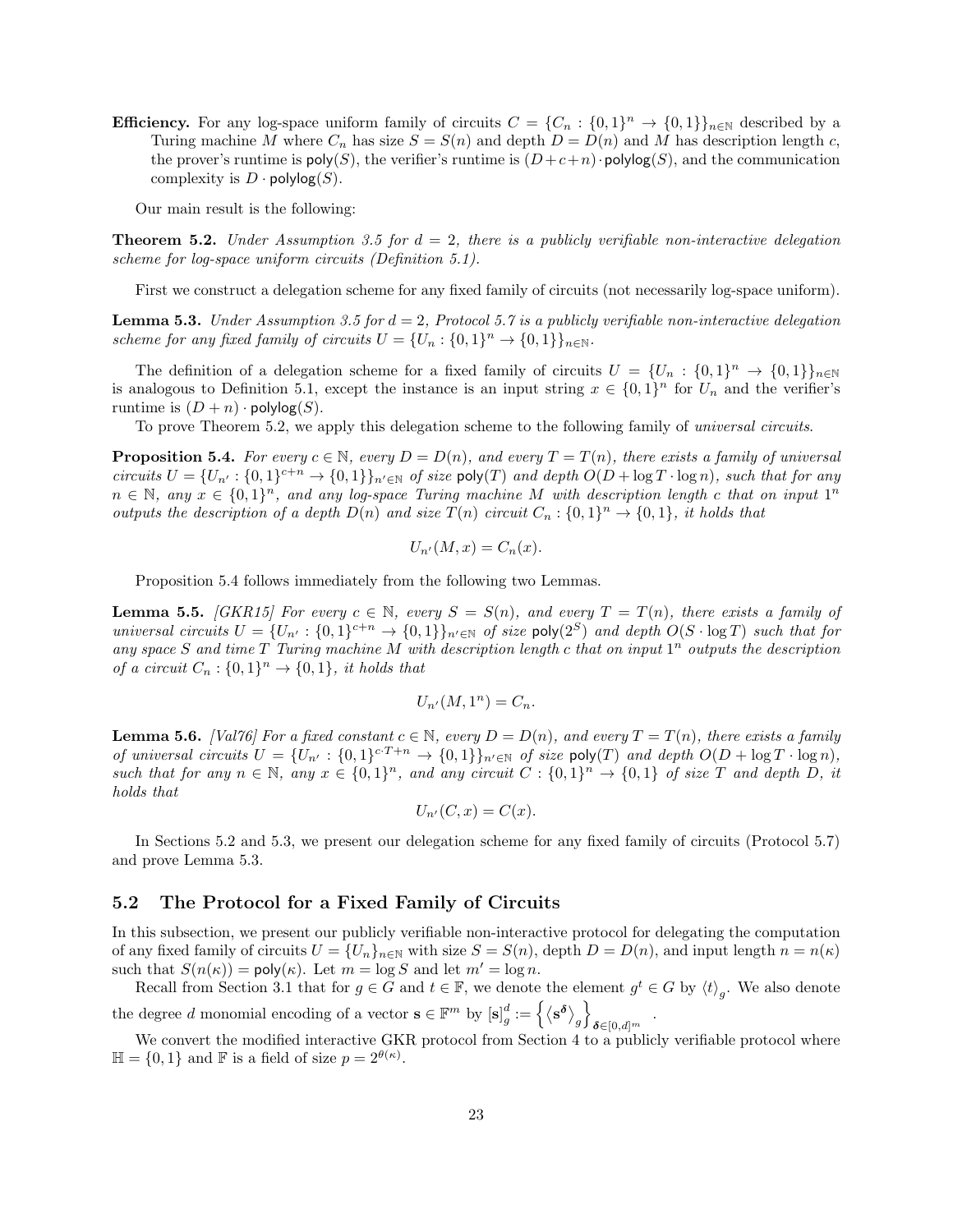Protocol 5.7 (Publicly Verifiable Non-interactive Delegation Scheme for a Fixed Family of Circuits).

The setup algorithm S. The setup algorithm is given as input the security parameter  $1^{\kappa}$  and an index n and generates public keys for proving and verifying the computation of the circuit  $U_n$ .

- 1. Let  $\mathbf{s}_0 = (x_0, y_0)$  where  $x_0 = y_0 = \vec{0} \in \mathbb{F}^m$ . Sample a random element  $h_0 \leftarrow G$ . Compute  $[\mathbf{s}_0]_{h_0}^2$ .
- 2. For each layer  $i \in [D]$ , do the following:

Sample a random element  $r_{i-1} \in \mathbb{F}$  and let  $g_{i-1} = \langle r_{i-1} \rangle_{h_{i-1}}$ . Using the encoding  $[s_{i-1}]_{h_{i-1}}^2$ , compute the encoding  $[s_{i-1}]_{g_{i-1}}^2$  (this rerandomization can be done efficiently by Fact [3.2\)](#page-11-2).

• If  $i \in [D-1]$ , compute

<span id="page-23-1"></span>
$$
([\mathbf{s}_{i-1}|\mathbf{t}_{i}]_{h_i}^2, (\mathsf{SC}, \mathsf{pk}_{i}, \mathsf{SC}.\mathsf{vk}_{i})) \leftarrow \mathsf{SC}.\mathsf{S}(1^{\kappa}, 1^{3m}, [\mathbf{s}_{i-1}]_{g_{i-1}}^2). \tag{24}
$$

Let  $(w_{i-1}, x_i, y_i) = \mathbf{t}_i$  where  $w_{i-1}, x_i, y_i \in \mathbb{F}^m$ . Let  $\mathbf{s}_i = (x_i, y_i)$ .

• If  $i = D$ , compute

$$
([\mathbf{s}_{D-1}|\mathbf{t}_D]_{h_D}^2,(\mathsf{SC}. \mathsf{pk}_D,\mathsf{SC}. \mathsf{vk}_D)) \leftarrow \mathsf{SC}. \mathsf{S}(1^{\kappa},1^{m+2m'},[\mathbf{s}_{D-1}]_{g_{D-1}}^2).
$$

Let 
$$
(w_{D-1}, x_D, y_D) = \mathbf{t}_D
$$
 where  $w_{D-1} \in \mathbb{F}^m$  and  $x_D, y_D \in \mathbb{F}^{m'}$ . Let  $\mathbf{s}_i = (x_i, y_i)$ .

3. For each layer  $i \in [D]$ , use  $[\mathbf{s}_{i-1}|\mathbf{t}_i]_{h_i}^2 = [x_{i-1}, y_{i-1}, w_{i-1}, x_i, y_i]_{h_i}^2$  to compute

$$
\text{ADD}_{i,x} = \left\langle \tilde{\beta}(x_{i-1}, w_{i-1}) \cdot \tilde{\text{add}}_i(w_{i-1}, x_i, y_i) \right\rangle_{h_i} \quad \text{and} \quad \text{MULT}_{i,x} = \left\langle \tilde{\beta}(x_{i-1}, w_{i-1}) \cdot \tilde{\text{mult}}_i(w_{i-1}, x_i, y_i) \right\rangle_{h_i},
$$
\n
$$
\text{ADD}_{i,y} = \left\langle \tilde{\beta}(y_{i-1}, w_{i-1}) \cdot \tilde{\text{add}}_i(w_{i-1}, x_i, y_i) \right\rangle_{h_i} \quad \text{and} \quad \text{MULT}_{i,y} = \left\langle \tilde{\beta}(y_{i-1}, w_{i-1}) \cdot \tilde{\text{mult}}_i(w_{i-1}, x_i, y_i) \right\rangle_{h_i}.
$$
\n
$$
(25)
$$

where  $\tilde{\beta}$  is the polynomial defined in Section [2.1](#page-9-1) and add<sub>i</sub> and mult<sub>i</sub> are the low-degree extensions of the add<sub>i</sub> and mult<sub>i</sub> functions defined in Section  $4.9$  $4.9$ 

4. Let

<span id="page-23-2"></span>
$$
\mathsf{pk} = \left\{\mathsf{SC}.\mathsf{pk}_i, [\mathbf{s}_i]_{g_i}^1\right\}_{i \in [D]}
$$

and

$$
\mathsf{vk} = \left( \{\mathsf{SC}.\mathsf{vk}_i, \mathsf{ADD}_{i,x}, \mathsf{MULT}_{i,x}, \mathsf{ADD}_{i,y}, \mathsf{MULT}_{i,y}, g_i\}_{i \in [D]}, [\mathbf{s}_D]_{g_D}^1 \right).
$$

(pk, vk).

Output

The prover algorithm P. The prover is given as input the key

$$
\mathsf{pk} = \left\{\mathsf{SC}.\mathsf{pk}_i, [\mathbf{s}_i]_{g_i}^1\right\}_{i \in [D]}
$$

and a string  $x \in \{0,1\}^n$ . The prover generates a proof for the statement

 $U_n(x)=0$ 

which is equivalent to the statement  $\tilde{V}_0(\vec{0}) = 0$ , where  $\tilde{V}_0$  is the low-degree extension of the output layer of  $U_n(x)$ , as follows.

<span id="page-23-0"></span><sup>&</sup>lt;sup>9</sup>The verifier checks consistency between layers by verifying Equation [22](#page-18-1) in the exponent. The verifier does not have enough resources to compute add<sub>i</sub> and mult<sub>i</sub> on his own. Although by Proposition [2.1,](#page-9-4)  $\tilde{\beta}$  is efficiently computable given coordinates in the clear, the verifier is only given coordinates in the exponent and thus cannot compute the products  $\tilde{\beta} \cdot \tilde{a} \tilde{d} d_i$  and  $\tilde{\beta} \cdot \tilde{m} u l_i$  in the exponent. Therefore these values are provided in vk.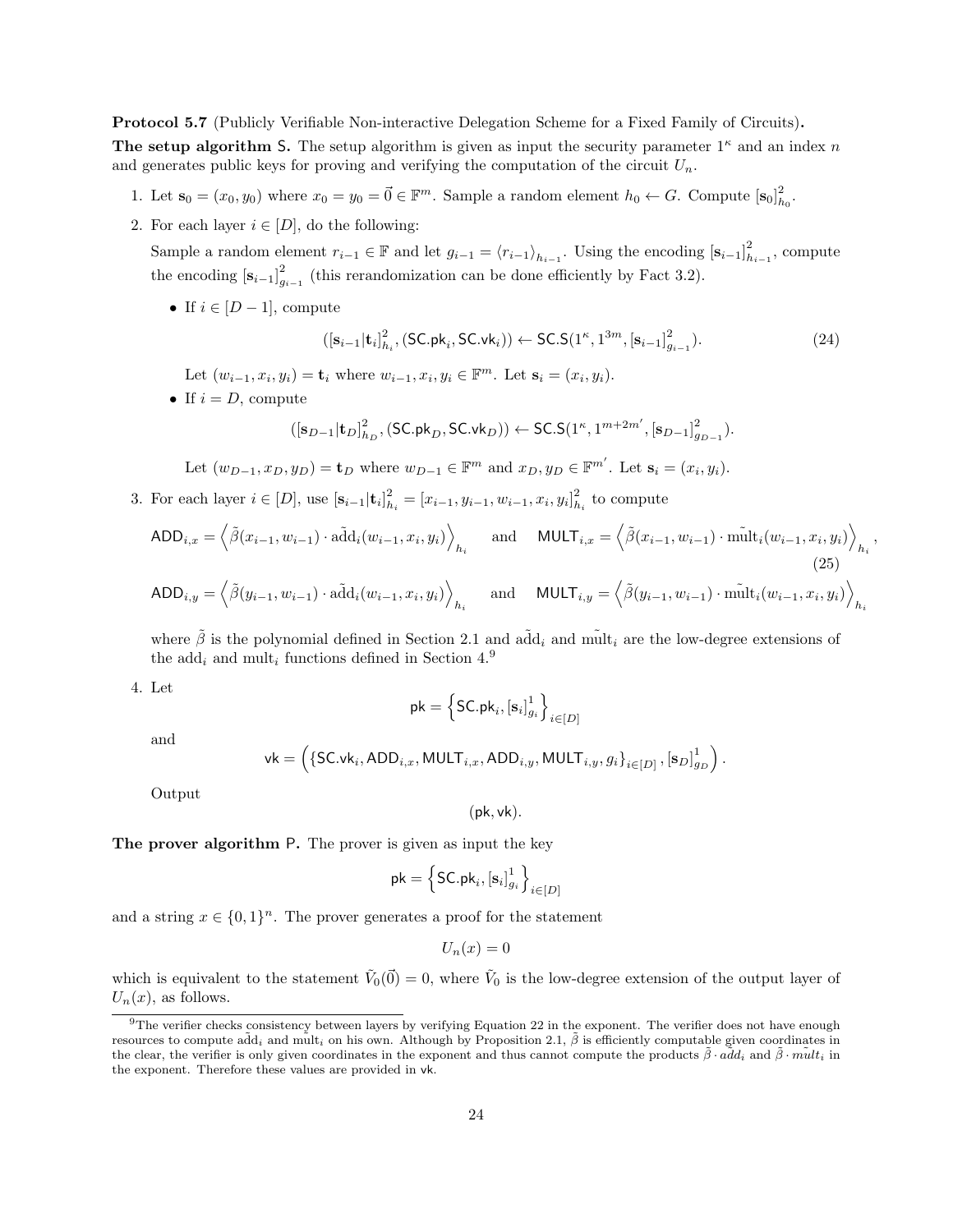- 1. Perform the computation  $U_n(x)$ . Denote the *i*'th layer of the computation tableau by  $V_i \in \{0,1\}^{2^m}$ .
- 2. Recall that in Equation [\(22\)](#page-18-1), we defined the polynomial

$$
f_{i,z}(w,x,y) = \tilde{\beta}(z,w) \cdot \left( \tilde{\text{add}}_i(w,x,y) \cdot \left( \tilde{V}_i(x) + \tilde{V}_i(y) \right) + \tilde{\text{mult}}_i(w,x,y) \cdot \tilde{V}_i(x) \cdot \tilde{V}_i(y) \right).
$$

Let  $z, z'$  be variables in  $\mathbb{F}^m$ . For each layer  $i \in [D]$ , the prover can compute the coefficients of the polynomials

$$
F_i(z, z', w, x, y) := f_{i,z}(w, x, y)
$$
  

$$
F'_i(z, z', w, x, y) := f_{i,z'}(w, x, y)
$$

by computing the coefficients of the polynomials  $\tilde{\beta}$  and  $\tilde{\text{add}}_i$ ,  $\text{mult}_i$ , and  $\tilde{V}_i$ .

3. For each layer  $i \in [D]$ , compute

$$
((A_{i,x}, B_{i,x}), \mathsf{S}\mathsf{C}\mathsf{.}\Pi_{i,x}) \leftarrow \mathsf{SC}\mathsf{.}\mathsf{P}(\mathsf{S}\mathsf{C}\mathsf{.}\mathsf{pk}_i, F_i)
$$
  

$$
((A_{i,y}, B_{i,y}), \mathsf{S}\mathsf{C}\mathsf{.}\Pi_{i,y}) \leftarrow \mathsf{S}\mathsf{C}\mathsf{.}\mathsf{P}(\mathsf{S}\mathsf{C}\mathsf{.}\mathsf{pk}_i, F'_i).
$$

Recall that by Equation [\(24\)](#page-23-1),  $SC$ .pk<sub>i</sub> allows a prover to prove the value of the sum of a function with the first  $|\mathbf{s}_{i-1}| = 2m$  coordinates fixed to  $\mathbf{s}_{i-1} = (x_{i-1}, y_{i-1})$  and the remaining  $|\mathbf{t}_i| = 3m$  (or  $m+2m'$  when  $i = D$ ) coordinates ranging over  $\mathbb{H}^{|\mathbf{t}_i|}$ . Thus when SC.P outputs a sum-check proof for the polynomial  $F_i(z, z', w, x, y)$ , the coordinates of z and z' are fixed to  $s_{i-1} = (x_{i-1}, y_{i-1})$  so the proof is for the value of  $\sum_{(w,x,y)\in\mathbb{H}^{3m}} f_{i,x_{i-1}}(w,x,y)$ . Similarly, the sum-check proof for the polynomial  $F_i'(z,z',w,x,y)$  is for the value of  $\sum_{(w,x,y)\in\mathbb{H}^{3m}} f_{i,y_{i-1}}(w,x,y)$ .

4. For each layer  $i \in [D]$ , let  $(x_i, y_i) = \mathbf{s}_i$  and use  $[\mathbf{s}_i]_{g_i}^1$  to compute

$$
A_{i+1,x\cdot y} = \left\langle \tilde{V}_i(x_i) \cdot \tilde{V}_i(y_i) \right\rangle_{g_i}.
$$

5. Output

$$
\Pi = \{ (A_{i,x}, B_{i,x}), \textsf{SC}.\Pi_{i,x}, (A_{i,y}, B_{i,y}), \textsf{SC}.\Pi_{i,y}, A_{i+1,x\cdot y} \}_{i \in [D]}.
$$

The verifier algorithm V. The verifier is given as input the key

$$
\mathsf{vk} = \left(\{\mathsf{SC}.\mathsf{vk}_i, \mathsf{ADD}_{i,x}, \mathsf{MULT}_{i,x}, \mathsf{ADD}_{i,y}, \mathsf{MULT}_{i,y}, g_i\}_{i \in [D]}, \left[\mathbf{s}_D\right]_{g_D}^1\right),
$$

a string  $x \in \{0,1\}^n$  and a proof

$$
\Pi = \{(A_{i,x}, B_{i,x}), \textsf{SC}.\Pi_{i,x}, (A_{i,y}, B_{i,y}), \textsf{SC}.\Pi_{i,y}, A_{i+1,x\cdot y}\}_{i\in [D]}.
$$

The verifier performs the following checks and accepts if and only if all checks pass:

1. Check that

$$
A_{1,x} = 1
$$
 and  $A_{1,y} = 1$ .

2. Let  $(x_D, y_D) = \mathbf{s}_D$  and use  $[\mathbf{s}_D]_{g_D}^1$  and x to compute

$$
A_{D+1,x} = \left\langle \tilde{V}_D(x_D) \right\rangle_{g_D} \quad \text{and} \quad A_{D+1,y} = \left\langle \tilde{V}_D(y_D) \right\rangle_{g_D}
$$

where  $V_D$  is the low-degree extension of the input layer of  $U_n(x)$ .

For each  $i \in [D]$ , check that

$$
e(g_i, A_{i+1,x\cdot y}) = e(A_{i+1,x}, A_{i+1,y}).
$$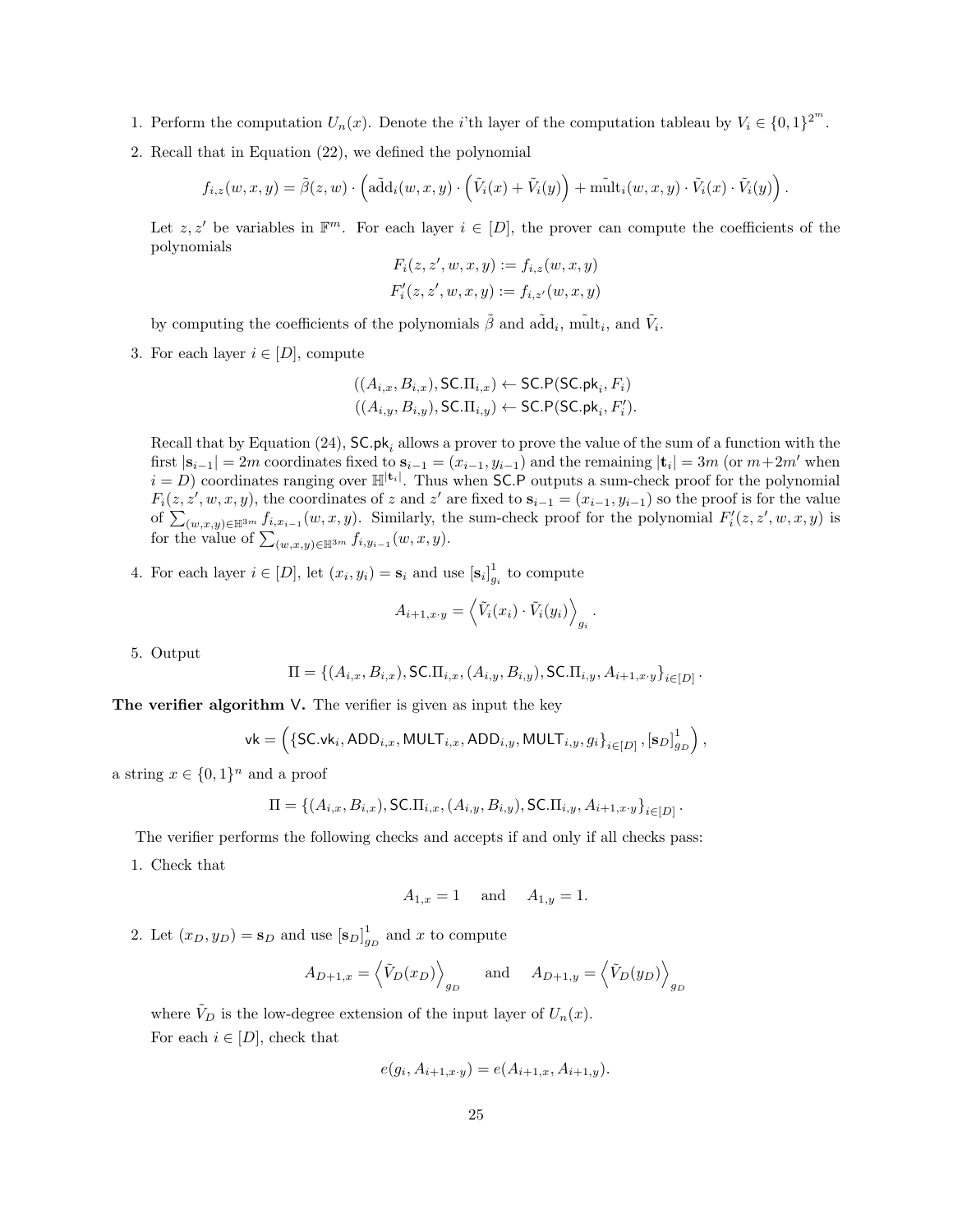3. For each  $i \in [D]$ , check that

$$
1 = \mathsf{SC.V}(\mathsf{SC.vk}_i, (A_{i,x}, B_{i,x}), \mathsf{SC.T}_{i,x}) \quad \text{ and } \quad 1 = \mathsf{SC.V}(\mathsf{SC.vk}_i, (A_{i,y}, B_{i,y}), \mathsf{SC.T}_{i,y}).
$$

4. For each  $i \in [D]$ , check that

$$
e(B_{i,x}, g_i) = e(ADD_{i,x}, A_{i+1,x} \cdot A_{i+1,y}) \cdot e(MULT_{i,x}, A_{i+1,x \cdot y}),
$$
  

$$
e(B_{i,y}, g_i) = e(ADD_{i,y}, A_{i+1,x} \cdot A_{i+1,y}) \cdot e(MULT_{i,y}, A_{i+1,x \cdot y}).
$$

### <span id="page-25-0"></span>5.3 Analysis of Protocol [5.7](#page-22-1)

**Completeness.** Fix a family of circuits  $U = \{U_n\}_{n \in \mathbb{N}}$ , a polynomial  $n = n(\kappa)$ , a security parameter  $\kappa \in \mathbb{N}$ , and a string  $x \in \{0,1\}^n$  such that  $U_n(x) = 0$ . Consider the honest experiment

$$
\begin{aligned} (\mathsf{pk},\mathsf{vk}) \leftarrow \mathsf{S}\left(1^\kappa,n\right) \\ \Pi \leftarrow \mathsf{P}(\mathsf{pk},x) \end{aligned}
$$

We show that

$$
1 = V(\mathsf{vk}, x, \Pi).
$$

First we prove the following claims using the completeness of the sum-check protocol (Protocol [3.4\)](#page-12-1).

<span id="page-25-1"></span>Claim 5.8. For every  $i \in [D+1]$ ,

$$
A_{i,x} = \left\langle \tilde{V}_{i-1}(x_{i-1}) \right\rangle_{g_{i-1}} \quad \text{and} \quad A_{i,y} = \left\langle \tilde{V}_{i-1}(y_{i-1}) \right\rangle_{g_{i-1}}
$$

*Proof.* Consider  $i \in [D]$ . By the generation of  $SC$ . $pk_i$  in Equation [\(24\)](#page-23-1) and by the completeness of Protocol [3.4,](#page-12-1)

$$
A_{i,x} = \left\langle \sum_{(w,x,y)\in \mathbb{H}^{3m}} F_i(x_{i-1}, y_{i-1}, w, x, y) \right\rangle_{g_{i-1}} = \left\langle \sum_{(w,x,y)\in \mathbb{H}^{3m}} f_{i,x_{i-1}}(w,x,y) \right\rangle_{g_{i-1}} = \left\langle \tilde{V}_{i-1}(x_{i-1}) \right\rangle_{g_{i-1}}
$$

where the last equality follows from Equations [\(21\)](#page-18-2) and [\(22\)](#page-18-1). The argument for  $A_{i,y}$  is analogous.

For  $i = D + 1$ , the verifier computes  $A_{i,x}$  and  $A_{i,y}$ .

<span id="page-25-2"></span>Claim 5.9. For every  $i \in [D]$ ,

$$
B_{i,x} = \langle f_{i,x_{i-1}}(w_{i-1}, x_i, y_i) \rangle_{h_i}
$$
 and  $B_{i,y} = \langle f_{i,y_{i-1}}(w_{i-1}, x_i, y_i) \rangle_{h_i}$ .

Proof. By the completeness of Protocol [3.4,](#page-12-1)

$$
B_{i,x} = \langle F_i(x_{i-1}, y_{i-1}, w_{i-1}, x_i, y_i) \rangle_{h_i} = \langle f_{i,x_{i-1}}(w_{i-1}, x_i, y_i) \rangle_{h_i}
$$

The argument for  $B_{i,y}$  is analogous.

Now we show that each of the verifier's checks in Protocol [5.7](#page-22-1) passes.

- 1. Recall that  $x_0 = y_0 = \vec{0} \in \mathbb{F}^m$ . By Claim [5.8,](#page-25-1)  $A_{1,x} = \langle \tilde{V}_0(\vec{0}) \rangle_{g_0} = \langle U_n(x) \rangle_{g_0} = 1$ .
- 2. The honest prover computes  $A_{i,x\cdot y} = \langle \tilde{V}_{i-1}(x_{i-1}) \cdot \tilde{V}_{i-1}(y_{i-1}) \rangle$ so by Claim [5.8,](#page-25-1)  $g_{i-1}$

$$
e(g_{i-1}, A_{i,x\cdot y}) = \left\langle \tilde{V}_{i-1}(x_{i-1}) \cdot \tilde{V}_{i-1}(y_{i-1}) \right\rangle_{e(g_{i-1}, g_{i-1})} = e(A_{i,x}, A_{i,y}).
$$

 $\Box$ 

 $\Box$ 

.

.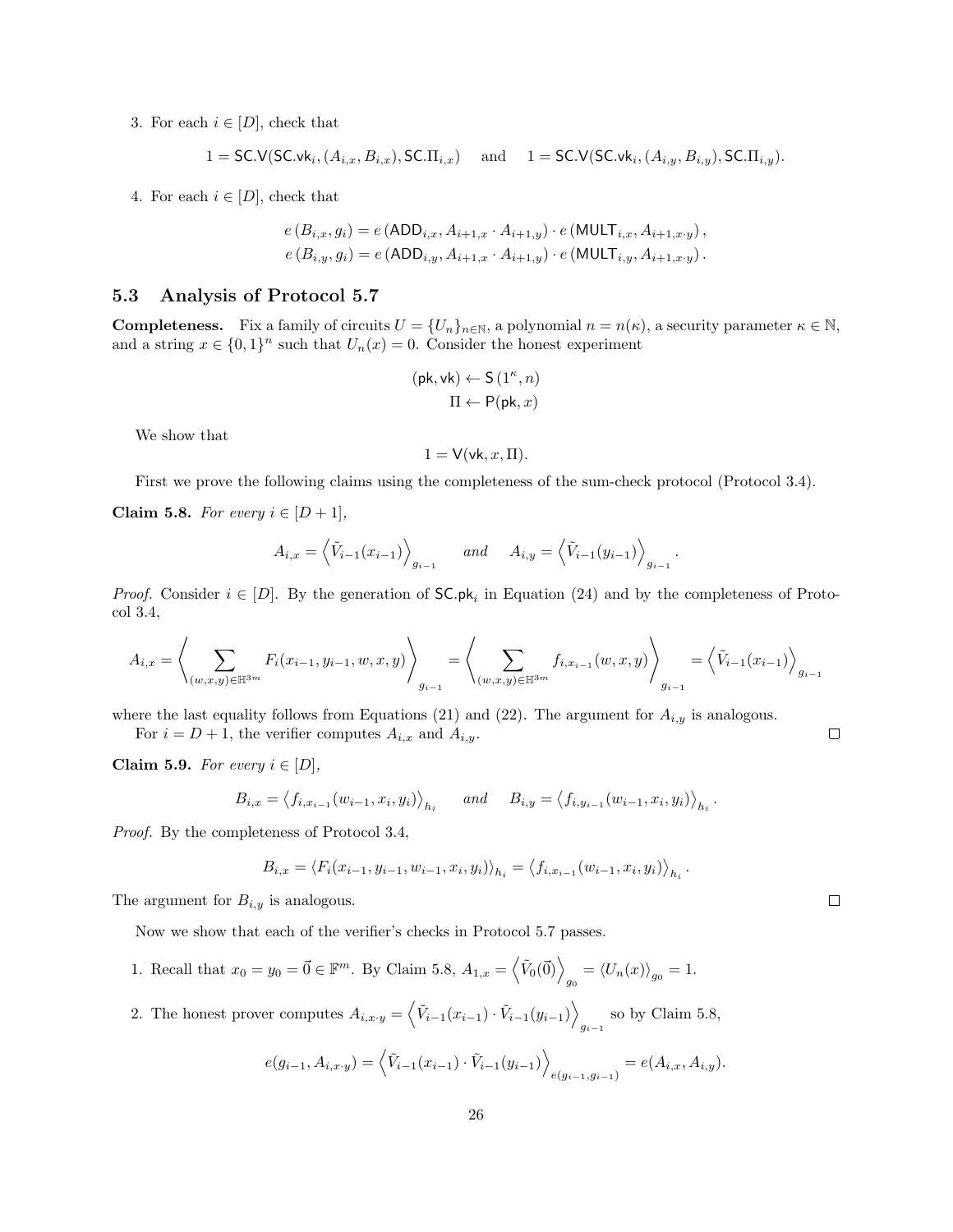- 3. The sum-check verifier accepts by the completeness of Protocol [3.4.](#page-12-1)
- 4. By the definition of  $ADD_{i,x}$  and  $MULT_{i,x}$  in Equation [\(25\)](#page-23-2), by Claim [5.8,](#page-25-1) and by the honest prover's computation of  $A_{i,x\cdot y} = \langle \tilde{V}_{i-1}(x_{i-1}) \cdot \tilde{V}_{i-1}(y_{i-1}) \rangle$  $g_{i-1}$ <sup>,</sup>

$$
e (ADD_{i,x}, A_{i+1,x} \cdot A_{i+1,y}) = \left\langle \tilde{\beta}(x_{i-1}, w_{i-1}) \cdot \tilde{\text{add}}_i(w_{i-1}, x_i, y_i) \cdot (\tilde{V}_i(x_i) + \tilde{V}_i(y_i)) \right\rangle_{e(h_i, g_i)}
$$

$$
e (MULT_{i,x}, A_{i+1,x} \cdot y) = \left\langle \tilde{\beta}(x_{i-1}, w_{i-1}) \cdot \tilde{\text{mult}}_i(w_{i-1}, x_i, y_i) \cdot \tilde{V}_i(x_i) \cdot \tilde{V}_i(y_i) \right\rangle_{e(h_i, g_i)}.
$$

By Claim [5.9,](#page-25-2)

$$
e(B_{i,x}, g_i) = \langle f_{i,x_{i-1}}(w_{i-1}, x_i, y_i) \rangle_{e(h_i, g_i)}.
$$

So by the definition of  $f_{i,z}$  in Equation [\(22\)](#page-18-1),

$$
e\left(B_{i,x}, g_i\right) = e\left(\text{ADD}_{i,x}, A_{i+1,x} \cdot A_{i+1,y}\right) \cdot e\left(\text{MULT}_{i,x}, A_{i+1,x \cdot y}\right).
$$

Similarly,

$$
e(B_{i,y}, g_i) = e(\text{ADD}_{i,y}, A_{i+1,x} \cdot A_{i+1,y}) \cdot e(\text{MULT}_{i,y}, A_{i+1,x \cdot y}).
$$

**Soundness.** Assume for the sake of contradiction that for the family of circuits  $U = \{U_n\}_{n \in \mathbb{N}}$ , there exists a poly-size algorithm  $\mathsf{P}^*$ , a polynomial  $n = n(\kappa)$  such that  $S(n(\kappa)) = \mathsf{poly}(\kappa)$ , and a polynomial p such that for infinitely many  $\kappa \in \mathbb{N}$ :

$$
\Pr\left[\begin{array}{c} 1 = \mathsf{V}(\mathsf{vk}, x, \Pi) \\ U_n(x) \neq 0 \end{array} \middle| \begin{array}{c} (\mathsf{pk}, \mathsf{vk}) \leftarrow \mathsf{S}(1^\kappa, n) \\ (x, \Pi) \leftarrow \mathsf{P}^*(\mathsf{pk}, \mathsf{vk}) \end{array} \right] \ge \frac{1}{p(\kappa)}.
$$

Using P<sup>\*</sup>, we construct a poly-size algorithm Adv<sub>SC</sub> that cheats with non-negligible probability in the sum-check protocol (Protocol [3.4\)](#page-12-1), contradicting Theorem [3.6.](#page-13-2) First we prove some statements about the behavior of  $P^*$ .

Define the set of cheating answers, with respect to vk, as

$$
\text{CHEAT}_{\mathsf{vk}} = \left\{ (x, \Pi) : (\mathsf{V}(\mathsf{vk}, x, \Pi) = 1) \bigwedge (U_n(x) \neq 0) \right\}.
$$

Recall from the construction of Protocol [5.7](#page-22-1) that vk defines the elements  $x_0, y_0$ , and  $\{(w_{i-1}, x_i, y_i)\}_{i \in [D]}$ . For every  $j \in [D]$ , define the set of answers which cheat in the jth sum-check, with respect to vk, as

$$
\text{CHEAT}_{\mathsf{vk}}(j) = \left\{ (x, \Pi) \in \text{CHEAT}_{\mathsf{vk}} : \begin{array}{l} \left( \forall i \in [j] \ A_{i,x} \neq \left\langle \tilde{V}_{i-1}(x_{i-1}) \right\rangle_{g_{i-1}} \bigvee A_{i,y} \neq \left\langle \tilde{V}_{i-1}(y_{i-1}) \right\rangle_{g_{i-1}} \\ \bigwedge \left( B_{j,x} = \left\langle f_j^{x_{j-1}}(w_{j-1}, x_j, y_j) \right\rangle_{h_j} \right) \bigwedge \left( B_{j,y} = \left\langle f_j^{y_{j-1}}(w_{j-1}, x_j, y_j) \right\rangle_{h_j} \right) \end{array} \right\}.
$$

<span id="page-26-0"></span>Claim 5.10. Consider vk and  $(x, \Pi)$  where  $\Pi = \{(A_{i,x}, B_{i,x}), \textsf{SCII}_{i,x}, (A_{i,y}, B_{i,y}), \textsf{SCII}_{i,y}, A_{i+1,x\cdot y}, \}_{i\in[D]}$ such that  $V(\mathsf{vk}, x, \Pi) = 1$ .

For any  $j \in [D]$ , if for all  $i \in [j]$  either

$$
A_{i,x} \neq \left\langle \tilde{V}_{i-1}(x_{i-1}) \right\rangle_{g_{i-1}}
$$
 or  $A_{i,y} \neq \left\langle \tilde{V}_{i-1}(y_{i-1}) \right\rangle_{g_{i-1}},$ 

then either

$$
A_{j+1,x} \neq \left\langle \tilde{V}_j(x_j) \right\rangle_{g_j} \quad \text{or} \quad A_{j+1,y} \neq \left\langle \tilde{V}_j(y_j) \right\rangle_{g_j} \quad \text{or} \quad (x,\Pi) \in \text{CHEAT}_{\mathsf{vk}}(j).
$$

Note that for  $j = D$ , it must be the case that  $(x, \Pi) \in \text{CHEAT}_{\text{vk}}(j)$  since V computes  $A_{D+1,x}$  and  $A_{D+1,y}$ .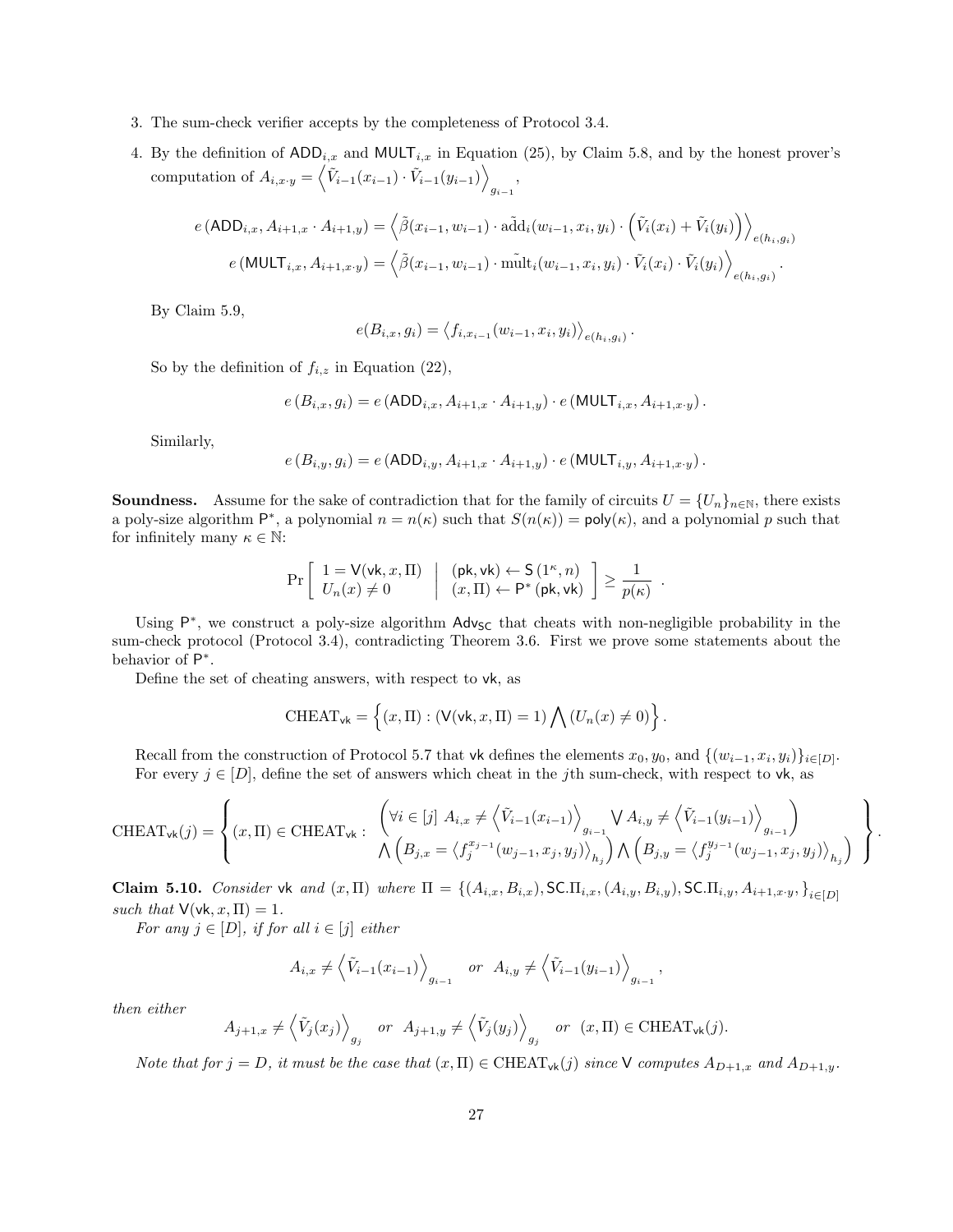Proof. Assume that both

$$
A_{j+1,x} = \left\langle \tilde{V}_j(x_j) \right\rangle_{g_j}
$$
 and  $A_{j+1,y} = \left\langle \tilde{V}_j(y_j) \right\rangle_{g_j}$ .

Since V checks consistency between the values given for  $f_j^{x_{j-1}}(w_{j-1}, x_j, y_j)$  and  $f_j^{y_{j-1}}(w_{j-1}, x_j, y_j)$  in the exponent of  $h_j$  (these are  $B_{j,x}$  and  $B_{j,y}$ ) with the values given for  $\tilde{V}_j(x_j)$  and  $\tilde{V}_j(y_j)$  in the exponent of  $g_j$ (these are  $A_{j+1,x}$  and  $A_{j+1,y}$ ), it must hold that

$$
B_{j,x} = \langle f_j^{x_{j-1}}(w_{j-1}, x_j, y_j) \rangle_{h_j}
$$
 and  $B_{j,y} = \langle f_j^{y_{j-1}}(w_{j-1}, x_j, y_j) \rangle_{h_j}$ .

Therefore, if for all  $i \in [j]$  either

$$
A_{i,x} \neq \left\langle \tilde{V}_{i-1}(x_{i-1}) \right\rangle_{g_{i-1}}
$$
 or  $A_{i,y} \neq \left\langle \tilde{V}_{i-1}(y_{i-1}) \right\rangle_{g_{i-1}},$ 

then by definition,

$$
(x,\Pi) \in \text{CHEAT}_{\text{vk}}(j).
$$

The following claim follows from inductively applying Claim [5.10.](#page-26-0)

<span id="page-27-0"></span>Claim 5.11. If  $(x,\Pi) \in \text{CHEAT}_{\forall k}$ , then  $(x,\Pi) \in \text{CHEAT}_{\forall k}(j)$  for some  $j \in [D]$ .

Recall that according our contradiction assumption,

$$
\Pr\left[\begin{array}{c}(x,\Pi) \in \text{CHEAT}_{\text{vk}}\\(x,\Pi) \leftarrow P^*(\text{pk},\text{vk})\end{array}\middle| \begin{array}{c}(x,\Pi) \leftarrow P^*(\text{pk},\text{vk})\\(x,\Pi) \leftarrow P^*(\text{pk},\text{vk})\end{array}\right]\geq \frac{1}{p(\kappa)}
$$

For every  $j \in [D]$ , define the set of prefixes

$$
\text{PREFIX}(j) = \left\{ \left\{ \left[\mathbf{s}_{i-1}\right]_{g_{i-1}}^{2}, \left[\mathbf{s}_{i-1}|\mathbf{t}_{i}\right]_{h_{i}}^{2}, \left(\text{SC}, \mathsf{pk}_{i}, \text{SC}, \mathsf{vk}_{i}\right) \right\}_{i \in [j-1]} : \Pr\left[(x, \Pi) \in \text{CHEAT}_{\mathsf{vk}}(j)\right] \ge \frac{1}{2D \cdot p(\kappa)} \right\}.
$$

where the probability is taken over the randomness used to generate  $(\mathsf{pk}, \mathsf{vk}) \leftarrow S(1^{\kappa}, n)$  and  $(x, \Pi) \leftarrow$  $\mathsf{P}^*(\mathsf{pk},\mathsf{vk})$ , conditioned on the first j – 1 invocations of SC.S in Equation [\(24\)](#page-23-1) taking as input  $\left[\mathbf{s}_{i-1}\right]_{g_{i-1}}^2$  and outputting  $\left( [\mathbf{s}_{i-1}|\mathbf{t}_{i}]_{h_{i}}^{2},\left(\mathsf{SC}.\mathsf{pk}_{i},\mathsf{SC}.\mathsf{vk}_{i}\right) \right)$ .

For any ( $\phi$ k, vk) and  $j \in [0, \ldots, D]$ , denote the jth prefix of ( $\phi$ k, vk) by

$$
(\mathsf{pk},\mathsf{vk})[j] := \left\{ [\mathbf{s}_{i-1}]_{g_{i-1}}^2, [\mathbf{s}_{i-1}|\mathbf{t}_i]_{h_i}^2, (\mathsf{SC},\mathsf{pk}_i,\mathsf{SC}.\mathsf{vk}_i) \right\}_{i \in [j]}.
$$

<span id="page-27-2"></span>Claim 5.12. For some  $j \in [D]$ , it holds that

$$
\Pr\left[(\mathsf{pk},\mathsf{vk})[j-1] \in \mathrm{PREFIX}(j) \middle| \begin{array}{c} (\mathsf{pk},\mathsf{vk}) \leftarrow \mathsf{S}(1^\kappa,n) \\ (x,\Pi) \leftarrow \mathsf{P}^*(\mathsf{pk},\mathsf{vk}) \end{array}\right] \geq \frac{1}{2D\cdot p(\kappa)}.
$$

*Proof.* Assume for the sake of contradiction that this inequality does not hold for any  $j \in [D]$ . By Claim [5.11,](#page-27-0) there exists some  $j^* \in [D]$  such that

$$
\Pr\left[\begin{array}{c}(x,\Pi)\in\text{CHEAT}_{\mathsf{vk}}(j^*)\end{array}\middle|\begin{array}{c}( \mathsf{pk},\mathsf{vk})\leftarrow \mathsf{S}(1^{\kappa},n)\\ (x,\Pi)\leftarrow \mathsf{P}^*(\mathsf{pk},\mathsf{vk})\end{array}\right]\geq \frac{1}{D\cdot p(\kappa)}.\tag{26}
$$

Let E be the event that  $(\mathsf{pk}, \mathsf{vk})[j^* - 1] \in \mathrm{PREFIX}(j^*).$ 

 $\Box$ 

<span id="page-27-1"></span>.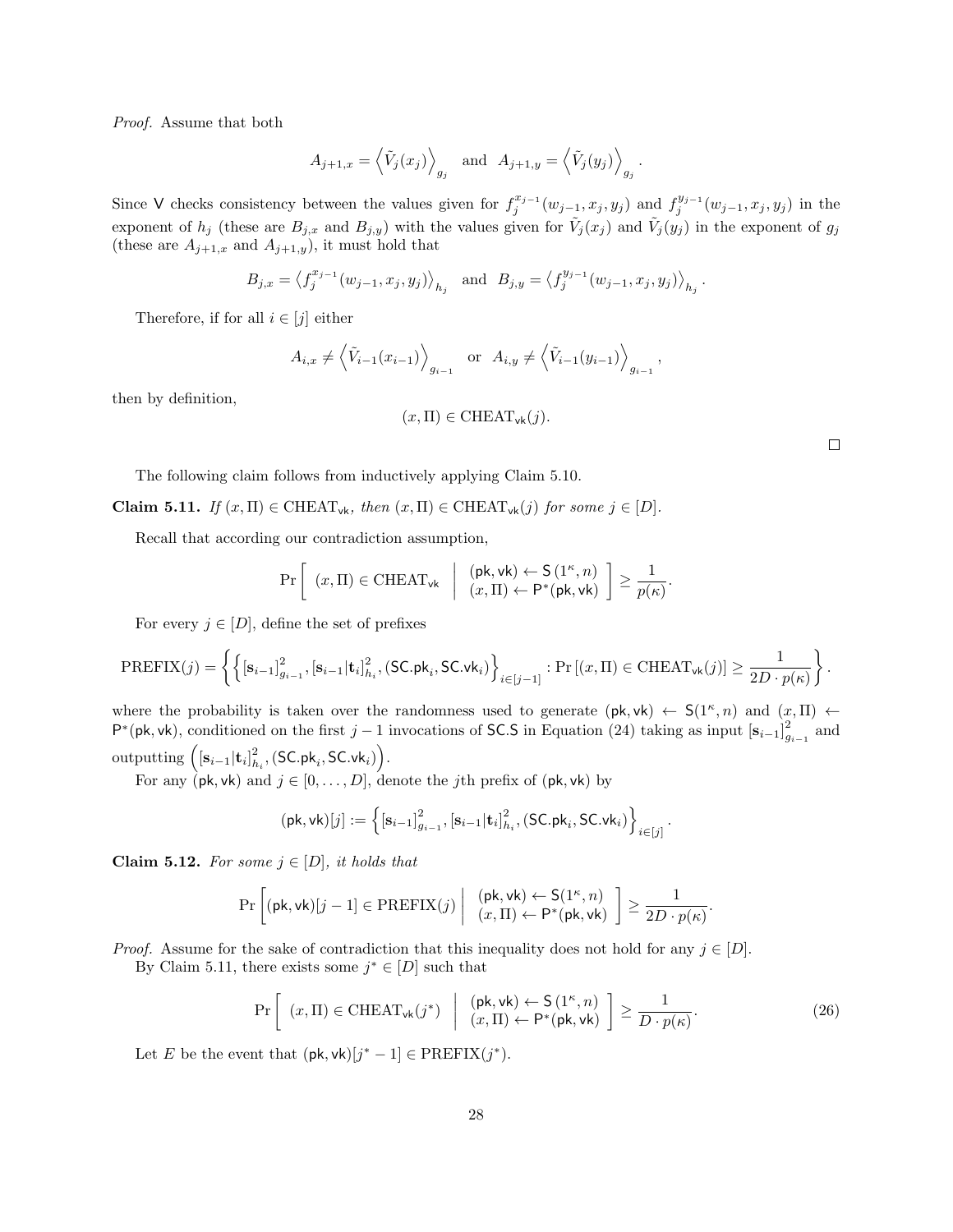By conditioning on  $E$ ,

$$
\Pr[(x,\Pi) \in \text{CHEAT}_{\text{vk}}(j^*)] = \Pr[E] \cdot \Pr[(x,\Pi) \in \text{CHEAT}_{\text{vk}}(j^*)|E] + \Pr[\neg E] \cdot \Pr[(x,\Pi) \in \text{CHEAT}_{\text{vk}}(j^*)|\neg E]
$$
  
\n
$$
\leq \Pr[E] + \Pr[(x,\Pi) \in \text{CHEAT}_{\text{vk}}(j^*)|\neg E]
$$
  
\n
$$
< \frac{1}{2D \cdot p(\kappa)} + \frac{1}{2D \cdot p(\kappa)}
$$
  
\n
$$
= \frac{1}{D \cdot p(\kappa)}
$$

which contradicts Equation [\(26\)](#page-27-1).

By Claim [5.12,](#page-27-2) there exists some  $j^* \in [D]$  and prefix

$$
\left\{\left[\mathbf{s}_{i-1}^*\right]_{g_{i-1}^*}^2,\left[\mathbf{s}_{i-1}^*\vert\mathbf{t}_{i}^*\right]_{h_i^*}^2,\left(\mathsf{SC}.\mathsf{pk}_i^*,\mathsf{SC}.\mathsf{vk}_i^*\right)\right\}_{i\in[j^*-1]} \in \mathrm{PREFIX}(j^*).
$$

If  $j^* = 1$ , then let  $x_0 = y_0 = \vec{0} \in \mathbb{F}^m$ . Otherwise, for every  $i \in [j^*-1]$ , let  $(x_{i-1}, y_{i-1}, w_{i-1}, x_i, y_i) = \mathbf{s}_{i-1}^* | \mathbf{t}_i^*$  where  $x_{i-1}, y_{i-1}, w_{i-1}, x_i, y_i \in \mathbb{F}^m$ . Let  $\mathbf{s} = (x_{j^*-1}, y_{j^*-1}).$ Consider the following experiment:

$$
g \leftarrow G
$$

$$
\left( [\mathbf{s}|\mathbf{t}]_h^2, (\mathsf{SC}.\mathsf{pk}, \mathsf{SC}.\mathsf{vk}) \right) \leftarrow \mathsf{SC.S}\left( \kappa, \ell, [\mathbf{s}]_g^2 \right)
$$

 $\mathsf{Adv}_{\mathsf{SC}}(g, [\mathbf{s}|\mathbf{t}]_h^2, (\mathsf{SC}.\mathsf{pk}, \mathsf{SC}.\mathsf{vk})),$  breaks the soundness of the sum-check protocol, as follows:

1. Generate a set of keys (pk, vk) for Protocol [5.7,](#page-22-1) where

$$
\mathsf{pk} = \left\{\mathsf{SC}.\mathsf{pk}_i, [\mathbf{s}_i]_{g_i}^1\}_{i \in [D]} \right.\\ \left. \mathsf{vk} = \left(\{\mathsf{SC}.\mathsf{vk}_i, \mathsf{ADD}_{i,x}, \mathsf{MULT}_{i,x}, \mathsf{ADD}_{i,y}, \mathsf{MULT}_{i,y}, g_i\}_{i \in [D]}, [\mathbf{s}_D]_{g_D}^1\right),
$$

as follows:

(a) For every 
$$
i \in [j^*-1]
$$
, let  $\mathbf{s}_{i-1} = \mathbf{s}_{i-1}^*$  and  $g_{i-1} = g_{i-1}^*$ . The prefix contains  $[\mathbf{s}_{i-1}]_{g_{i-1}}^1$ . Let  $h_i = h_i^*$ ,  $SC \cdot \mathbf{pk}_i = SC \cdot \mathbf{pk}_i^*$ , and  $SC \cdot \mathbf{vk}_i = SC \cdot \mathbf{vk}_i^*$ .

- (b) Let  $s_{j^*-1} = s$  and  $g_{j^*-1} = g$ . Compute  $[s_{j^*-1}]_q^1$  $\frac{1}{g_{j^*-1}}$ . Let SC.pk<sub>j\*</sub> = SC.pk, SC.vk<sub>j\*</sub> = SC.vk,  $h_{j^*} = h$ , and  $(w_{j^*-1}, x_{j^*}, y_{j^*}) = \mathbf{t}$ , where if  $j^* \in [D-1]$ , then  $w_{j^*-1}, x_{j^*}, y_{j^*} \in \mathbb{F}^m$ , and if  $j^* = D$ , then  $w_{j^*-1} \in \mathbb{F}^m$  and  $x_{j^*}, y_{j^*} \in \mathbb{F}^{m'}$ . Let  $\mathbf{s}_{j^*} = (x_{j^*}, y_{j^*}).$
- (c) For each layer  $i \in [j^*+1,\ldots,D]$ , do the following: Sample a random element  $r_{i-1} \in \mathbb{F}$  and let  $g_{i-1} = \langle r_{i-1} \rangle_{h_{i-1}}$ . Using the encoding  $[\mathbf{s}_{i-1}]_{h_{i-1}}^2$ , compute the encoding  $[\mathbf{s}_{i-1}]_{g_{i-1}}^2$ .
	- If  $i \in [D-1]$ , compute

$$
([\mathbf{s}_{i-1}|\mathbf{t}_i]^2_{h_i}, (\mathsf{SC}.\mathsf{pk}_i, \mathsf{SC}.\mathsf{vk}_i)) \leftarrow \mathsf{SC}.\mathsf{S}(1^{\kappa},1^{3m},[\mathbf{s}_{i-1}]^2_{g_{i-1}}).
$$

Let 
$$
(w_{i-1}, x_i, y_i) = \mathbf{t}_i
$$
 where  $w_{i-1}, x_i, y_i \in \mathbb{F}^m$ . Let  $\mathbf{s}_i = (x_i, y_i)$ .

 $\Box$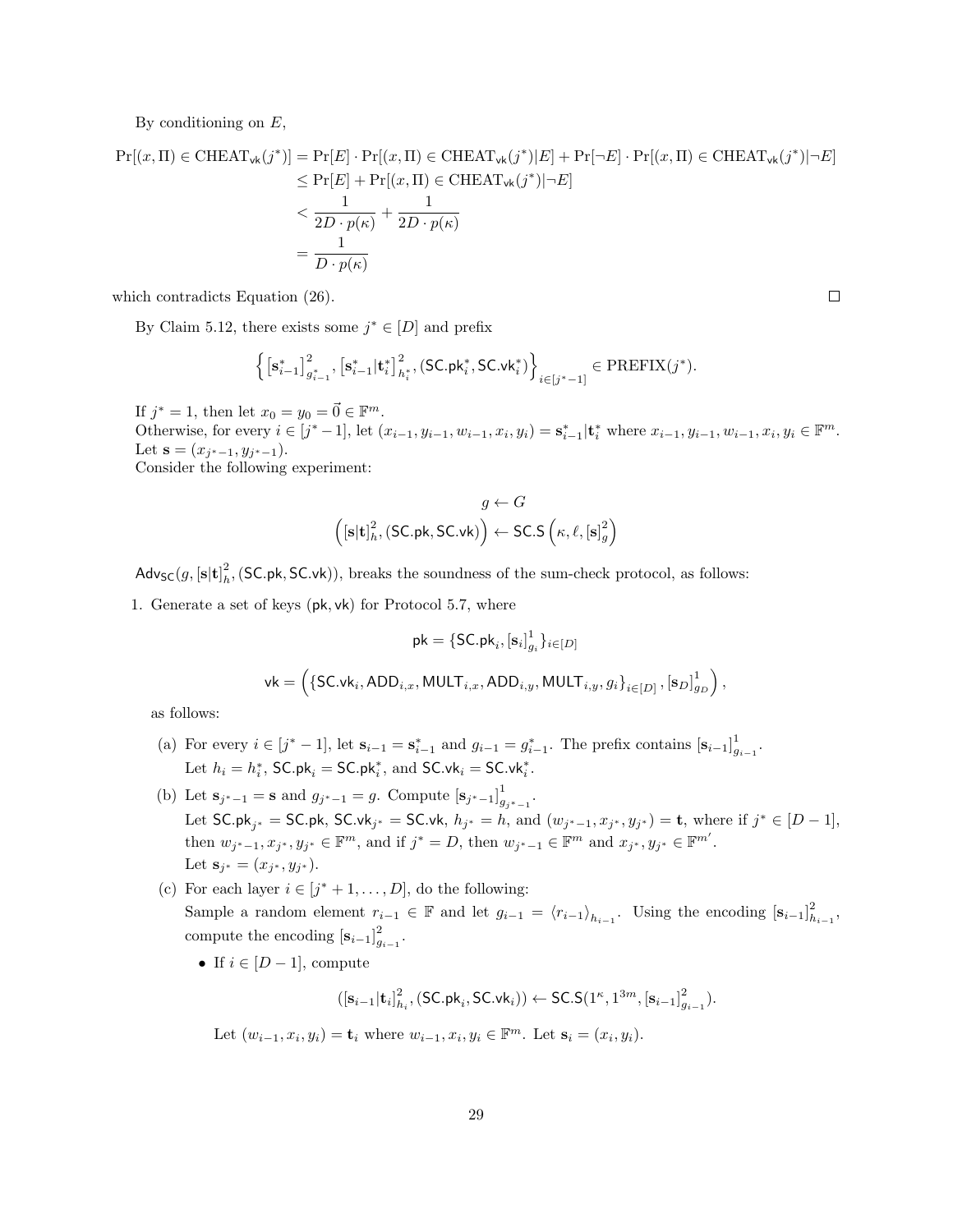• If  $i = D$ , compute

$$
([\mathbf{s}_{D-1}|\mathbf{t}_D]_{h_D}^2,(\mathsf{SC}. \mathsf{pk}_D,\mathsf{SC}. \mathsf{vk}_D))\leftarrow \mathsf{SC}. \mathsf{S}(1^{\kappa},1^{m+2m'},[\mathbf{s}_{D-1}]_{g_{D-1}}^2).
$$

Let  $(w_{D-1}, x_D, y_D) = \mathbf{t}_D$  where  $w_{D-1} \in \mathbb{F}^m$  and  $x_D, y_D \in \mathbb{F}^{m'}$ . Let  $\mathbf{s}_i = (x_i, y_i)$ .

(d) For each layer  $i \in [D]$ , use  $[\mathbf{s}_{i-1} | \mathbf{t}_i]_{h_i}^2 = [x_{i-1}, y_{i-1}, w_{i-1}, x_i, y_i]_{h_i}^2$  to compute

$$
ADD_{i,x}, MULT_{i,x}, ADD_{i,y}, MULT_{i,y}
$$

as defined in Equation [\(25\)](#page-23-2).

2. Sample  $(x, \Pi) \leftarrow P^*(\mathsf{pk}, \mathsf{vk})$  where

$$
\Pi = \{ (A_{i,x}, B_{i,x}), \text{S C.} \Pi_{i,x}, (A_{i,y}, B_{i,y}), \text{S C.} \Pi_{i,y}, A_{i+1,x,y} \}_{i \in [D]}.
$$

3. Randomly sample  $z^* \in \{x, y\}$ . Let  $z, z'$  be variables in  $\mathbb{F}^m$ . If  $z^* = x$ , then let  $F^*(z, z', w, x, y) =$  $f_{j^*,z}(w, x, y)$  and otherwise let  $F^*(z, z', w, x, y) = f_{j^*,z'}(w, x, y)$ .

4. Output

$$
(F^*, (A_{j^*,z^*}, B_{j^*,z^*}), \mathsf{SC}.\Pi_{j^*,z^*})\,.
$$

The distribution of  $(\mathsf{pk}, \mathsf{vk})$  is identical to the output distribution of  $\mathsf{S}(1^{\kappa}, n)$  conditioned on the first  $j^*-1$  sum-check keys equaling  $\left\{\left[\mathbf{s}_{i-1}^*|\mathbf{t}_{i}^*\right]_{h_i}^2, \left(\mathsf{SC}.\mathsf{pk}_i^*, \mathsf{SC}.\mathsf{vk}_i^*\right)\right\}$  $i \in [j^* - 1]$ 

By the definition of  $\text{PREFIX}(j^*),$ 

$$
\Pr\left[(x,\Pi)\in \text{CHEAT}_{\mathsf{vk}}(j^*)\right] \ge \frac{1}{2D\cdot p(\kappa)}.
$$

For any  $(x, \Pi) \in \text{CHEAT}_{\text{vk}}(j^*),$ 

$$
\left(A_{j^*,z}\neq \left<\tilde{V}_{j^*-1}(z_{j^*-1})\right>_{g_{j^*-1}}\ \right)\bigwedge \left(B_{j^*,z}=\left_{h_{j^*}}\right)
$$

for some  $z \in \{x, y\}$  by definition.

With probability at least  $1/2$ , Adv<sub>SC</sub> samples  $z^* = z$ . Thus, we conclude that with probability at least  $1/(4D \cdot p(\kappa))$ , Adv<sub>SC</sub> outputs a cheating proof for the sum-check protocol. Since  $S(n(\kappa)) = \text{poly}(\kappa)$ , this contradicts Theorem [3.6.](#page-13-2)

**Efficiency.** Since Protocol [5.7](#page-22-1) consists of  $O(D)$  sum-checks, the prover's runtime is  $\text{poly}(S)$  and the communication complexity is  $D \cdot \text{polylog}(S)$ . This follows from the efficiency guarantees of the sum-check protocol (Protocol [3.4\)](#page-12-1) and the efficiency of rerandomization and evaluation with respect to a monomial encoding (Fact [3.2\)](#page-11-2).

For the verifier, it takes  $D \cdot \text{polylog}(S)$  time to verify the sum-check proofs and perform the additional verifications to check consistency between sum-checks. It takes  $n \cdot \text{polylog}(S)$  time to compute encodings of points in the low-degree extension  $V_D$  of the input layer since  $\tilde{V}_D$  is a polynomial in  $m' = \log n$  variables so it consists of n monomials.  $\Box$ 

Acknowledgements We would like to thank Dan Boneh for helpful discussions regarding bilinear groups.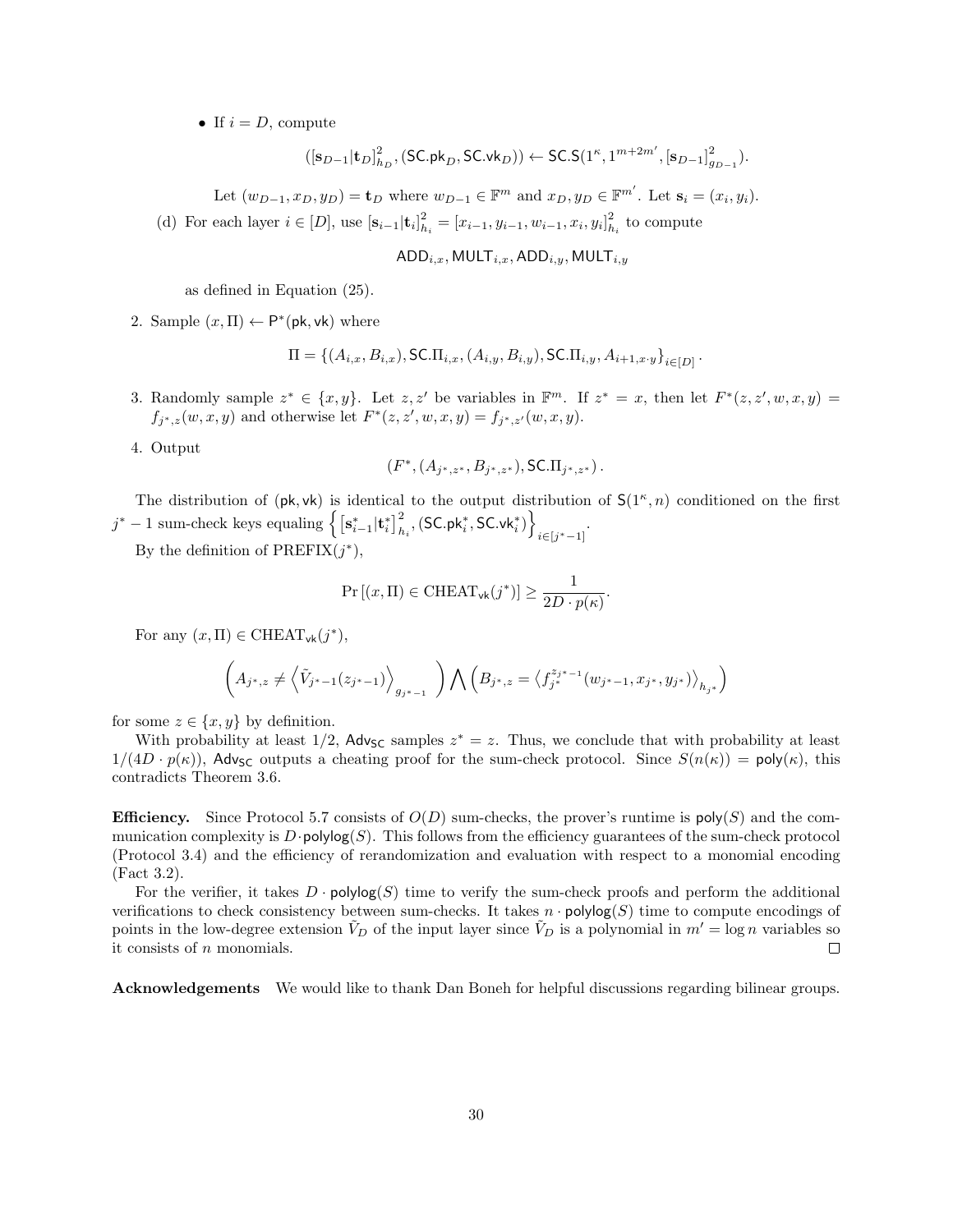### References

- <span id="page-30-10"></span>[ACC+16] Prabhanjan Ananth, Yu-Chi Chen, Kai-Min Chung, Huijia Lin, and Wei-Kai Lin. Delegating RAM computations with adaptive soundness and privacy. In Theory of Cryptography - 14th International Conference, TCC 2016-B, Beijing, China, October 31 - November 3, 2016, Proceedings, Part II, pages 3–30, 2016.
- <span id="page-30-3"></span>[ALM+98] Sanjeev Arora, Carsten Lund, Rajeev Motwani, Madhu Sudan, and Mario Szegedy. Proof verification and the hardness of approximation problems. J. ACM, 45(3):501–555, 1998.
- <span id="page-30-2"></span>[AS92] Sanjeev Arora and Shmuel Safra. Probabilistic checking of proofs; A new characterization of NP. In 33rd Annual Symposium on Foundations of Computer Science, Pittsburgh, Pennsylvania, USA, 24-27 October 1992, pages 2–13, 1992.
- <span id="page-30-7"></span>[BCC+14] Nir Bitansky, Ran Canetti, Alessandro Chiesa, Shafi Goldwasser, Huijia Lin, Aviad Rubinstein, and Eran Tromer. The hunting of the SNARK. IACR Cryptology ePrint Archive, 2014:580, 2014.
- <span id="page-30-6"></span>[BCCT13] Nir Bitansky, Ran Canetti, Alessandro Chiesa, and Eran Tromer. Recursive composition and bootstrapping for SNARKS and proof-carrying data. In Boneh et al. [\[BRF13\]](#page-30-13), pages 111–120.
- <span id="page-30-4"></span>[BCG+14] Eli Ben-Sasson, Alessandro Chiesa, Christina Garman, Matthew Green, Ian Miers, Eran Tromer, and Madars Virza. Zerocash: Decentralized anonymous payments from bitcoin. In 2014 IEEE Symposium on Security and Privacy, SP 2014, Berkeley, CA, USA, May 18-21, 2014, pages 459–474, 2014.
- <span id="page-30-5"></span>[BCI+13] Nir Bitansky, Alessandro Chiesa, Yuval Ishai, Rafail Ostrovsky, and Omer Paneth. Succinct non-interactive arguments via linear interactive proofs. In TCC, pages 315–333, 2013.
- <span id="page-30-1"></span>[BFLS91] László Babai, Lance Fortnow, Leonid A. Levin, and Mario Szegedy. Checking computations in polylogarithmic time. In Proceedings of the 23rd Annual ACM Symposium on Theory of Computing, pages 21–31, 1991.
- <span id="page-30-0"></span>[BGKW88] Michael Ben-Or, Shafi Goldwasser, Joe Kilian, and Avi Wigderson. Multi-prover interactive proofs: How to remove intractability assumptions. In Proceedings of the 20th Annual ACM Symposium on Theory of Computing, pages 113–131, 1988.
- <span id="page-30-9"></span>[BGL+15] Nir Bitansky, Sanjam Garg, Huijia Lin, Rafael Pass, and Sidharth Telang. Succinct randomized encodings and their applications. IACR Cryptology ePrint Archive, 2015:356, 2015.
- <span id="page-30-11"></span>[BHK17] Zvika Brakerski, Justin Holmgren, and Yael Tauman Kalai. Non-interactive delegation and batch NP verification from standard computational assumptions. In Proceedings of the 49th Annual ACM SIGACT Symposium on Theory of Computing, STOC 2017, Montreal, QC, Canada, June 19-23, 2017, pages 474–482, 2017.
- <span id="page-30-12"></span>[BKK<sup>+</sup>17] Saikrishna Badrinarayanan, Yael Tauman Kalai, Dakshita Khurana, Amit Sahai, and Daniel Wichs. Non-interactive delegation for low-space non-deterministic computation. Cryptology ePrint Archive, Report 2017/1250, 2017. <https://eprint.iacr.org/2017/1250>.
- <span id="page-30-8"></span>[BR93] Mihir Bellare and Phillip Rogaway. Random oracles are practical: A paradigm for designing efficient protocols. In Dorothy E. Denning, Raymond Pyle, Ravi Ganesan, Ravi S. Sandhu, and Victoria Ashby, editors, ACM Conference on Computer and Communications Security, pages 62–73. ACM, 1993.
- <span id="page-30-13"></span>[BRF13] Dan Boneh, Tim Roughgarden, and Joan Feigenbaum, editors. Symposium on Theory of Computing Conference, STOC'13, Palo Alto, CA, USA, June 1-4, 2013. ACM, 2013.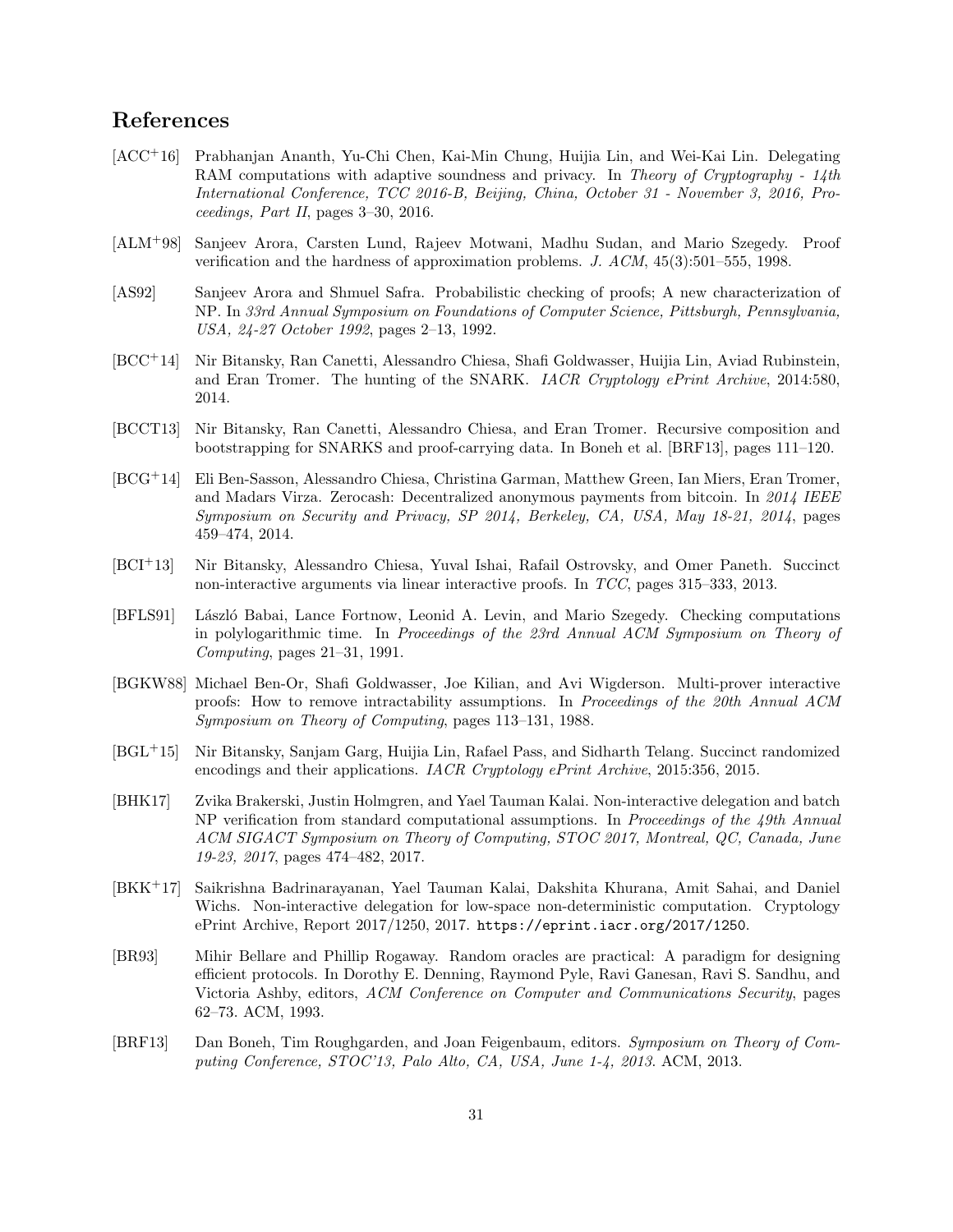- <span id="page-31-9"></span>[CCC+16] Yu-Chi Chen, Sherman S. M. Chow, Kai-Min Chung, Russell W. F. Lai, Wei-Kai Lin, and Hong-Sheng Zhou. Cryptography for parallel RAM from indistinguishability obfuscation. In ITCS, pages 179–190. ACM, 2016.
- <span id="page-31-14"></span>[CCRR18] Ran Canetti, Yilei Chen, Leonid Reyzin, and Ron D. Rothblum. Fiat-shamir and correlation intractability from strong kdm-secure encryption. In Advances in Cryptology - EUROCRYPT 2018 - 37th Annual International Conference on the Theory and Applications of Cryptographic Techniques, Tel Aviv, Israel, April 29 - May 3, 2018 Proceedings, Part I, pages 91–122, 2018.
- <span id="page-31-8"></span>[CH16] Ran Canetti and Justin Holmgren. Fully succinct garbled RAM. In ITCS, pages 169–178. ACM, 2016.
- <span id="page-31-7"></span>[CHJV15] Ran Canetti, Justin Holmgren, Abhishek Jain, and Vinod Vaikuntanathan. Succinct garbling and indistinguishability obfuscation for RAM programs. In STOC, pages 429–437. ACM, 2015.
- <span id="page-31-0"></span>[Coo71] Stephen A. Cook. The complexity of theorem-proving procedures. In Proceedings of the 3rd Annual ACM Symposium on Theory of Computing, May 3-5, 1971, Shaker Heights, Ohio, USA, pages 151–158, 1971.
- <span id="page-31-11"></span>[Dam92] Ivan Damgård. Towards practical public key systems secure against chosen ciphertext attacks. In Proceedings of CRYPTO91, pages 445–456, 1992.
- <span id="page-31-5"></span>[DFH12] Ivan Damgård, Sebastian Faust, and Carmit Hazay. Secure two-party computation with low communication. In Theory of Cryptography - 9th Theory of Cryptography Conference, TCC 2012, Taormina, Sicily, Italy, March 19-21, 2012. Proceedings, pages 54–74, 2012.
- <span id="page-31-3"></span>[FGL+91] Uriel Feige, Shafi Goldwasser, L´aszl´o Lov´asz, Shmuel Safra, and Mario Szegedy. Approximating clique is almost np-complete (preliminary version). In FOCS, pages 2–12. IEEE Computer Society, 1991.
- <span id="page-31-13"></span>[FS86] Amos Fiat and Adi Shamir. How to prove yourself: Practical solutions to identification and signature problems. In CRYPTO, pages 186–194, 1986.
- <span id="page-31-6"></span>[GGPR13] Rosario Gennaro, Craig Gentry, Bryan Parno, and Mariana Raykova. Quadratic span programs and succinct nizks without pcps. In Advances in Cryptology - EUROCRYPT 2013, 32nd Annual International Conference on the Theory and Applications of Cryptographic Techniques, Athens, Greece, May 26-30, 2013. Proceedings, pages 626–645, 2013.
- <span id="page-31-12"></span>[GKR15] Shafi Goldwasser, Yael Tauman Kalai, and Guy N. Rothblum. Delegating computation: Interactive proofs for muggles. J. ACM, 62(4):27, 2015.
- <span id="page-31-2"></span>[GMR88] Shafi Goldwasser, Silvio Micali, and Ronald L. Rivest. A digital signature scheme secure against adaptive chosen-message attacks. SIAM J. Comput., 17(2):281–308, 1988.
- <span id="page-31-4"></span>[Gro10] Jens Groth. Short pairing-based non-interactive zero-knowledge arguments. In ASIACRYPT, volume 6477 of Lecture Notes in Computer Science, pages 321–340. Springer, 2010.
- <span id="page-31-15"></span>[GW11] Craig Gentry and Daniel Wichs. Separating succinct non-interactive arguments from all falsifiable assumptions. In Proceedings of the Forty-third Annual ACM Symposium on Theory of Computing, STOC '11, pages 99–108, New York, NY, USA, 2011. ACM.
- <span id="page-31-10"></span>[HR18] J. Holmgren and R. Rothblum. Delegating computations with (almost) minimal time and space overhead. 2018.
- <span id="page-31-1"></span>[Kar72] Richard M. Karp. Reducibility among combinatorial problems. In Proceedings of a symposium on the Complexity of Computer Computations, held March 20-22, 1972, at the IBM Thomas J. Watson Research Center, Yorktown Heights, New York, USA, pages 85–103, 1972.